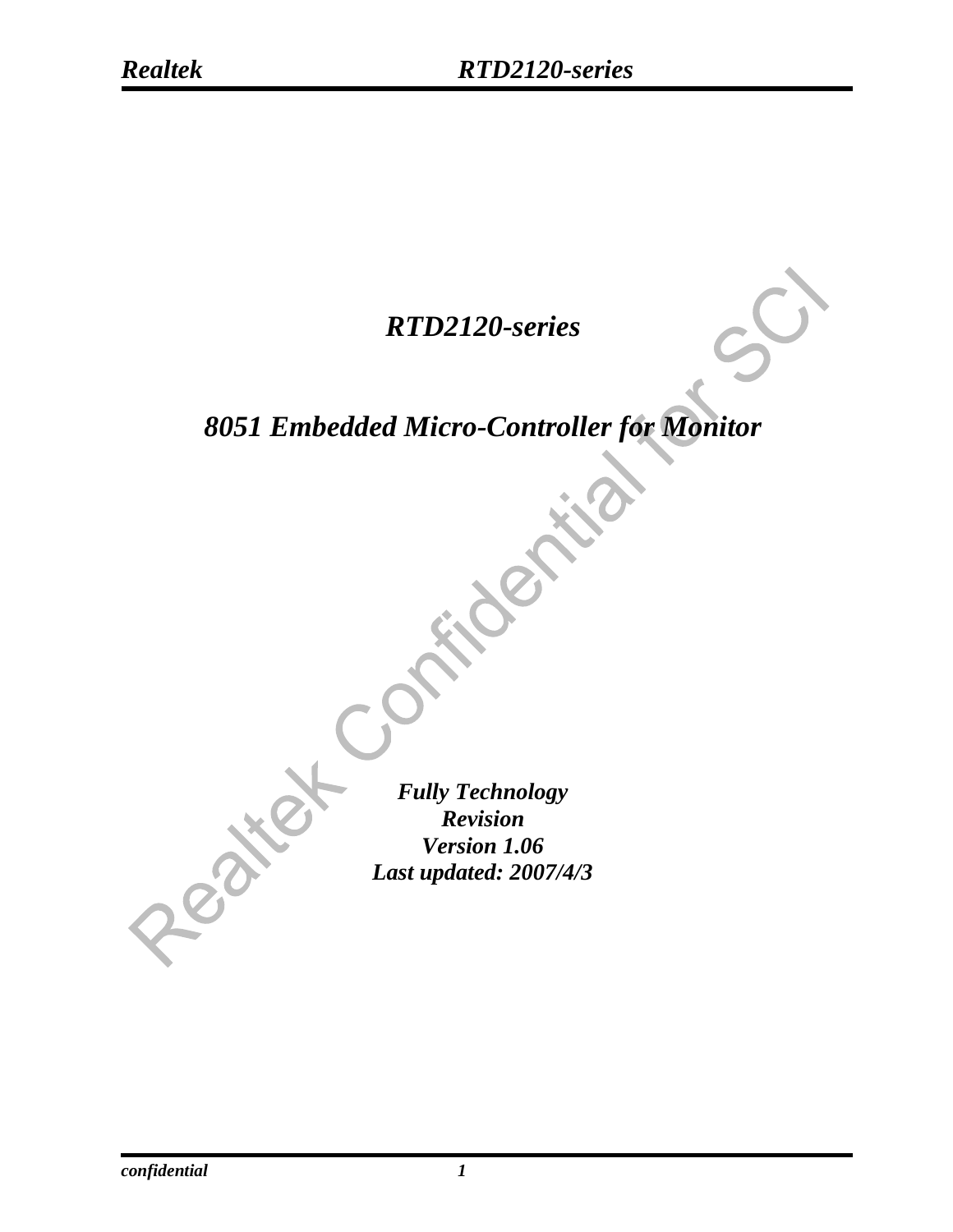### **Realtek**

#### Revision History

| Rev. | Description                                                                | Date      |
|------|----------------------------------------------------------------------------|-----------|
| 1.02 | 1. CLKO2(XFR FF01[1]) default value $1 \triangleq 0$                       | 2006/2/9  |
|      | PLL_TEST(XFR FF10[7]) à PLL_STA                                            |           |
|      | revise the "Reset table"<br>3.                                             |           |
| 1.03 | revise the SFR table $\hat{a}$ delete address 93, B3<br>1.                 | 2006/8/1  |
|      | 2.<br>add PWM description                                                  |           |
|      | 3.<br>add power supply current                                             |           |
|      | add description "All NC pin must be left unconnected or be connected<br>4. |           |
|      | to GND."                                                                   |           |
| 1.04 | added RTD2120K, QFP44 pin config.<br>1.                                    | 2007/1/16 |
|      | added RTD2120K, QFP44 pin description.<br>2.                               |           |
| 1.05 | added reset pulse minimum length is 16 MCU clk cycle (page-10)<br>ı.       | 2007/2/9  |
| 1.06 | 1. modified WDT block diagram                                              | 2007/4/3  |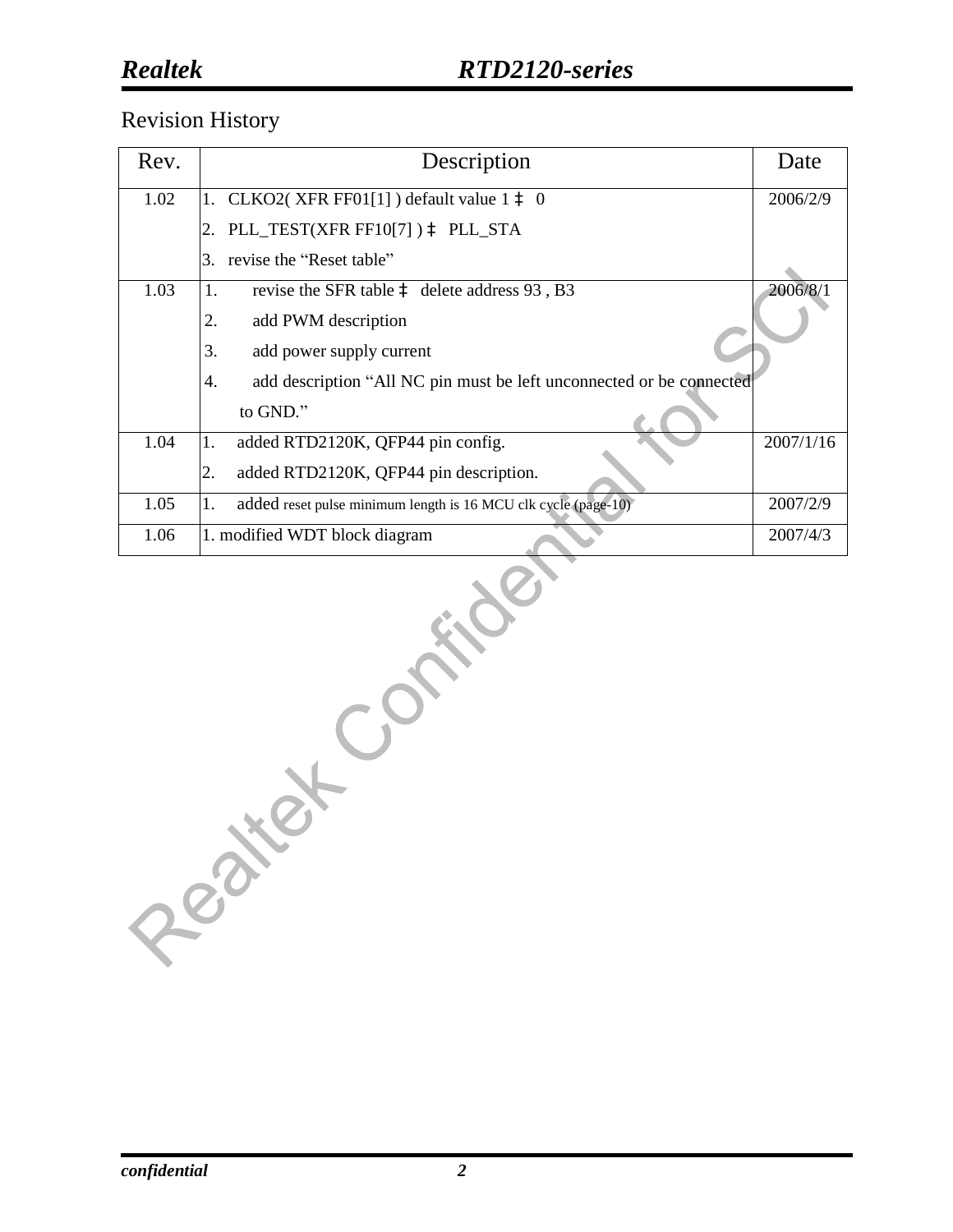#### **Overview**

This chip is the micro-processor of LCD monitor. It uses the Designware DW8051 of Synopsys as the 8051 core of this chip and is compatible with other industry 8051 series. Also, 96Kbyte FLASH with 8 bit bus is embedded in this chip which is licensed from TSMC 0.18um e-FLASH process. Here we use the package of PLCC44/LQFP48/QFP44 if we would like to have a discrete MCU controller or we make a multi-chip package with our LCD monitor controller to form one chip package to save the cost of package and PCB material.

#### Features

- l Operating voltage range : 3.0V to 3.6V
- l 8051 core, CPU operating frequency up to 50MHz
- l 4 clocks per machine cycle
- l 256-byte internal RAM
- l 512-byte external data RAM, including 256-byte DDC RAM(128-byte x 2) and 256-byte general purpose RAM
- l 96K-byte flash memory, 64k for program and 32k for saving parameter
- l Two DDC ports compliant with VESA DDC1/2B/2Bi/CI
- l Three channels of PWM DAC with programmable frequency from 100K to 100Hz
- l Watchdog timer with programmable interval
- l Three 16-bit counters/timers (T0, T1, and T2)
- l One PLL to provide programmable operating frequency and clock output, 2 clock output ports
- l One full-duplex serial port
- l Six interrupt sources with 2 external interrupts
- l Four channels of 6-bit ADC
- l Hardware In System Programming(ISP) capability, no boot code required
- **I** Built-in Low voltage reset circuit
- l Embedded 1.8V regulator
- l Code protection
- l Available in 44-pin PLCC, 44-pin QFP or 48-pin LQFP package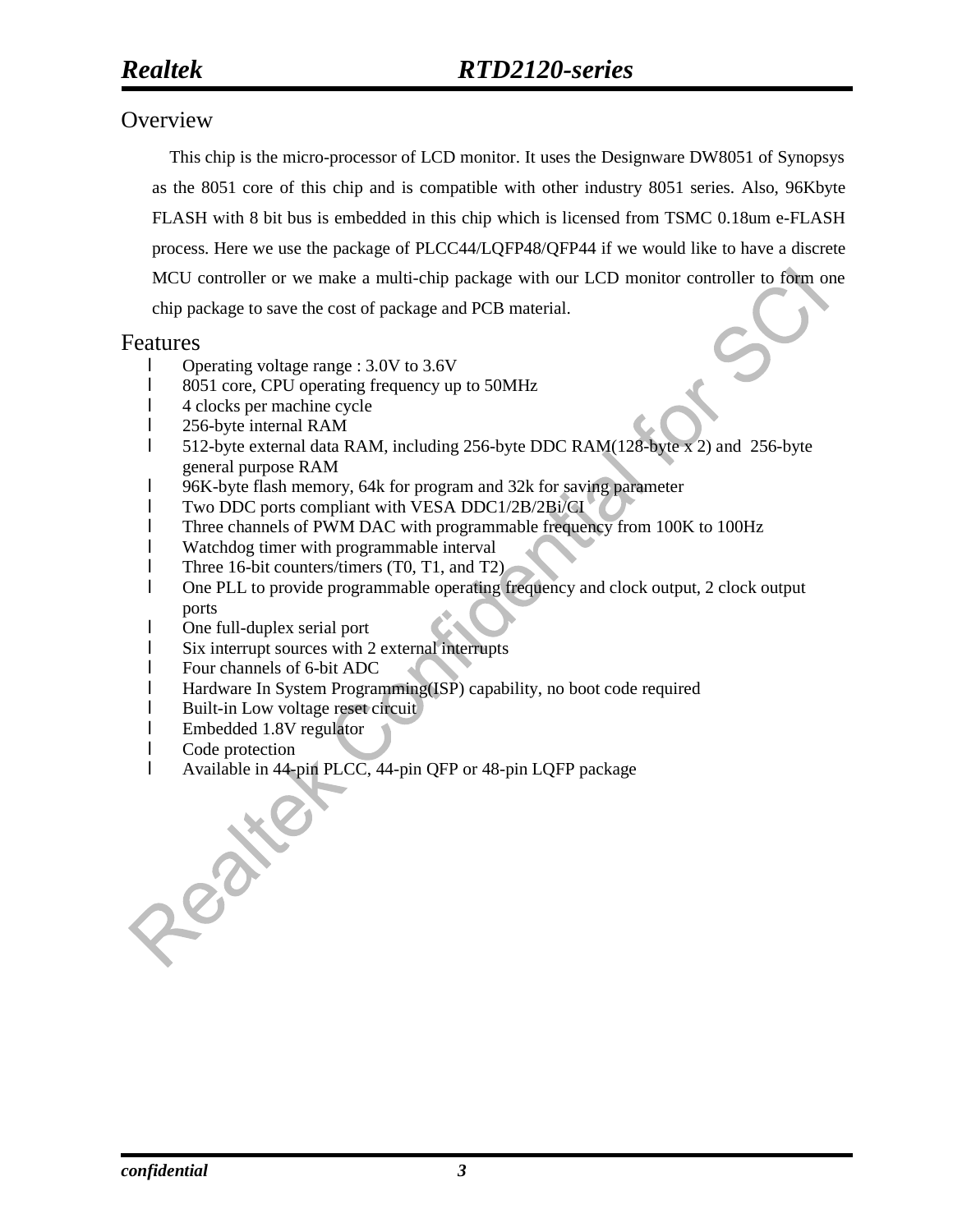#### **Pin Configurations**

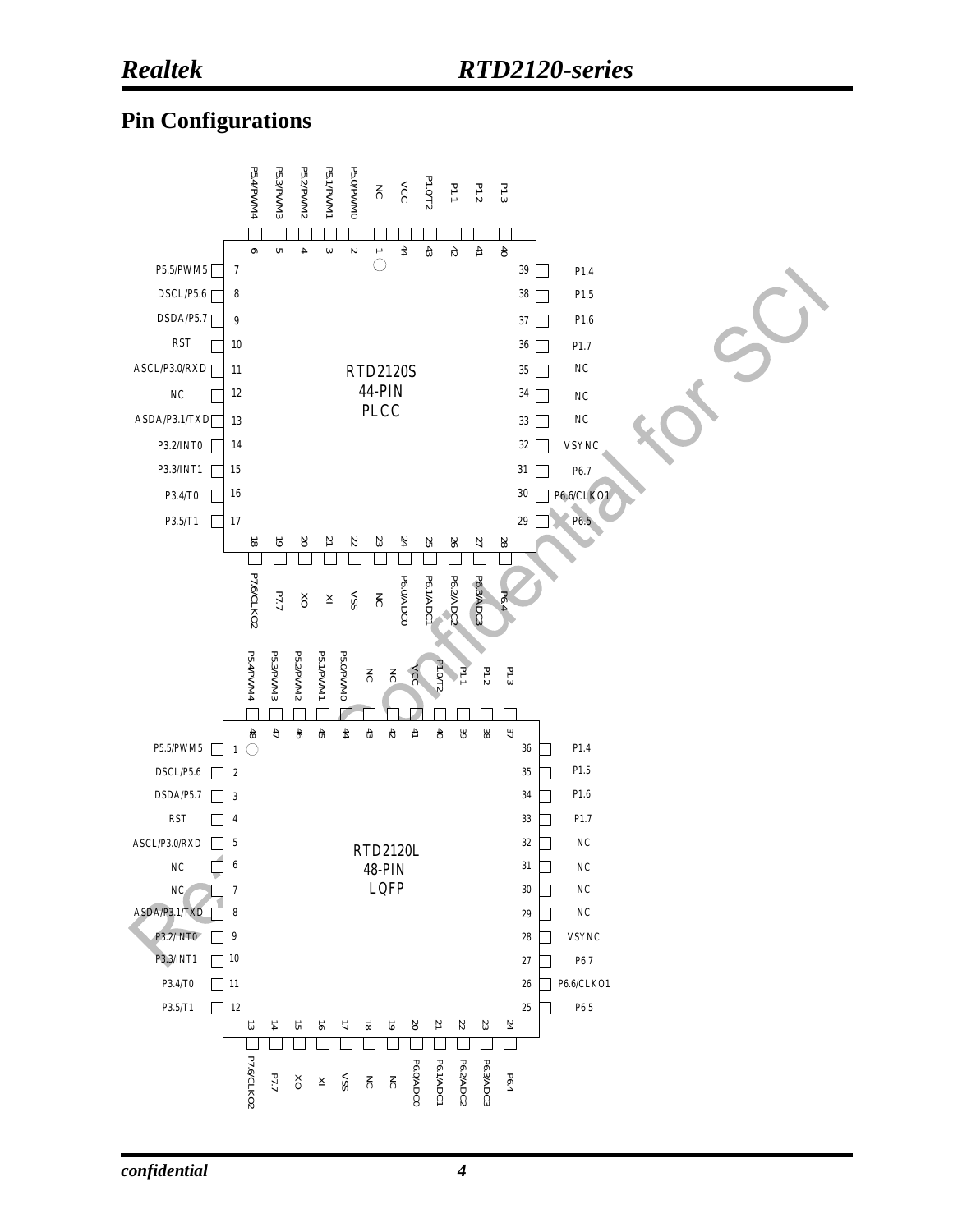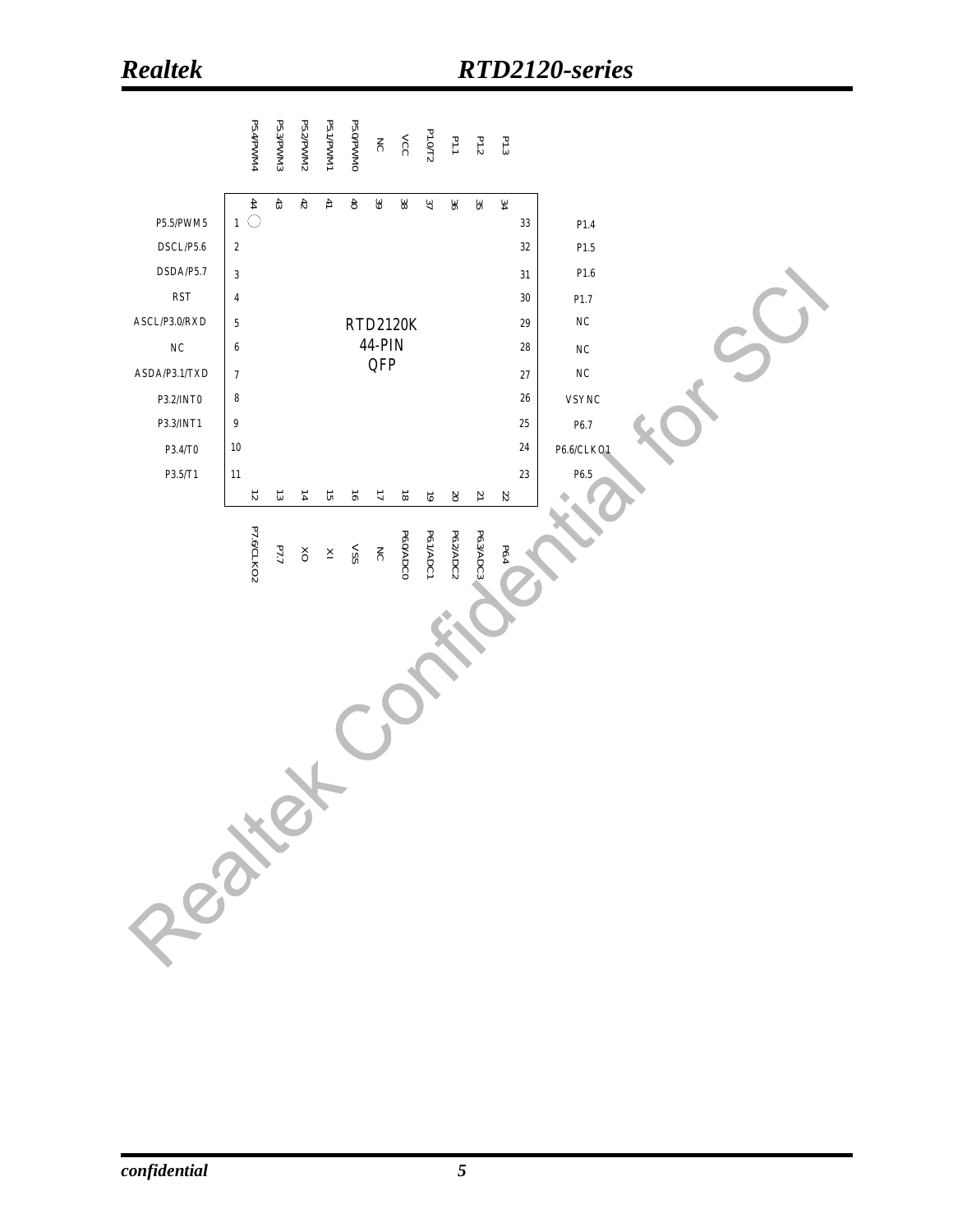#### **Block Diagram**

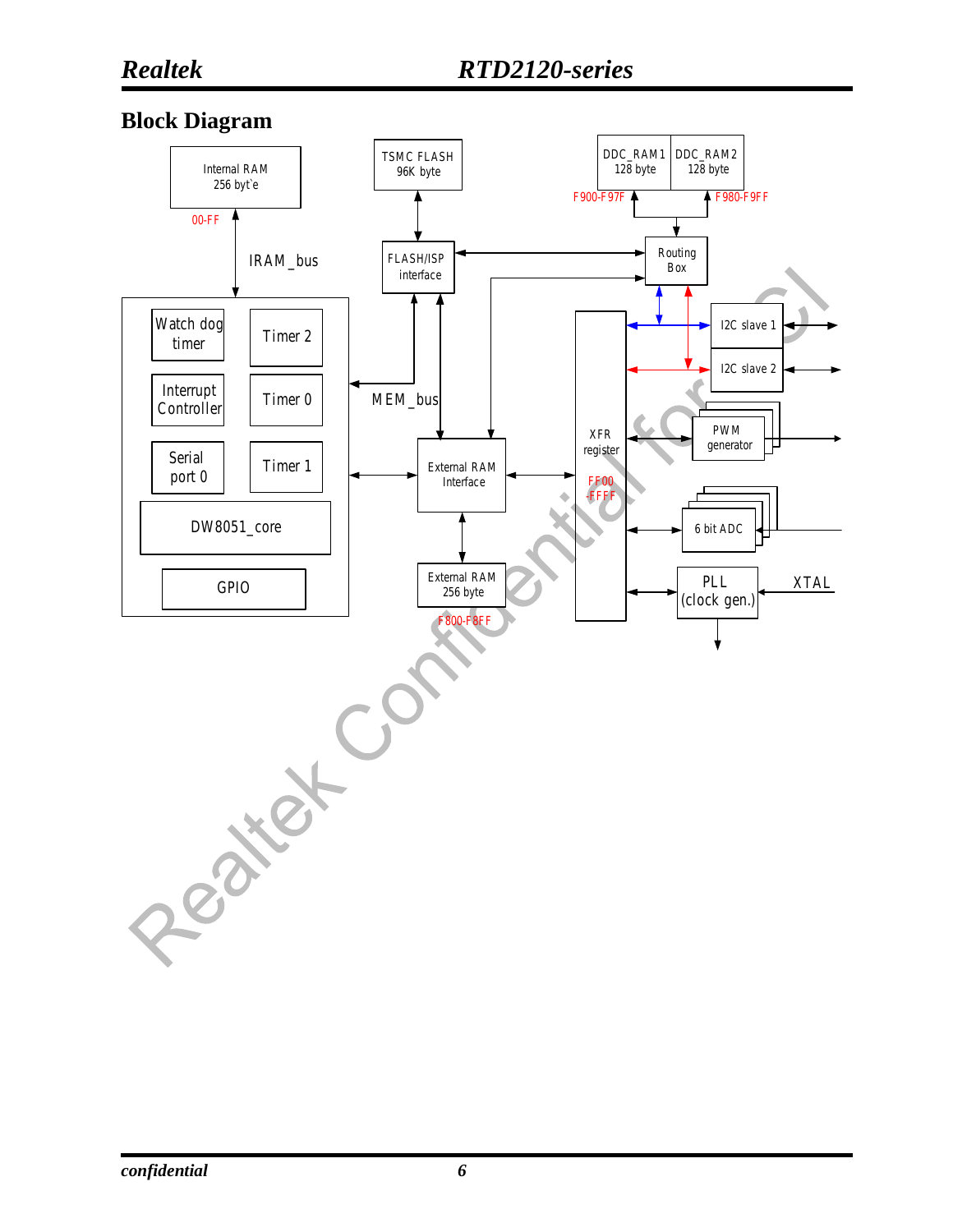## **Pin Description**

|                | Pin No.         |                | Name          | ${\rm I/O}$     | Internal                 | Default        | Pin Type  | Description           |
|----------------|-----------------|----------------|---------------|-----------------|--------------------------|----------------|-----------|-----------------------|
| <b>PLCC</b>    | <b>LQFP</b>     | QFP            |               |                 | Pull                     | output         |           |                       |
| 44             | 48              | 44             |               |                 | Up/Down                  | value          |           |                       |
| $\overline{2}$ | 44              | 40             | P5.0/PWM0     | I/O             |                          | 1(P5.0)        | Open      | General purpose I/O / |
|                |                 |                |               |                 |                          |                | Drain     | PWM0 output           |
| 3              | 45              | 41             | P5.1/PWM1     | I/O             |                          | 1(P5.1)        | Open      | General purpose I/O / |
|                |                 |                |               |                 |                          |                | Drain     | PWM1 output           |
| $\overline{4}$ | 46              | 42             | P5.2/PWM2     | I/O             | --                       | 1(P5.2)        | Open      | General purpose I/O / |
|                |                 |                |               |                 |                          |                | Drain     | PWM2 output           |
| 5              | 47              | 43             | P5.3/PWM3     | I/O             | --                       | 1(P5.3)        | Open      | General purpose I/O / |
|                |                 |                |               |                 |                          |                | Drain     | PWM3 output           |
| 6              | 48              | 44             | P5.4/PWM4     | I/O             |                          | 1(P5.4)        | Open      | General purpose I/O / |
|                |                 |                |               |                 |                          |                | Drain     | PWM4 output           |
| 7              | $\mathbf{1}$    | 1              | P5.5/PWM5     | I/O             | --                       | 1(P5.5)        | Open      | General purpose I/O / |
|                |                 |                |               |                 |                          |                | Drain     | PWM5 output           |
| 8              | $\overline{2}$  | $\overline{2}$ | P5.6/DSCL     | I/O             | --                       | 1(P5.6)        | Open      | General purpose I/O / |
|                |                 |                |               |                 |                          |                | Drain     | DVI DDC SCL           |
| 9              | 3               | 3              | P5.7/DSDA     | I/O             | $-$                      | 1(P5.7)        | Open      | General purpose I/O / |
|                |                 |                |               |                 |                          |                | Drain     | DVI DDC SDA           |
| 10             | $\overline{4}$  | $\overline{4}$ | <b>RST</b>    | $\rm I$         | Down                     | $\overline{0}$ | Input     | High active RESET     |
| 11             | 5               | 5              | ASCL/P3.0/RXD | $IO$            |                          | 1(ASCL)        | Open      | ADC DDC SCL /         |
|                |                 |                |               |                 |                          |                | Drain     | General purpose I/O / |
|                |                 |                |               |                 |                          |                |           | <b>RXD</b>            |
| 13             | 8               | 7              | ASDA/P3.1/TXD | $V\overline{O}$ |                          | 1(ASDA)        | Open      | ADC DDC SDA /         |
|                |                 |                |               |                 |                          |                | Drain     | General purpose I/O / |
|                |                 |                |               |                 |                          |                |           | <b>TXD</b>            |
| 14             | 9               | 8              | P3.2/INT0     | I/O             |                          | 1(P3.2)        | Standard  | General purpose I/O / |
|                |                 |                |               |                 |                          |                | 8051      | External interrupt 0  |
| 15             | 10              | 9              | P3.3/INT1     | I/O             | $-$                      | 1(P3.3)        | Standard  | General purpose I/O / |
|                |                 |                |               |                 |                          |                | 8051      | External interrupt 1  |
| 16             | 11              | 10             | P3.4/T0       | I/O             |                          | 1(P3.4)        | Standard  | General purpose I/O / |
|                |                 |                |               |                 |                          |                | 8051      | Timer <sub>0</sub>    |
| 17             | 12 <sub>1</sub> | $\Pi$          | P3.5/T1       | $\rm I/O$       |                          | 1(P3.5)        | Standard  | General purpose I/O / |
|                |                 |                |               |                 |                          |                | 8051      | Timer 1               |
| 18             | 13 <sup>°</sup> | 12             | P7.6/CLKO2    | ${\rm I/O}$     | Up                       | $\mathbf{1}$   | Push-Pull | General purpose I/O / |
|                |                 |                |               |                 |                          |                |           | Clock out 2           |
| 19             | 14              | 13             | P7.7          | $\rm I/O$       | Up                       | $\mathbf{1}$   | Push-Pull | General purpose I/O   |
| 20             | 15              | 14             | XO            | $\mathbf{O}$    | $-$                      | --             | --        | Crystal out           |
|                |                 |                |               |                 |                          |                |           |                       |
| 21             | 16              | 15             | XI            | $\bf I$         | $\overline{\phantom{a}}$ | $-$            | $-$       | Crystal in            |
|                |                 |                |               |                 |                          |                |           |                       |
| 22             | 17              | 16             | <b>VSS</b>    | --              |                          |                |           | Ground                |
|                |                 |                |               |                 |                          |                |           |                       |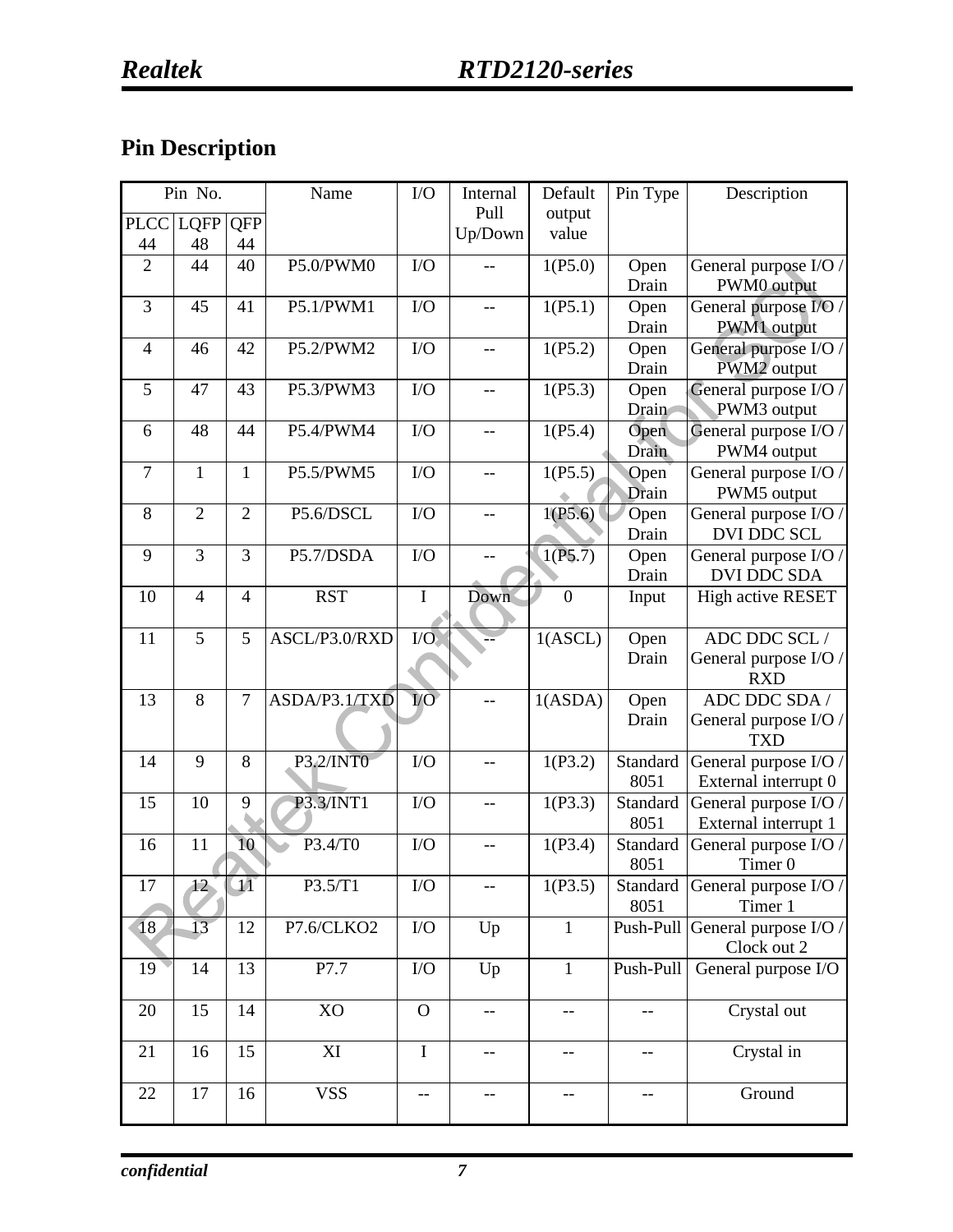## *Realtek RTD2120-series*

|    | Pin No.       |                 | Name         | I/O             | Internal | Default      | Pin Type  | Description                     |
|----|---------------|-----------------|--------------|-----------------|----------|--------------|-----------|---------------------------------|
|    | PLCC LQFP QFP |                 |              |                 | Pull     | output       |           |                                 |
|    |               |                 |              |                 | Up/Down  | value        |           |                                 |
| 24 | 20            | 18              | P6.0/ADC0    | I/O             | Up       | 1(P6.0)      |           | Push-Pull General purpose I/O / |
|    |               |                 |              |                 |          |              |           | ADC 0 input                     |
| 25 | 21            | 19              | P6.1/ADC1    | I/O             | Up       | 1(P6.1)      |           | Push-Pull General purpose I/O / |
|    |               |                 |              |                 |          |              |           | ADC 1 input                     |
| 26 | 22            | 20              | P6.2/ADC2    | I/O             | Up       | 1(P6.2)      |           | Push-Pull General purpose I/O / |
|    |               |                 |              |                 |          |              |           | ADC 2 input                     |
| 27 | 23            | 21              | P6.3/ADC3    | I/O             | Up       | 1(P6.3)      | Push-Pull | General purpose I/O /           |
|    |               |                 |              |                 |          |              |           | ADC 3 input                     |
| 28 | 24            | 22              | P6.4         | I/O             | Up       | $\mathbf{1}$ | Push-Pull | General purpose I/O             |
|    |               |                 |              |                 |          |              |           |                                 |
| 29 | 25            | 23              | P6.5         | I/O             | Up       | $\mathbf{1}$ | Push-Pull | General purpose I/O             |
|    |               |                 |              |                 |          |              |           |                                 |
| 30 | 26            | 24              | P6.6/CLKO1   | I/O             | Up       | 1(P6.6)      |           | Push-Pull General purpose I/O / |
|    |               |                 |              |                 |          |              |           | Clock out 1                     |
| 31 | 27            | 25              | P6.7         | I/O             | Up       | 1            | Push-Pull | General purpose I/O             |
|    |               |                 |              |                 |          |              |           |                                 |
| 32 | 28            | 26              | <b>VSYNC</b> | $\mathbf I$     | Down     | $\mathbf{0}$ | Input     | <b>VSYNC</b> input              |
|    |               |                 |              |                 |          |              |           |                                 |
| 36 | 33            | $\overline{30}$ | P1.7         | $\overline{IO}$ |          | $\mathbf{I}$ | Standard  | General purpose I/O             |
|    |               |                 |              |                 |          |              | 8051/     |                                 |
|    |               |                 |              |                 |          |              | Push-Pull |                                 |
| 37 | 34            | 31              | P1.6         | $\rm I/O$       |          | $\mathbf{1}$ | Standard  | General purpose I/O             |
|    |               |                 |              |                 |          |              | 8051/     |                                 |
|    |               |                 |              |                 |          |              | Push-Pull |                                 |
| 38 | 35            | $\overline{32}$ | P1.5         | I/O             |          | $\mathbf{1}$ | Standard  | General purpose I/O             |
|    |               |                 |              |                 |          |              | 8051/     |                                 |
|    |               |                 |              |                 |          |              | Push-Pull |                                 |
| 39 | 36            | 33              | P1.4         | ${\rm I/O}$     |          | $\mathbf{1}$ | Standard  | General purpose I/O             |
|    |               |                 |              |                 |          |              | 8051/     |                                 |
|    |               |                 |              |                 |          |              | Push-Pull |                                 |
| 40 | 37            | 34              | P1.3         | ${\rm I/O}$     |          | 1            | Standard  | General purpose I/O             |
|    |               |                 |              |                 |          |              | 8051/     |                                 |
|    |               |                 |              |                 |          |              | Push-Pull |                                 |
| 41 | 38            | 35              | P1.2         | $\overline{IO}$ |          | $\mathbf{1}$ | Standard  | General purpose I/O             |
|    |               |                 |              |                 |          |              | 8051/     |                                 |
|    |               |                 |              |                 |          |              | Push-Pull |                                 |
| 42 | 39            | 36              | P1.1         | I/O             |          | $\mathbf{1}$ | Standard  | General purpose I/O             |
|    |               |                 |              |                 |          |              | 8051/     |                                 |
|    |               |                 |              |                 |          |              | Push-Pull |                                 |
| 43 | 40            | 37              | $P1.0/ET2$   | I/O             |          | 1(P1.0)      | Standard  | General purpose I/O /           |
|    |               |                 |              |                 |          |              | 8051/     | <b>External Timer 2</b>         |
|    |               |                 |              |                 |          |              | Push-Pull |                                 |
| 44 | 41            | 38              | <b>VCC</b>   |                 |          |              |           | Power                           |
|    |               |                 |              |                 |          |              |           |                                 |

Note: All NC pin must be left unconnected or be connected to GND.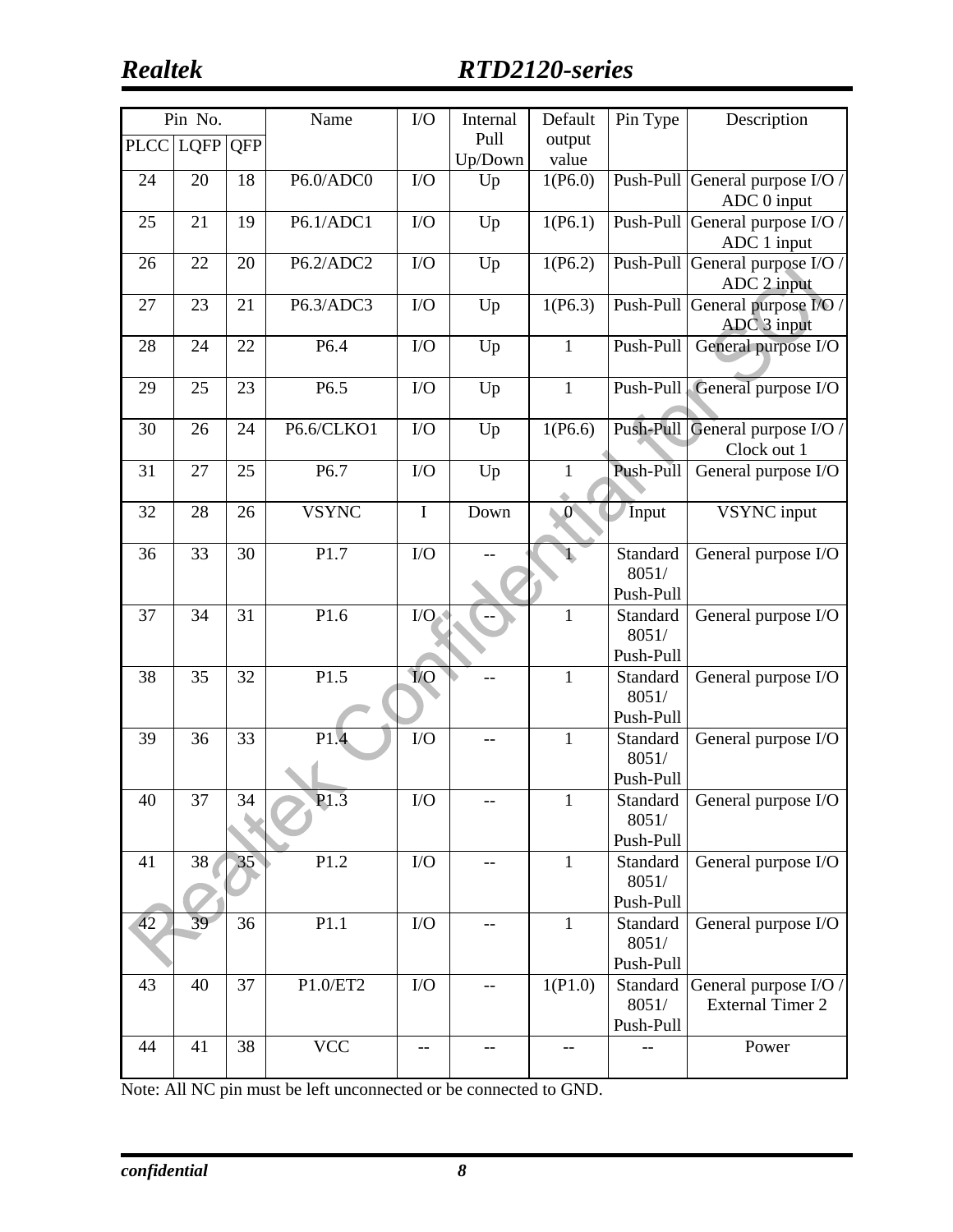#### **DW8051 micro-processor**

The DW8051 contained in RTD2120 is compatible with industry standard 803x/805x and provides the following design features and enhancements to the standard 8051 microcontroller:

#### **1. High speed architecture**

Compared to standard 8051, the DW8051 processor core provides increased performance by executing instructions in a 4-clock bus cycle, as opposed to the 12-clock bus cycle in the standard 8051. The shortened bus timing improves the instruction execution rate for most instructions by a factor of three over the standard 8051 architectures. The average speed improvement for the entire instruction set is approximately 2.5X.

#### **2. Stretch Memory Cycles**

The stretch memory cycle feature enables application software to adjust the speed of data memory access. The DW8051 can execute the MOVX instruction in as little as 2 instruction cycles. However, it is sometimes desirable to stretch this value; for example, to access slow memory or slow memory-mapped peripherals such as UARTs or LCDs.

The three LSBs of the Clock Control Register (at SFR location 8Eh) control the stretch value. You can use stretch values between zero and seven. A stretch value of zero adds zero instruction cycles, resulting in MOVX instructions executing in two instruction cycles. A stretch value of seven adds seven instruction cycles, resulting in MOVX instructions executing in nine instruction cycles. The stretch value can be changed dynamically under program control.

By default, the stretch value resets to one (three cycle MOVX). For full-speed data memory access, the software must set the stretch value to zero. The stretch value affects only data memory access. The only way to reduce the speed of program memory (ROM) access is to use a slower clock.

#### **3. Dual Data Pointers**

The DW8051 employs dual data pointers to accelerate data memory block moves. The standard 8051 data pointer (DPTR) is a 16-bit value used to address external data RAM or peripherals. The DW8051 maintains the standard data pointer as DPTR0 at SFR locations 82h and 83h. It is not necessary to modify code to use DPTR0.

The DW8051 adds a second data pointer (DPTR1) at SFR locations 84h and 85h. The SEL bit in the DPTR Select register, DPS (SFR 86h), selects the active pointer. When  $SEL = 0$ , instructions that use the DPTR will use DPL0 and DPH0. When  $SEL = 1$ , instructions that use the DPTR will use DPL1 and DPH1. SEL is the bit 0 of SFR location 86h. No other bits of SFR location 86h are used.

All DPTR-related instructions use the currently selected data pointer. To switch the active pointer, toggle the SEL bit. The fastest way to do so is to use the increment instruction (INC DPS). This requires only one instruction to switch from a source address to a destination address, saving application code from having to save source and destination addresses when doing a block move.

Using dual data pointers provides significantly increased efficiency when moving large blocks of data.

#### **4. Timer Rate Control**

One important difference exists between the RTD2120 and 80C32 regarding timers. The original 80C32 used a 12 clock per cycle scheme for timers and consequently for some serial baud rates(depending on the mode). The RTD2120 architecture normally runs using 4 clocks per cycle. However, in the area of timers, it will default to a 12 clock per cycle scheme on a reset. This allows existing code with real–time dependencies such as baud rates to operate properly. If an application needs higher speed timers or serial baud rates, the timers can be set to run at the 4 clock rate.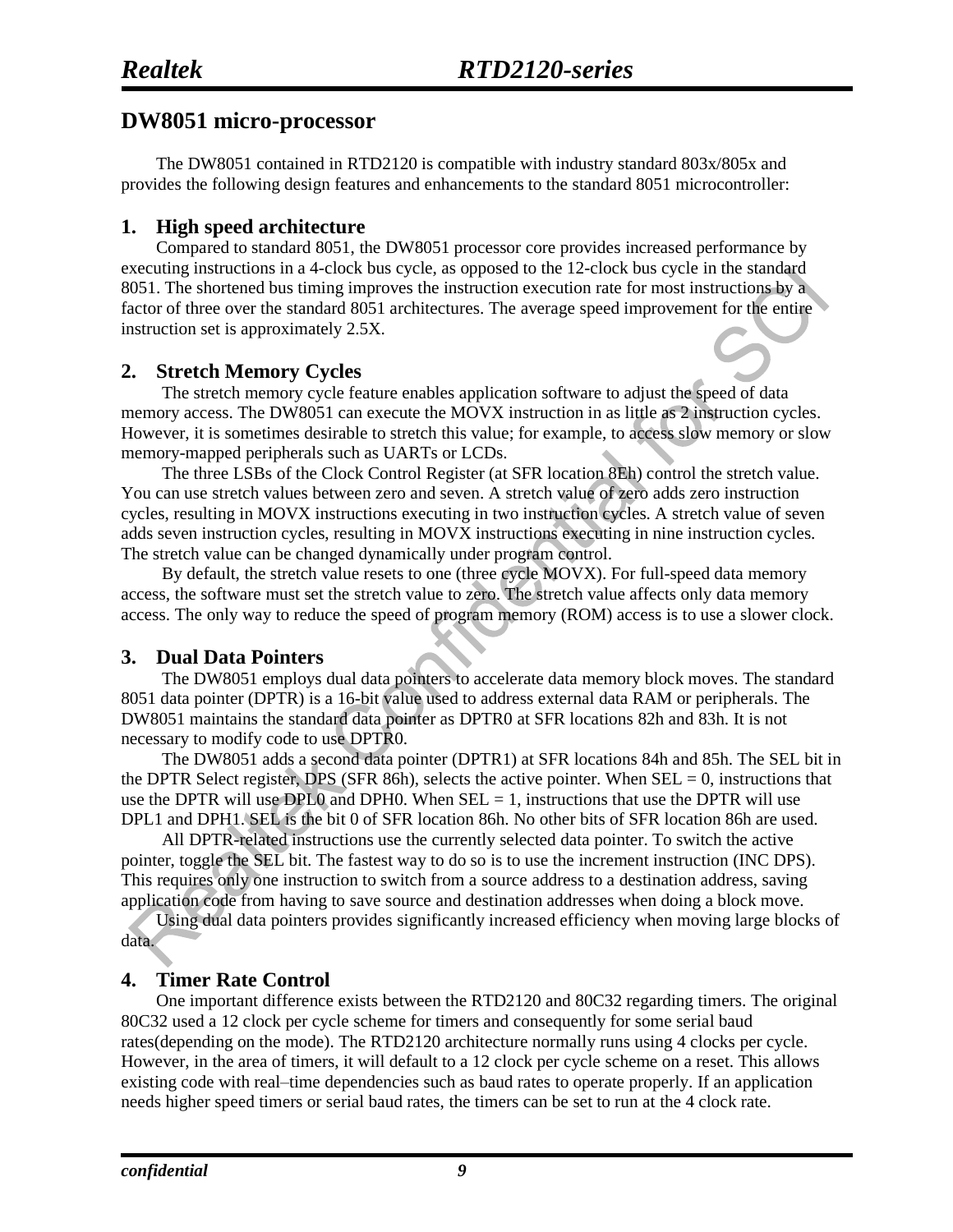### *Realtek*

 $\mathcal{S}$ 

The Clock Control register (CKCON – 8Eh) determines these timer speeds. When the relevant CKCON bit is a logic 1, the device uses 4 clocks per cycle to generate timer speeds. When the control bit is set to a zero, the device uses 12 clocks for timer speeds. The reset condition is a 0. CKCON.5 selects the speed of Timer 2. CKCON.4 selects Timer 1 and CKCON.3 selects Timer zero. Note that unless a user desires very fast timing, it is unnecessary to alter these bits. Note that the timer controls are independent.

#### **Memory Organization**

Internal Data memory

- l 256 bytes of internal RAM
- l 128 bytes of Special Function Register (SFR)

External Data memory

- l 128 bytes of External Special Function Register (XFR)
- l 256 bytes of DDCRAM(128-bytex2)
- l 256 bytes of general purpose RAM
- 1 32k bytes of flash for EDID data and other parameters

External Program memory

- l 64k bytes of flash for program memory
- l The program content can not be read out unless user mass erase the flash first.



There are five reset sources in RTD2120, as described below:

l RST pin

The external reset is high active and its pulse width must be larger than 16 mcu clock cycles. The RST pin can reset the whole chip of RTD2120.

- l Low voltage reset(LVR) and power on reset(POR) The LVR and POR monitor the power status of RTD2120. The same as external reset, the LVR and POR will reset the whole chip of RTD2120 when triggered.
- l Software reset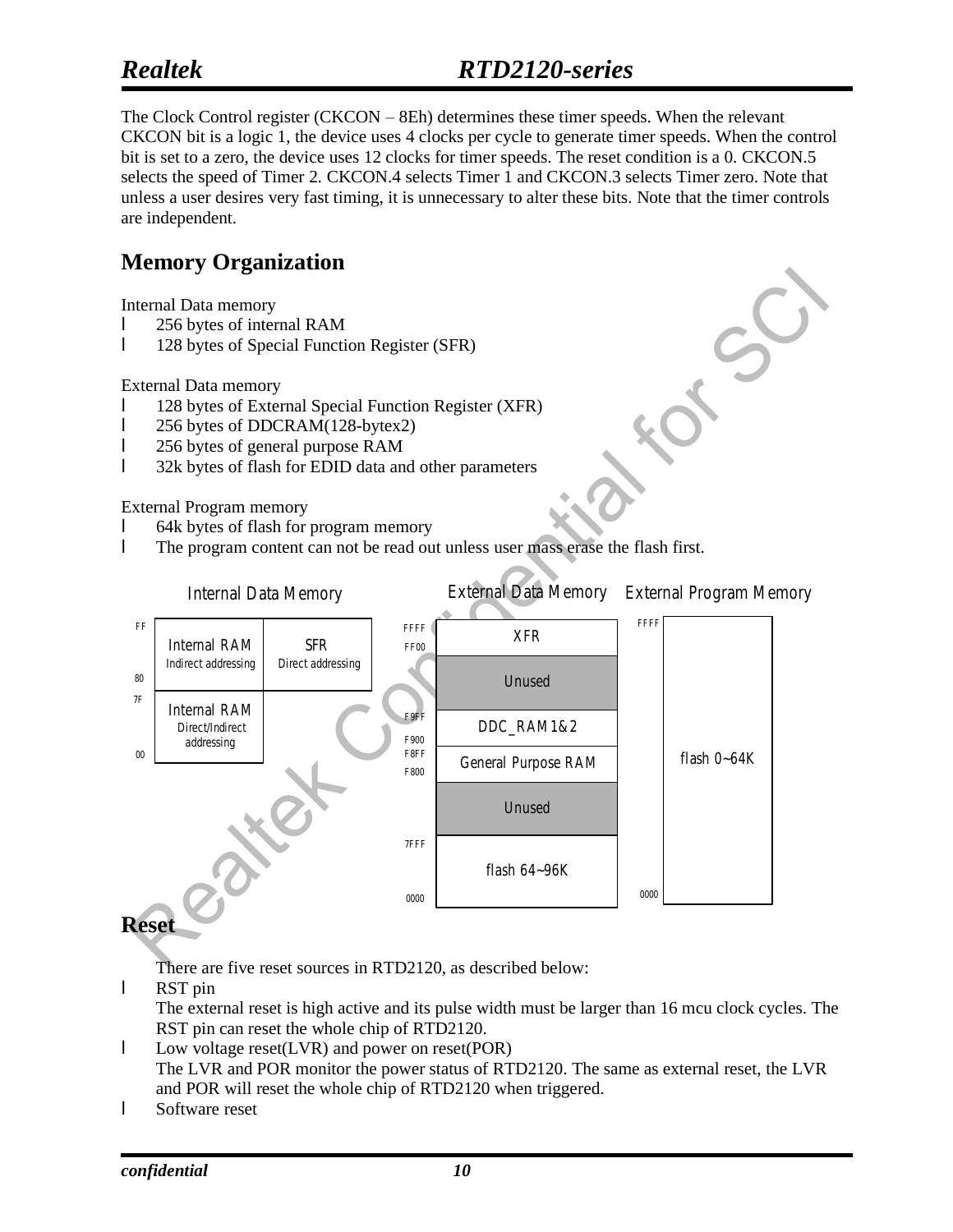To activate software reset, set FF39[1](SOF\_RST). When software reset is triggered, it will reset all modules except debug mode.

l Watchdog timer(WDT)

The watchdog timer generates reset when it is overflowed. The watchdog timer resets almost the same modules as software reset except itself(watchdog timer module).

l In System Programing(ISP) reset ISP reset will generate when entering ISP mode. Compared to Watchdog timer reset, ISP mode resets almost the same modules as Watchdog timer except itself(ISP module).

|                  | Debug mode | Watchdog timer | <b>CPU</b> | ISP module and |
|------------------|------------|----------------|------------|----------------|
|                  | module     | module         |            | other modules  |
| RST pin          |            |                |            |                |
| LVR & POR        |            |                |            |                |
| Software reset   | х          |                |            |                |
| <b>WDT</b> reset |            |                |            |                |
| <b>ISP</b> reset |            |                |            |                |

Note:  $O =$  Reset,  $x =$  No effect

#### **Interrupt**

Six interrupts are provided in RTD2120. Four of these are generated automatically by internal operation: timer 0, timer 1, timer 2 and the serial port interrupt. The other two interrupts are triggered by external pins: INT0 and INT1. Moreover, the DDC and IIC interrupts are connected to DW8051

*INT*1 source as the following figure.



#### **Timer/Counter**

RTD2120 has three timers/counters: T0, T1 andT2. T0 and T1 are fully compatible to timer/counter in standard 8051's. Like timer2 in 8052, T2 of RTD2120 has three operating modes: 16 bit timer/counter with capture, 16-bit auto-reload timer/counter and Baud rate generator. However, T2 of RTD2120 does not support "Timer2 output enable(T2OE)" and "downcount enable(DCEN)". The SFRs associated with Timer2 are listed below.

| Register     | Bit 7           | Bit 6            | Bit 5       | Bit 4       | Bit 3             | Bit 2           | Bit 1        | Bit 0  | Addr           |
|--------------|-----------------|------------------|-------------|-------------|-------------------|-----------------|--------------|--------|----------------|
| <b>T2CON</b> | TF <sub>2</sub> | EXF <sub>2</sub> | <b>RCLK</b> | <b>TCLK</b> | EXEN <sub>2</sub> | TR <sub>2</sub> | $C/T^{\sim}$ | CP/RL2 | $\mathsf{C}8h$ |
| RCAP2L       |                 |                  |             |             |                   |                 |              |        | CAh            |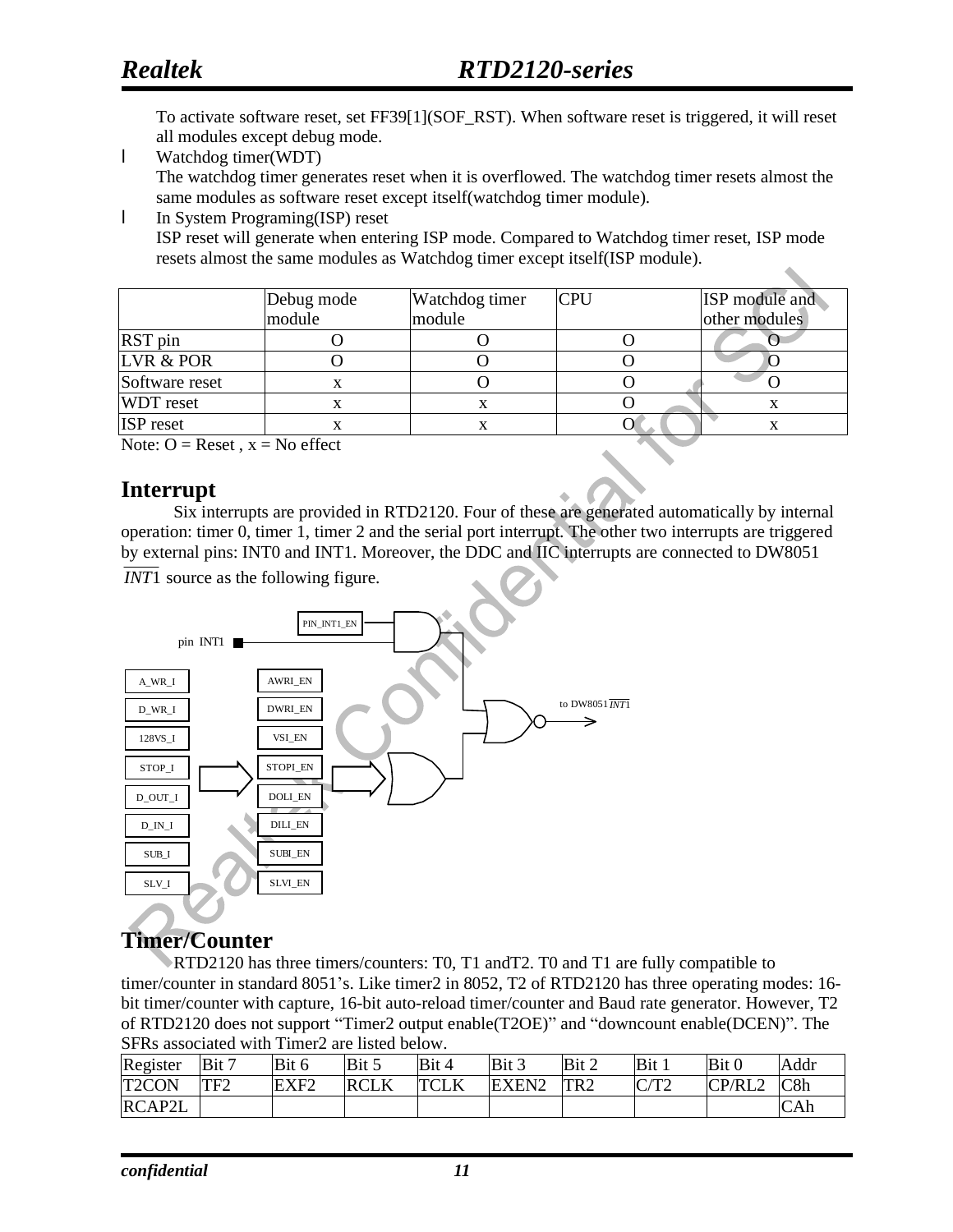#### **Realtek**

### *Realtek RTD2120-series*

| RCAP2H             |  |  |  |  | $\sim$ $\sim$ 1<br><b>CDII</b> |
|--------------------|--|--|--|--|--------------------------------|
| TTI<br>1 L L       |  |  |  |  | $\sim$ $\sim$<br>ື<br>◡        |
| <b>TH2</b><br>1112 |  |  |  |  | ີ                              |

#### 1. 16-bit timer/counter with capture

The Timer 2 capture mode is the same as the 16-bit timer/counter with the addition of the capture registers and control signals. If  $EXEN2 = 0$ , Timer2 is a 16-bit timer/counter. The C/T2 bit determines whether the 16-bit counter counts osc cycles (divided by 4 or 12), or high-to-low transitions on the P1.0 pin. The TR2 bit enables the counter. When the count increments from FFFFh, the TF2 flag is set.

The CP/RL2 bit in the T2CON SFR enables the capture feature. When  $CP/RL2 = 1$ , a high-to-low transition on P1.1 when  $EXEN2 = 1$  causes the Timer 2 value to be loaded into the capture registers (RCAP2L and RCAP2H).

#### 2. 16-bit timer/counter with auto-reload

When  $CP/RL2 = 0$ , Timer 2 is configured for the auto-reload mode. Control of counter input is the same as for the other 16-bit counter modes. When the count increments from FFFFh, Timer 2 sets the TF2 flag and the starting value is reloaded into TL2 and TH2. The software must preload the starting value into the RCAP2L and RCAP2H registers. When Timer 2 is in auto-reload mode, a reload can be forced by a high-to-low transition on the P1.1 pin, if enabled by  $EXEN2 = 1$ .

#### 3. Baud rate generator

 Setting either RCLK or TCLK to 1 configures Timer 2 to generate baud rates for Serial Port 0 in serial mode 1 or 3. In baud rate generator mode, Timer 2 functions in auto-reload mode. However, instead of setting the TF2 flag, the counter overflow generates a shift clock for the serial port function. As in normal auto-reload mode, the overflow also causes the preloaded start value in the RCAP2L and RCAP2H registers to be reloaded into the TL2 and TH2 registers. When either TCLK = 1 or RCLK = 1, Timer 2 is forced into auto-reload operation, regardless of the state of the CP/RL2 bit. When operating as a baud rate generator, Timer 2 does not set the TF2 bit. In this mode, a Timer 2 interrupt can only be generated by a high-to-low transition on the P1.1 pin setting the EXF2 bit, and only if enabled by  $EXEN2 = 1$ .

The counter time base in baud rate generator mode is osc/2. To use an external clock source, set C/T2 to 1 and apply the desired clock source to the P1.0 pin.

| Register         | Bit 7             | Bit 6 | Bit 5           | Bit 4           | Bit 3           | Bit 2           | Bit 1           | Bit 0           | Reset<br>Value | Addr<br>(Hex) |
|------------------|-------------------|-------|-----------------|-----------------|-----------------|-----------------|-----------------|-----------------|----------------|---------------|
|                  |                   |       |                 |                 |                 |                 |                 |                 | (Hex)          |               |
| SP               |                   |       |                 |                 |                 |                 |                 |                 | 07             | 81            |
| DPL <sub>0</sub> |                   |       |                 |                 |                 |                 |                 |                 | 00             | 82            |
| DPH <sub>0</sub> |                   |       |                 |                 |                 |                 |                 |                 | 00             | 83            |
| DPL1             |                   |       |                 |                 |                 |                 |                 |                 | 00             | 84            |
| DPH1             |                   |       |                 |                 |                 |                 |                 |                 | 00             | 85            |
| <b>DPS</b>       |                   |       |                 | 0               |                 |                 |                 | <b>SEL</b>      | 00             | 86            |
| <b>PCON</b>      | SMOD <sub>0</sub> |       |                 |                 | GF1             | GF <sub>0</sub> | <b>STOP</b>     | <b>IDLE</b>     | 30             | 87            |
| <b>TCON</b>      | TF1               | TR1   | TF <sub>0</sub> | TR <sub>0</sub> | IE <sub>1</sub> | IT1             | IE <sub>0</sub> | IT <sub>0</sub> | 00             | 88            |
| <b>TMOD</b>      | <b>GATE</b>       | C/T   | M1              | M <sub>0</sub>  | <b>GATE</b>     | C/T             | M1              | M <sub>0</sub>  | 00             | 89            |
| TL <sub>0</sub>  |                   |       |                 |                 |                 |                 |                 |                 | 00             | <b>8A</b>     |

### **Special Function Registers(SFR)**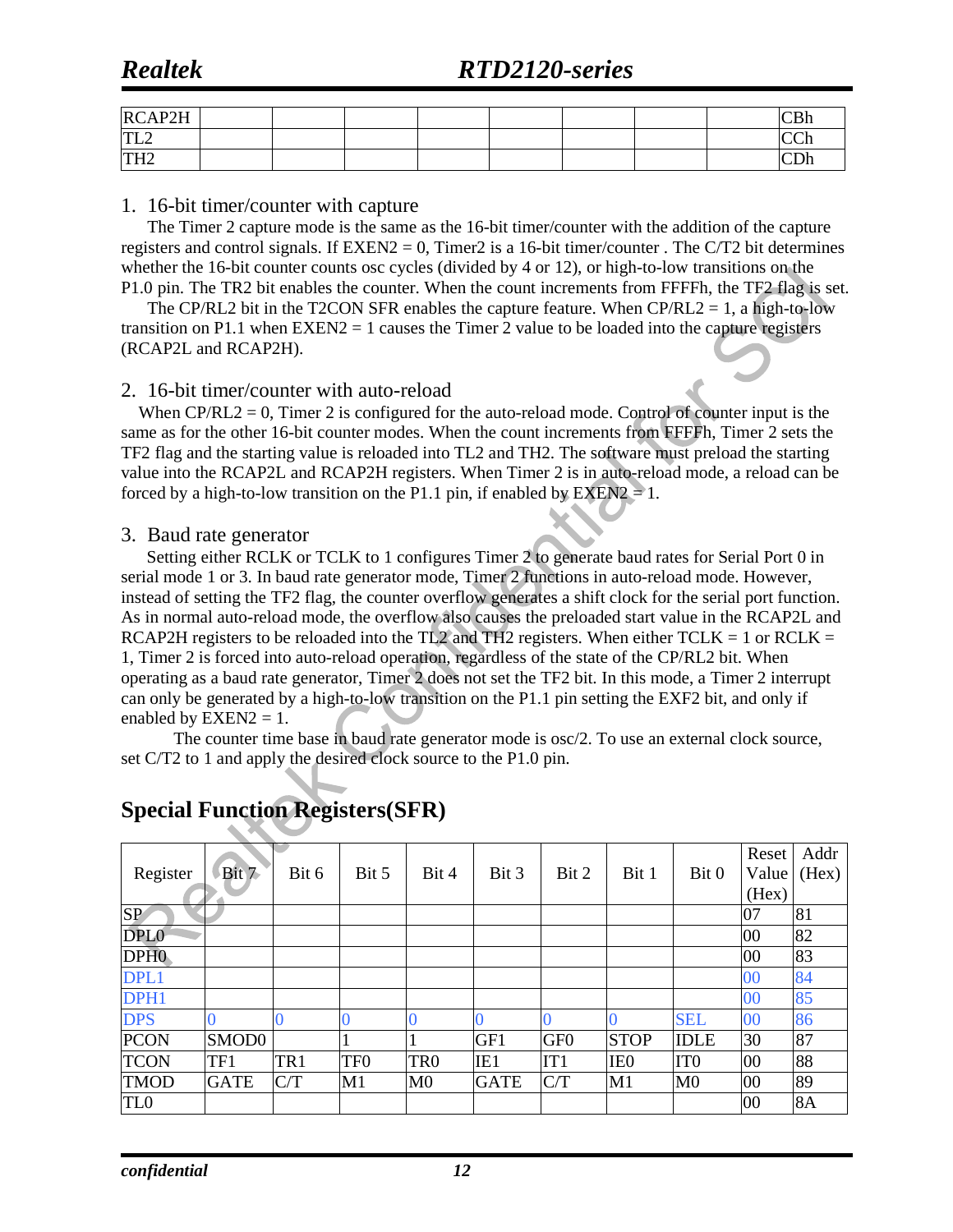| Register           | Bit 7            | Bit 6            | Bit 5            | Bit 4            | Bit 3            | Bit 2           | Bit 1            | Bit 0                                      | Reset<br>Value                               | Addr<br>(Hex)  |
|--------------------|------------------|------------------|------------------|------------------|------------------|-----------------|------------------|--------------------------------------------|----------------------------------------------|----------------|
|                    |                  |                  |                  |                  |                  |                 |                  |                                            | (Hex)                                        |                |
| TL1                |                  |                  |                  |                  |                  |                 |                  |                                            | 00                                           | 8B             |
| TH <sub>0</sub>    |                  |                  |                  |                  |                  |                 |                  |                                            | $00\,$                                       | 8C             |
| TH1                |                  |                  |                  |                  |                  |                 |                  |                                            | 00                                           | 8D             |
| <b>CKCON</b>       |                  |                  | T <sub>2</sub> M | T <sub>1</sub> M | <b>TOM</b>       | MD2             | MD1              | MD <sub>0</sub>                            | 01                                           | <b>8E</b>      |
| SPC_FNC            | $\bf{0}$         | $\overline{0}$   | $\overline{0}$   | 0                | $\overline{0}$   | 0               | $\overline{0}$   | <b>WRS</b>                                 | 0 <sup>0</sup>                               | 8F             |
| P <sub>1</sub>     | P <sub>1.7</sub> | P1.6             | P1.5             | P1.4             | P1.3             | P1.2            | P1.1             | P1.0                                       | $\overline{\mathbf{F}}\overline{\mathbf{F}}$ |                |
| <b>MPAGE</b>       |                  |                  |                  |                  |                  |                 |                  |                                            | 00                                           | 92             |
| <del>PI R</del>    | <b>P1.7</b>      | 14.6             | <b>P1.5</b>      | P1.4             | P1.3             | 12              | P <del>1.1</del> | $\overline{P_1^1 \cdot P_2^1}$             |                                              | 93             |
| SCON <sub>0</sub>  | SM <sub>0</sub>  | SM1              | SM <sub>2</sub>  | <b>REN</b>       | TB8              | RB8             | TI               | RI                                         | 00                                           | 98             |
| SBUF <sub>0</sub>  |                  |                  |                  |                  |                  |                 |                  |                                            | $00\,$                                       | 99             |
| P <sub>2</sub>     | P2.7             | P <sub>2.6</sub> | P2.5             | P2.4             | P2.3             | P2.2            | P2.1             | P <sub>2.0</sub>                           | $\overline{00}$                              | A <sub>0</sub> |
| IE                 | EA               | $\overline{0}$   | ET <sub>2</sub>  | ES <sub>0</sub>  | ET1              | EX1             | ET <sub>0</sub>  | EX <sub>0</sub>                            | $00\,$                                       | A8             |
| P <sub>3</sub>     | P3.7             | P3.6             | P3.5             | P3.4             | P3.3             | P3.2            | P3.1             | P3.0                                       | FF                                           | B <sub>0</sub> |
| $\overline{P_3}$   | <b>P3.7</b>      | ₽3.6             | P <sub>3.5</sub> | 12.4             | P <sub>3.3</sub> | <u>p3,2</u>     | $\frac{1}{2}$    | $\overline{\mathbf{P}^2 \cdot \mathbf{Q}}$ | pp                                           | $\frac{1}{2}$  |
| IP                 |                  | $\overline{0}$   | PT <sub>2</sub>  | PS <sub>0</sub>  | PT1              | PX1             | PT <sub>0</sub>  | PX <sub>0</sub>                            | 80                                           | <b>B8</b>      |
| T <sub>2</sub> CON | TF <sub>2</sub>  | EXF <sub>2</sub> | <b>RCLK</b>      | <b>TCLK</b>      | EXEN2            | TR <sub>2</sub> | C/T2             | CP/RL2                                     | 00                                           | C8             |
| RCAP2L             |                  |                  |                  |                  |                  |                 |                  |                                            | 00                                           | CA             |
| RCAP2H             |                  |                  |                  |                  |                  |                 |                  |                                            | 00                                           | CB             |
| TL <sub>2</sub>    |                  |                  |                  |                  |                  |                 |                  |                                            | 00                                           | CC             |
| TH <sub>2</sub>    |                  |                  |                  |                  |                  |                 |                  |                                            | 00                                           | CD             |
| <b>PSW</b>         | <b>CY</b>        | <b>AC</b>        | F <sub>0</sub>   | RS1              | RS <sub>0</sub>  | OV              | F1               | P                                          | 00                                           | D <sub>0</sub> |
| $AC\overline{C}$   |                  |                  |                  | ٠                |                  |                 |                  |                                            | 00                                           | E <sub>0</sub> |
| $\overline{B}$     |                  |                  |                  |                  |                  |                 |                  |                                            | 00                                           | F <sub>0</sub> |

# **External Special Function Registers(XFR)**

### **Pin Share**

|               | <b>Register::Pin share0</b> |                   | 0xFF00             |                                                                                                                        |  |  |  |
|---------------|-----------------------------|-------------------|--------------------|------------------------------------------------------------------------------------------------------------------------|--|--|--|
| <b>Name</b>   | <b>Bits</b>                 | <b>Read/Write</b> | <b>Reset State</b> | <b>Comments</b>                                                                                                        |  |  |  |
| Reserved      | 7                           |                   | $\Omega$           | Reserved                                                                                                               |  |  |  |
| $\text{HC2E}$ | 6                           | R/W               |                    | 0: Pin "P5.6/DSCL" is P5.6, Pin<br>" $P5.7/DSDA$ " is $P5.7$<br>1: Pin "P5.6/DSCL" is DSCL, Pin<br>"P5.7/DSDA" is DSDA |  |  |  |
| PWM5E         | 5                           | R/W               | $\Omega$           | 0: Pin "P5.5/PWM5" is P5.5<br>1: Pin "P5.5/PWM5" is PWM5                                                               |  |  |  |
| PWM4E         | $\overline{4}$              | R/W               | $\Omega$           | 0: Pin "P5.4/PWM4" is $P5.4$<br>1: Pin "P5.4/PWM4" is PWM4                                                             |  |  |  |
| PWM3E         | 3                           | R/W               | $\Omega$           | 0: Pin "P5.3/PWM3" is P5.3<br>1: Pin "P5.3/PWM3" is PWM3                                                               |  |  |  |
| PWM2E         | 2                           | R/W               | $\Omega$           | 0: Pin "P5.2/PWM2" is P5.2<br>1: Pin "P5.2/PWM2" is PWM2                                                               |  |  |  |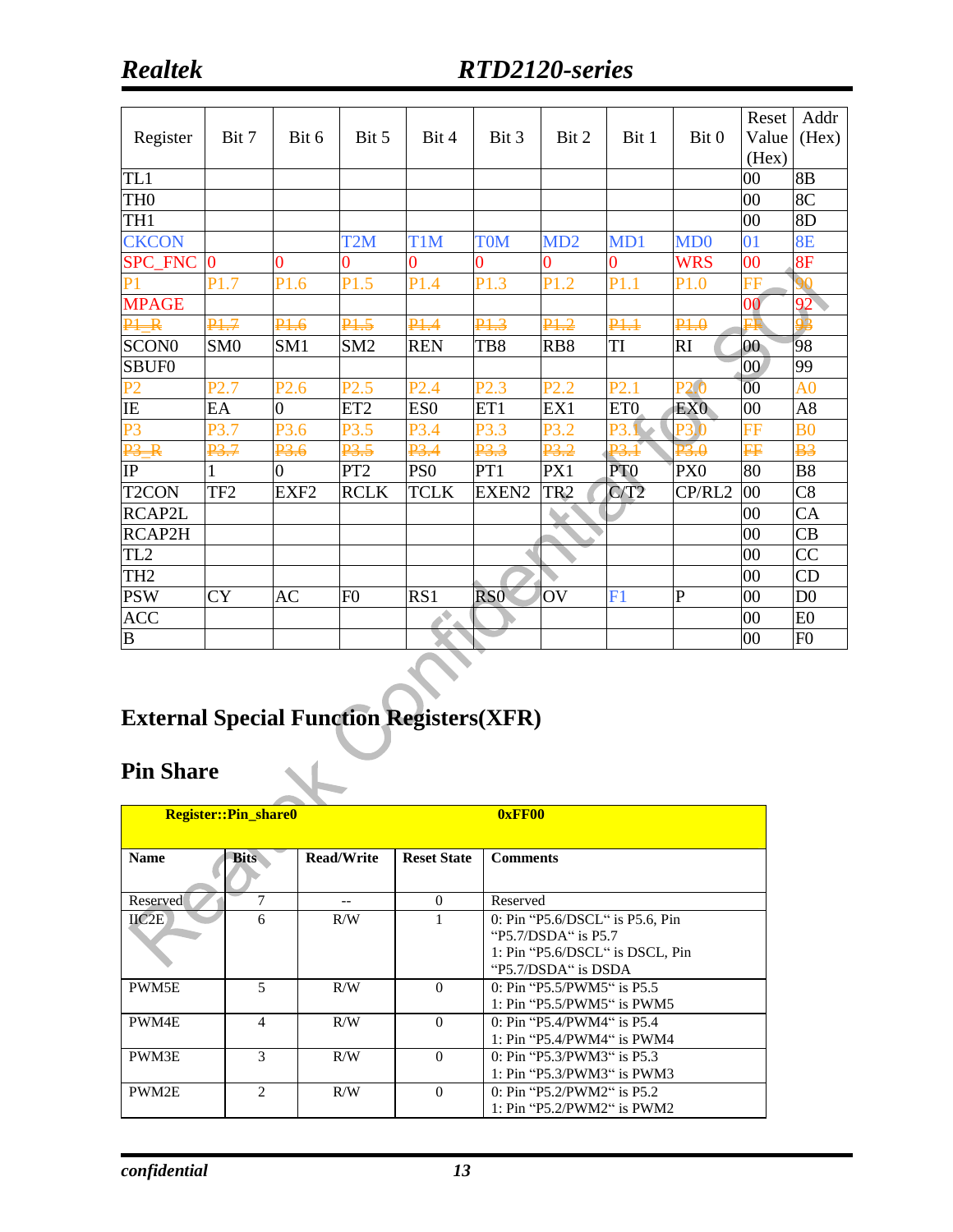## *Realtek RTD2120-series*

| PWM1E        | R/W | 0: Pin "P5.1/PWM1" is P5.1<br>1: $Pin$ "P5.1/PWM1" is PWM1 |
|--------------|-----|------------------------------------------------------------|
| <b>PWM0E</b> | R/W | 0: Pin "P5.0/PWM0" is P5.0<br>1: Pin "P5.0/PWM0" is $PWM0$ |

|                     | <b>Register::Pin_share1</b> |                          |                    | 0xFF01                                            |  |
|---------------------|-----------------------------|--------------------------|--------------------|---------------------------------------------------|--|
| <b>Name</b>         | <b>Bits</b>                 | <b>Read/Write</b>        | <b>Reset State</b> | <b>Comments</b>                                   |  |
|                     |                             |                          |                    |                                                   |  |
| A_DDC_PIN_          | $\tau$                      | R/W                      | $\Omega$           | $\overline{0}$ : ADC DDC ports are connected to   |  |
| <b>SEL</b>          |                             |                          |                    | ASDA/ASCL                                         |  |
|                     |                             |                          |                    | 1: ADC DDC ports are connected to                 |  |
|                     |                             |                          |                    | <b>DSDA/DSCL</b>                                  |  |
| D_DDC_PIN_          | 6                           | R/W                      | 1                  | 0: DVI DDC ports are connected to                 |  |
| SEL.                |                             |                          |                    | ASDA/ASCL                                         |  |
|                     |                             |                          |                    | 1: DVI DDC ports are<br>connected to<br>DSDA/DSCL |  |
| Reserved            | 5:3                         | $\overline{\phantom{a}}$ | $\Omega$           | Reserved                                          |  |
| PIN INT1 E          | $\mathfrak{D}$              | R/W                      | 1                  | Pin "P3.3/INT1" connect to 8051 INT1              |  |
| N                   |                             |                          |                    | enable                                            |  |
|                     |                             |                          |                    | $0:$ disable                                      |  |
|                     |                             |                          |                    | $1:$ enable                                       |  |
|                     |                             |                          |                    | when Pin "P3.3/INT1" is used as GPIO, this        |  |
|                     |                             |                          |                    | bit must be 0.                                    |  |
| CLKO <sub>2</sub> E | 1                           | R/W                      | $\theta$           | 0: Pin "P7.6/CLKO2" is P7.6                       |  |
|                     |                             |                          |                    | 1: Pin "P7.6/CLKO2" is CLKO2                      |  |
| IIC1E               | $\Omega$                    | R/W                      |                    | 0: Pin "ASCL/P3.0/Rxd" is P3.0/RXD, Pin           |  |
|                     |                             |                          |                    | "ASDA/P3.1/Txd" is $P3.1/TXD$                     |  |
|                     |                             |                          |                    | T: Pin "ASCL/P3.0/Rxd" is ASCL, Pin               |  |
|                     |                             |                          |                    | "ASDA/P3.1/Txd" is ASDA                           |  |
|                     |                             |                          |                    |                                                   |  |

|                   | <b>Register::Pin share2</b> |                   |                    | 0xFF02                          |
|-------------------|-----------------------------|-------------------|--------------------|---------------------------------|
| <b>Name</b>       | <b>Bits</b>                 | <b>Read/Write</b> | <b>Reset State</b> | <b>Comments</b>                 |
|                   |                             |                   |                    |                                 |
| Reserved          | 7:5                         |                   | $\Omega$           | Reserved                        |
| <b>CLKO1E</b>     |                             | R/W               | $\Omega$           | 0: Pin "P6.6/CLKO1" is P6.6     |
|                   |                             |                   |                    | $1: P$ in "P6.6/CLKO1" is CLKO1 |
| ADC3E             |                             | R/W               | $\Omega$           | 0: Pin "P6.3/ADC3" is $P6.3$    |
|                   |                             |                   |                    | 1: Pin "P6.3/ADC3" is ADC3      |
| ADC <sub>2E</sub> | っ                           | R/W               | $\Omega$           | 0: Pin "P6.2/ADC2" is $P6.2$    |
|                   |                             |                   |                    | 1: Pin "P6.2/ADC2" is ADC2      |
| ADC1E             |                             | R/W               | $\Omega$           | 0: Pin "P6.1/ADC1" is $P6.1$    |
|                   |                             |                   |                    | 1: Pin "P6.1/ADC1" is ADC1      |
| <b>ADCOE</b>      | $\Omega$                    | R/W               | $\Omega$           | 0: Pin "P6.0/ADC0" is P6.0      |
|                   |                             |                   |                    | 1: Pin "P6.0/ADC0" is ADC0      |

### **I/O port**

l Each I/O pin of RTD2120 can drive/sink 4mA and the internal pull up/down circuit can drive/sink 10uA.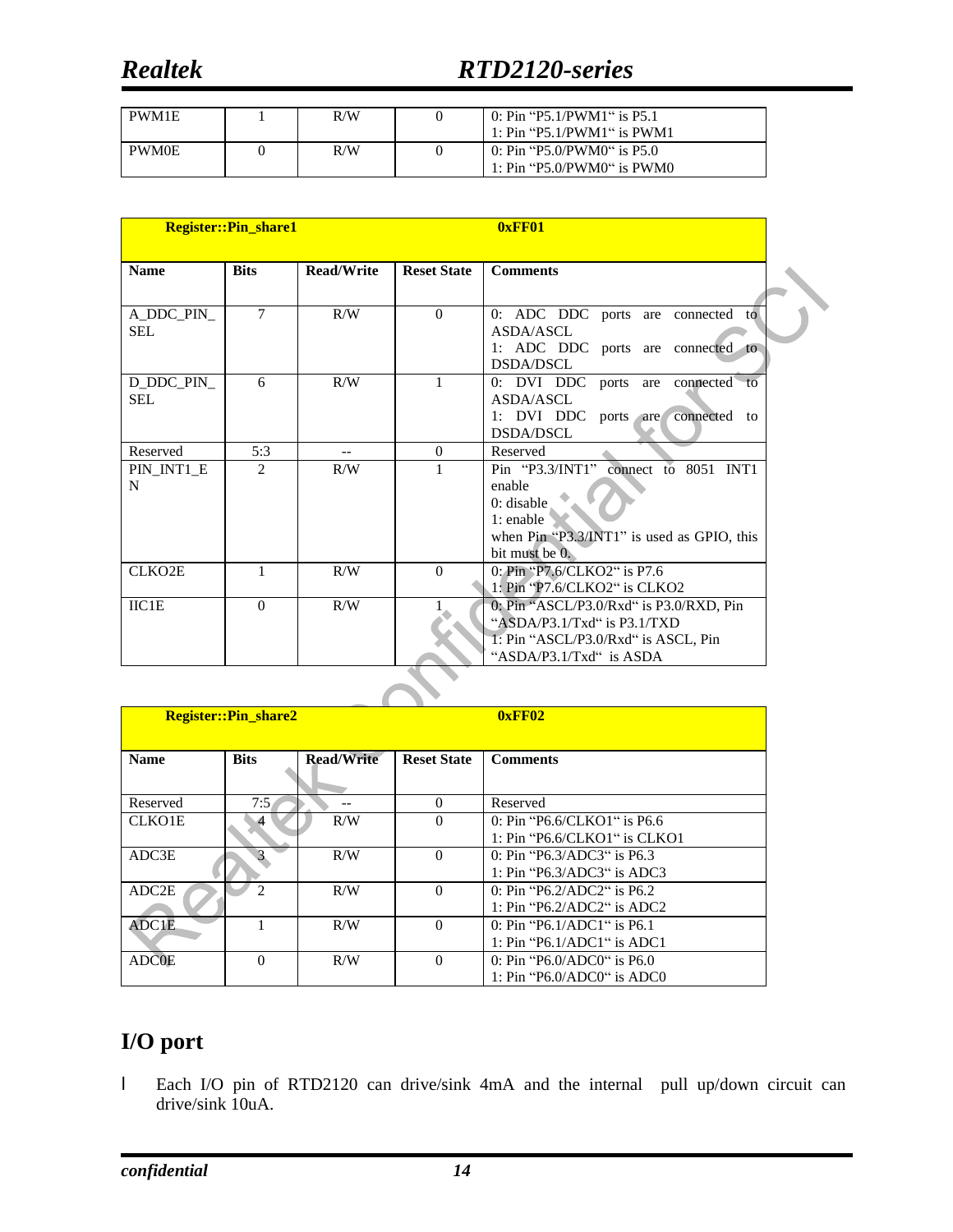l All pins have 5V tolerance except four ADC pins: "P6.0/ADC0", "P6.1/ADC1", "P6.2/ADC2" and "P6.3/ADC3".

| <b>Bits</b>    | <b>Read/Write</b> | <b>Reset State</b> | <b>Comments</b>                                              |
|----------------|-------------------|--------------------|--------------------------------------------------------------|
| $\overline{7}$ | R/W               | $\Omega$           | $0: P5.7$ is input pin<br>1: P5.7 is output pin              |
| 6              | R/W               | $\Omega$           | $0: P5.6$ is input pin<br>1: P5.6 is output pin              |
| 5              | R/W               | $\Omega$           | $0: P5.5$ is input pin<br>1: $P5.5$ is output pin            |
| $\overline{4}$ | R/W               | $\Omega$           | 0: P5.4 is input pin<br>1: P5.4 is output pin                |
| 3              | R/W               | $\Omega$           | $\overline{0:}$ P5.3 is input pin<br>$1: P5.3$ is output pin |
| $\mathfrak{D}$ | R/W               | $\Omega$           | $0: P5.2$ is input pin<br>1: P5.2 is output pin              |
|                | R/W               | $\Omega$           | $0:$ P5.1 is input pin<br>1: P5.1 is output pin              |
| $\Omega$       | R/W               | $\mathbf{0}$       | $0: P5.0$ is input pin<br>1: P5.0 is output pin              |
|                |                   |                    |                                                              |

|              | <b>Register::Port6_output_enable</b> |                   |                    | 0xFF04                                            |
|--------------|--------------------------------------|-------------------|--------------------|---------------------------------------------------|
| <b>Name</b>  | <b>Bits</b>                          | <b>Read/Write</b> | <b>Reset State</b> | <b>Comments</b>                                   |
| <b>P67OE</b> | 7                                    | R/W               | $\mathbf{0}$       | $0: P6.7$ is input pin<br>1: $P6.7$ is output pin |
| <b>P66OE</b> | 6                                    | R/W               | $\Omega$           | 0: P6.6 is input pin<br>$1: P6.6$ is output pin   |
| <b>P65OE</b> | 5                                    | R/W               | $\Omega$           | $0: P6.5$ is input pin<br>1: $P6.5$ is output pin |
| <b>P64OE</b> | 4                                    | R/W               | $\theta$           | $0: P6.4$ is input pin<br>$1: P6.4$ is output pin |
| <b>P63OE</b> | 3                                    | R/W               | $\Omega$           | $0: P6.3$ is input pin<br>1: $P6.3$ is output pin |
| <b>P62OE</b> | $\overline{2}$                       | R/W               | $\theta$           | $0: P6.2$ is input pin<br>1: P6.2 is output pin   |
| <b>P61OE</b> |                                      | R/W               | $\Omega$           | $0:$ P6.1 is input pin<br>1: P6.1 is output pin   |
| P60OE        | $\mathbf{0}$                         | R/W               | $\theta$           | $0: P6.0$ is input pin<br>$1: P6.0$ is output pin |

| <b>Register::Port7_output_enable</b> |             |                   | 0xFF05             |                                                   |  |
|--------------------------------------|-------------|-------------------|--------------------|---------------------------------------------------|--|
| <b>Name</b>                          | <b>Bits</b> | <b>Read/Write</b> | <b>Reset State</b> | <b>Comments</b>                                   |  |
| P77OE                                |             | R/W               |                    | $0: P7.7$ is input pin<br>$1: P7.7$ is output pin |  |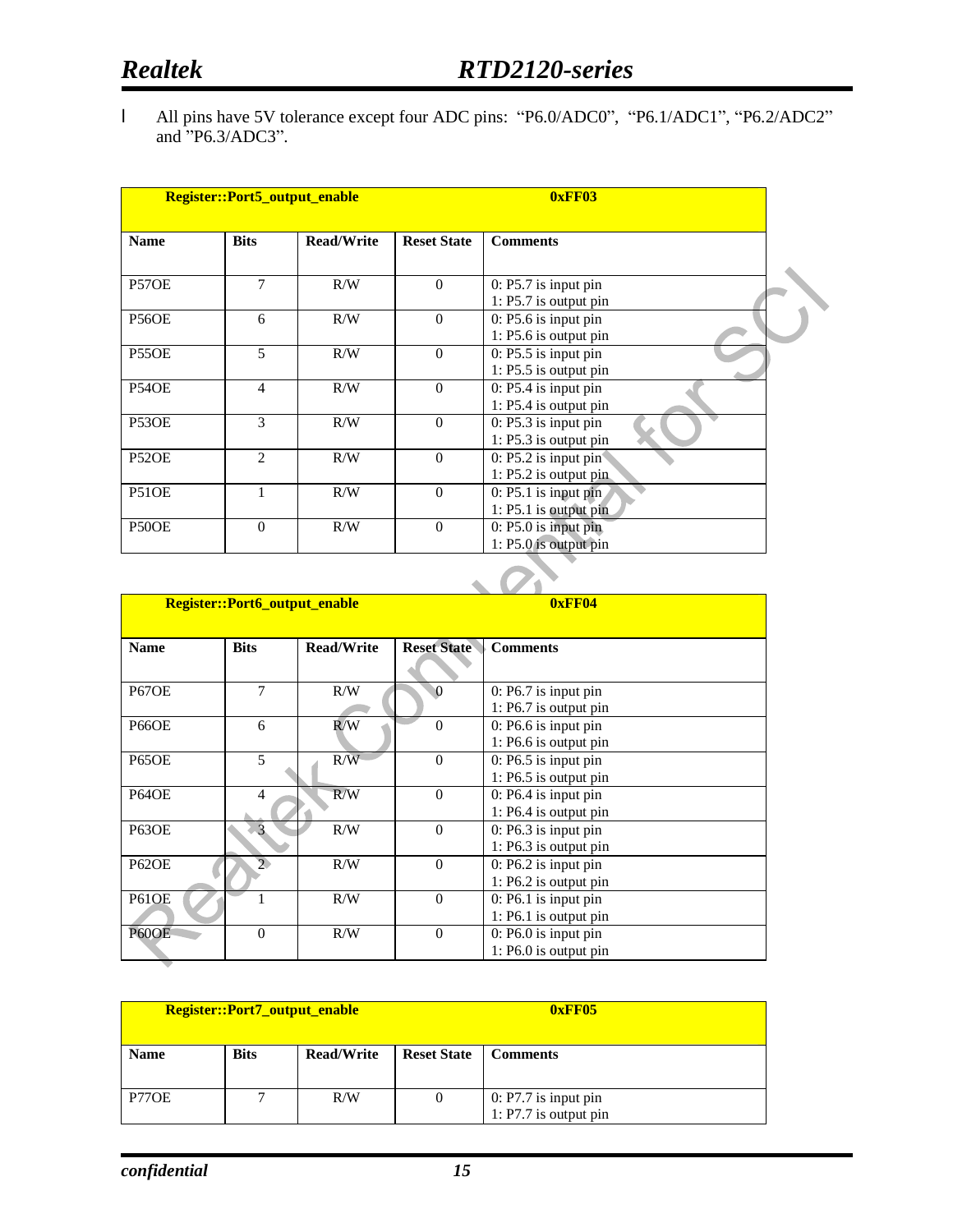| <b>P76OE</b> |     | R/W   | $0: P7.6$ is input pin<br>1: $P7.6$ is output pin |
|--------------|-----|-------|---------------------------------------------------|
| Reserved     | 5:0 | $- -$ | Reserved                                          |

|                                 | <b>Register::Port1_pad_type</b> |                   |                    | 0xFF09                                                         |  |
|---------------------------------|---------------------------------|-------------------|--------------------|----------------------------------------------------------------|--|
| <b>Name</b>                     | <b>Bits</b>                     | <b>Read/Write</b> | <b>Reset State</b> | <b>Comments</b>                                                |  |
| P <sub>17</sub> P <sub>PO</sub> | $\tau$                          | R/W               | $\Omega$           | $0:$ P1.7 is standar 8051 I/O<br>1:P1.7 is Push-Pull output    |  |
| P <sub>16</sub> PPO             | 6                               | R/W               | $\theta$           | $0:$ P1.6 is standar 8051 I/O<br>1:P1.6 is Push-Pull output    |  |
| P <sub>15</sub> PPO             | 5                               | R/W               | $\Omega$           | $0:P1.5$ is standar 8051 I/O<br>1:P1.5 is Push-Pull output     |  |
| P <sub>14</sub> P <sub>PO</sub> | 4                               | R/W               | $\Omega$           | $0:$ P1.4 is standar 8051 I/O<br>1: $P1.4$ is Push-Pull output |  |
| P13 PPO                         | 3                               | R/W               | $\Omega$           | $0:P1.3$ is standar 8051 I/O<br>1:P1.3 is Push-Pull output     |  |
| P <sub>12</sub> P <sub>PO</sub> | $\mathfrak{D}$                  | R/W               | $\Omega$           | $0:$ P1.2 is standar 8051 $V$ O<br>1:P1.2 is Push-Pull output  |  |
| P <sub>11</sub> P <sub>PO</sub> |                                 | R/W               | $\Omega$           | $0:$ P1.1 is standar 8051 I/O<br>1:P1.1 is Push-Pull output    |  |
| P <sub>10</sub> P <sub>PO</sub> | $\Omega$                        | R/W               | $\theta$           | $0:$ P1.0 is standar 8051 I/O<br>1:P1.0 is Push-Pull output    |  |

| <b>Register::Port50_pin_reg</b> |             |                   |                    | <b>0xFF50</b>              |
|---------------------------------|-------------|-------------------|--------------------|----------------------------|
| <b>Name</b>                     | <b>Bits</b> | <b>Read/Write</b> | <b>Reset State</b> | <b>Comments</b>            |
| Reserved                        | 7:1         |                   |                    | Reserved                   |
| <b>P50</b>                      |             | R/W               |                    | Input/output value of P5.0 |
|                                 |             |                   |                    |                            |

| <b>Register::Port51_pin_reg</b> |             |                   |                    | 0xFF51                     |
|---------------------------------|-------------|-------------------|--------------------|----------------------------|
| <b>Name</b>                     | <b>Bits</b> | <b>Read/Write</b> | <b>Reset State</b> | <b>Comments</b>            |
| Reserved                        | 7:1         | $- -$             |                    | Reserved                   |
| P <sub>51</sub>                 | O           | R/W               |                    | Input/output value of P5.1 |
|                                 |             |                   |                    |                            |

|                 | <b>Register::Port52_pin_reg</b> |                   | 0xFF52             |                            |
|-----------------|---------------------------------|-------------------|--------------------|----------------------------|
| <b>Name</b>     | <b>Bits</b>                     | <b>Read/Write</b> | <b>Reset State</b> | <b>Comments</b>            |
|                 |                                 |                   |                    |                            |
| Reserved        | 7:1                             | $- -$             |                    | Reserved                   |
| P <sub>52</sub> |                                 | R/W               |                    | Input/output value of P5.2 |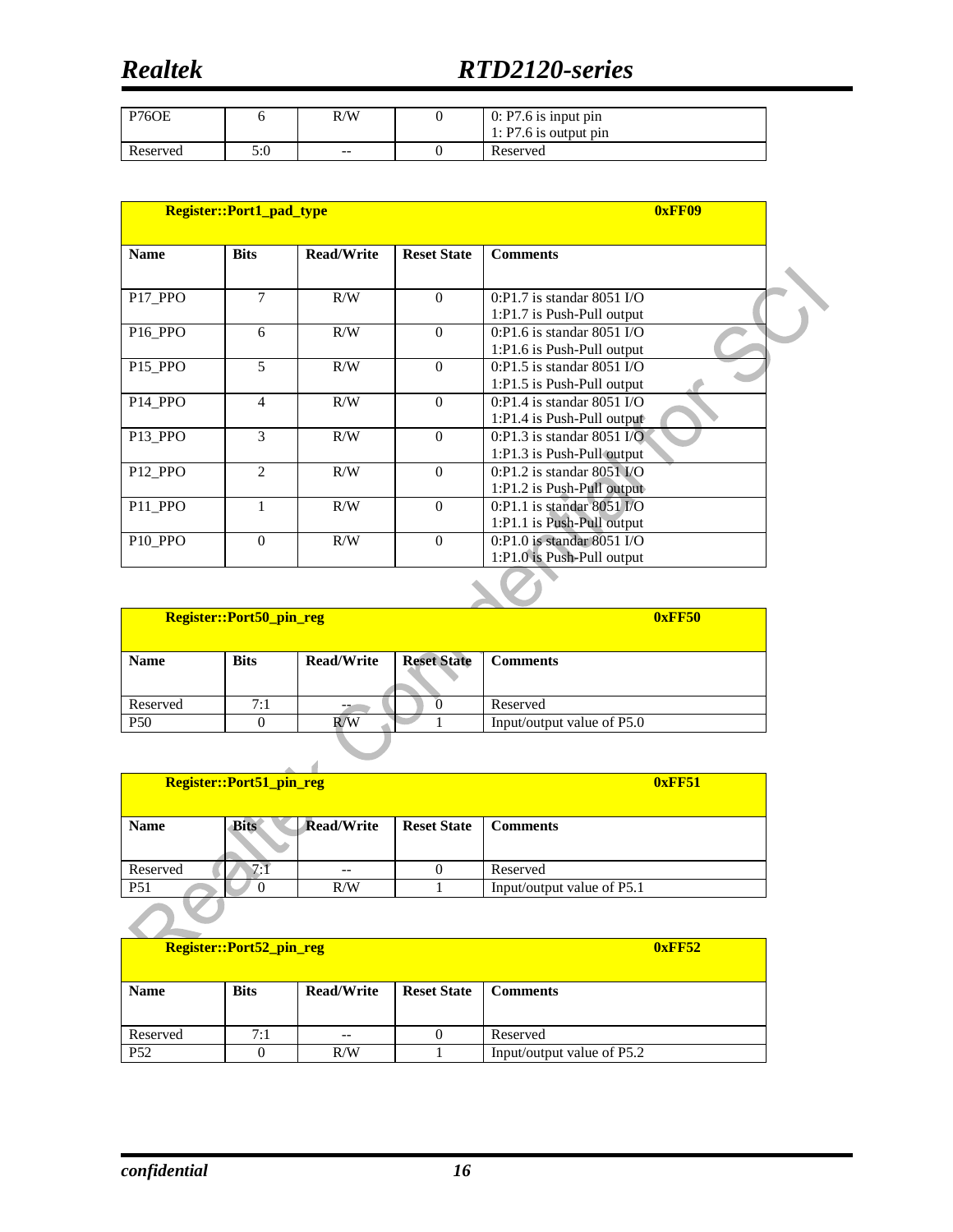| <b>Register::Port53 pin reg</b> |             |                   |                    | 0xFF53                     |
|---------------------------------|-------------|-------------------|--------------------|----------------------------|
| <b>Name</b>                     | <b>Bits</b> | <b>Read/Write</b> | <b>Reset State</b> | <b>Comments</b>            |
| Reserved                        | 7:1         | $- -$             |                    | Reserved                   |
| P <sub>53</sub>                 |             | R/W               |                    | Input/output value of P5.3 |

|                 | <b>Register::Port54_pin_reg</b> |                   |                    |                            | <b>0xFF54</b> |  |
|-----------------|---------------------------------|-------------------|--------------------|----------------------------|---------------|--|
| <b>Name</b>     | <b>Bits</b>                     | <b>Read/Write</b> | <b>Reset State</b> | <b>Comments</b>            |               |  |
| Reserved        | 7:1                             | --                |                    | Reserved                   |               |  |
| P <sub>54</sub> |                                 | R/W               |                    | Input/output value of P5.4 |               |  |
|                 |                                 |                   |                    |                            |               |  |

|                 | Register::Port55_pin_reg |                   | 0xFF55             |                            |
|-----------------|--------------------------|-------------------|--------------------|----------------------------|
|                 |                          |                   |                    |                            |
| <b>Name</b>     | <b>Bits</b>              | <b>Read/Write</b> | <b>Reset State</b> | <b>Comments</b>            |
|                 |                          |                   |                    |                            |
| Reserved        | 7:1                      | $- -$             |                    | Reserved                   |
| P <sub>55</sub> |                          | R/W               |                    | Input/output value of P5.5 |

|                 | Register::Port56_pin_reg |                   |                    | <b>0xFF56</b>              |
|-----------------|--------------------------|-------------------|--------------------|----------------------------|
|                 |                          |                   |                    |                            |
| <b>Name</b>     | <b>Bits</b>              | <b>Read/Write</b> | <b>Reset State</b> | <b>Comments</b>            |
|                 |                          |                   |                    |                            |
| Reserved        | 7:1                      | --                |                    | Reserved                   |
| P <sub>56</sub> | 0                        | R/W               |                    | Input/output value of P5.6 |
|                 |                          |                   |                    |                            |

| <b>Register::Port57_pin_reg</b> |             |                   |                    | 0xFF57                     |
|---------------------------------|-------------|-------------------|--------------------|----------------------------|
| <b>Name</b>                     | <b>Bits</b> | <b>Read/Write</b> | <b>Reset State</b> | <b>Comments</b>            |
| Reserved                        | 7.1         | --                |                    | Reserved                   |
| P <sub>57</sub>                 |             | R/W               |                    | Input/output value of P5.7 |

|                 | <b>Register::Port60_pin_reg</b> |                   | 0xFF58             |                            |  |  |
|-----------------|---------------------------------|-------------------|--------------------|----------------------------|--|--|
|                 |                                 |                   |                    |                            |  |  |
|                 |                                 |                   |                    |                            |  |  |
| <b>Name</b>     | <b>Bits</b>                     | <b>Read/Write</b> | <b>Reset State</b> | <b>Comments</b>            |  |  |
|                 |                                 |                   |                    |                            |  |  |
|                 |                                 |                   |                    |                            |  |  |
| Reserved        | 7:1                             | $- -$             |                    | Reserved                   |  |  |
| P <sub>60</sub> |                                 | R/W               |                    | Input/output value of P6.0 |  |  |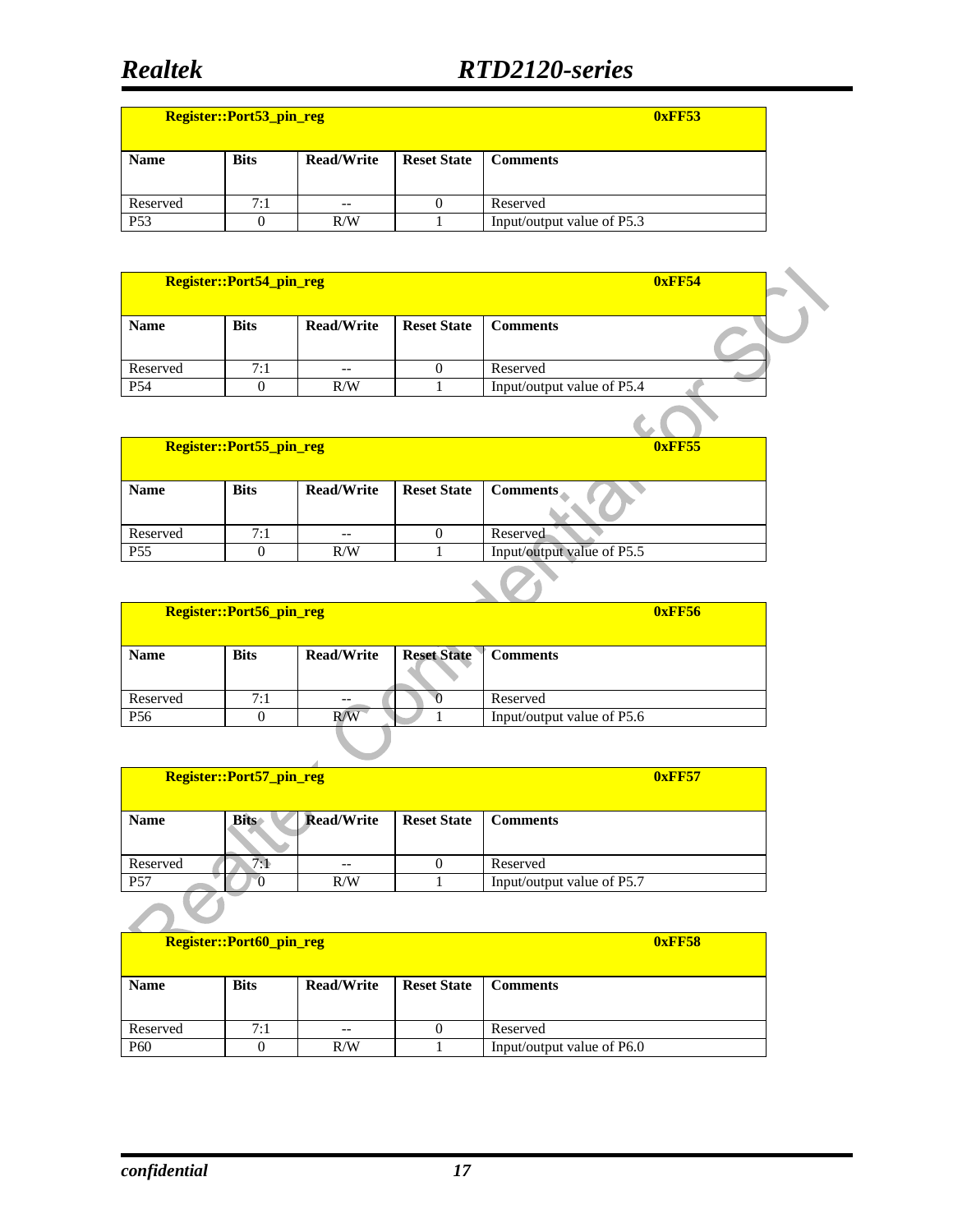| <b>Register::Port61_pin_reg</b> |             |                   |                    | 0xFF59                     |
|---------------------------------|-------------|-------------------|--------------------|----------------------------|
| <b>Name</b>                     | <b>Bits</b> | <b>Read/Write</b> | <b>Reset State</b> | <b>Comments</b>            |
| Reserved                        | 7:1         | $- -$             |                    | Reserved                   |
| P <sub>61</sub>                 |             | R/W               |                    | Input/output value of P6.1 |

| Register::Port62_pin_reg |             |                   |                    | 0xFF5A                     |  |
|--------------------------|-------------|-------------------|--------------------|----------------------------|--|
| <b>Name</b>              | <b>Bits</b> | <b>Read/Write</b> | <b>Reset State</b> | <b>Comments</b>            |  |
| Reserved                 | 7:1         | --                |                    | Reserved                   |  |
| P <sub>62</sub>          |             | R/W               |                    | Input/output value of P6.2 |  |
|                          |             |                   |                    |                            |  |

|                 | <b>Register::Port63_pin_reg</b> |                   | 0xFF5B             |                            |
|-----------------|---------------------------------|-------------------|--------------------|----------------------------|
| <b>Name</b>     | <b>Bits</b>                     | <b>Read/Write</b> | <b>Reset State</b> | <b>Comments</b>            |
| Reserved        | 7:1                             | $- -$             |                    | Reserved                   |
| P <sub>63</sub> |                                 | R/W               |                    | Input/output value of P6.3 |
|                 |                                 |                   |                    |                            |

| Register::Port64_pin_reg |             |                   |                    | 0xFF5C                     |
|--------------------------|-------------|-------------------|--------------------|----------------------------|
| <b>Name</b>              | <b>Bits</b> | <b>Read/Write</b> | <b>Reset State</b> | <b>Comments</b>            |
| Reserved                 | 7:1         | --                |                    | Reserved                   |
| P <sub>64</sub>          | 0           | R/W               |                    | Input/output value of P6.4 |
|                          |             |                   |                    |                            |

| <b>Register::Port65_pin_reg</b> |             |                   |                    | 0xFF5D                     |
|---------------------------------|-------------|-------------------|--------------------|----------------------------|
| <b>Name</b>                     | <b>Bits</b> | <b>Read/Write</b> | <b>Reset State</b> | <b>Comments</b>            |
| Reserved                        | 7:1         | --                |                    | Reserved                   |
| P <sub>65</sub>                 |             | R/W               |                    | Input/output value of P6.5 |

| <b>Register::Port66_pin_reg</b> |             |                   |                    | 0xFF5E                     |
|---------------------------------|-------------|-------------------|--------------------|----------------------------|
| <b>Name</b>                     | <b>Bits</b> | <b>Read/Write</b> | <b>Reset State</b> | <b>Comments</b>            |
| Reserved                        | 7:1         | $- -$             |                    | Reserved                   |
| P <sub>66</sub>                 |             | R/W               |                    | Input/output value of P6.6 |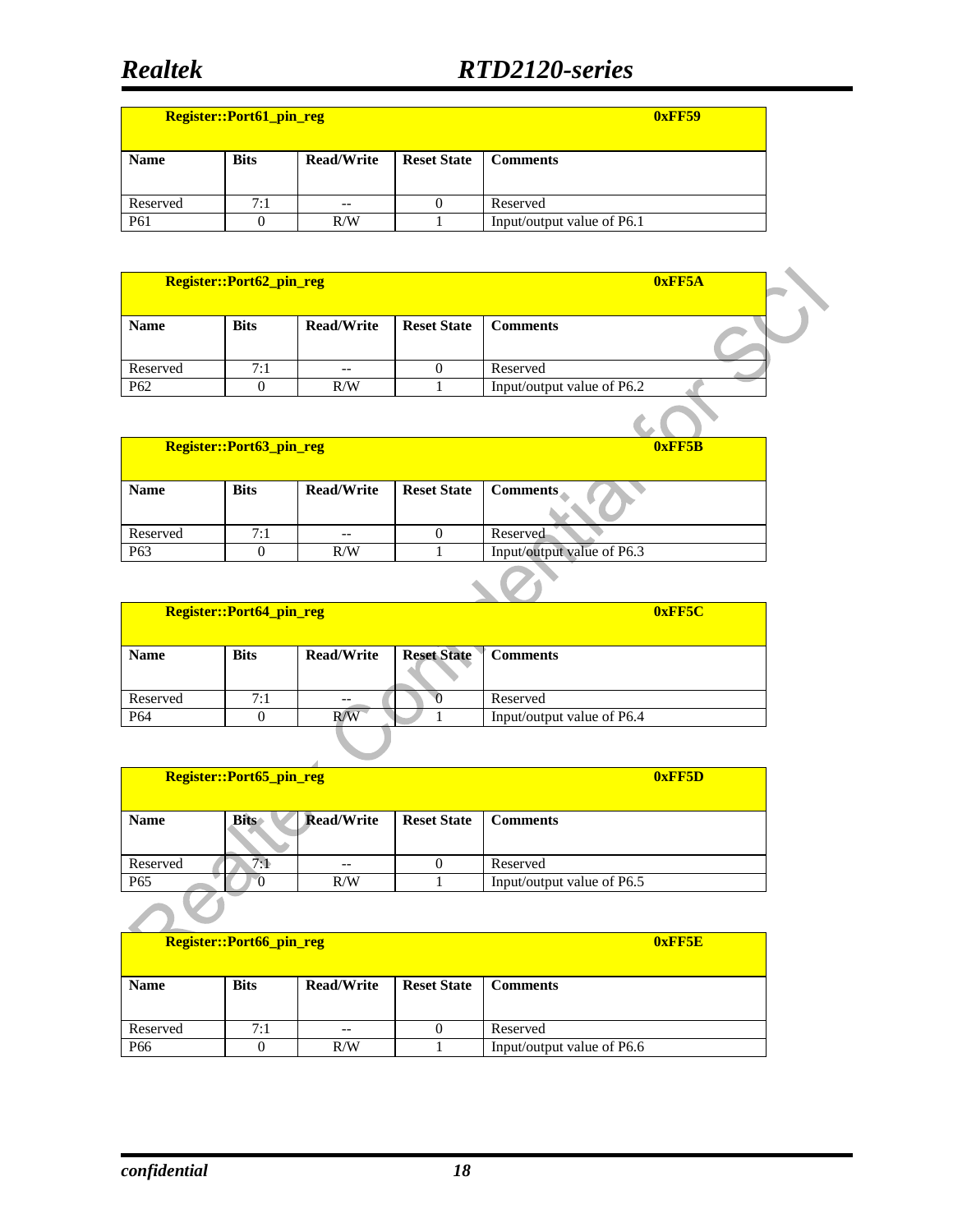| Register::Port67_pin_reg |             |                   |                    | 0xFF5F                     |
|--------------------------|-------------|-------------------|--------------------|----------------------------|
| <b>Name</b>              | <b>Bits</b> | <b>Read/Write</b> | <b>Reset State</b> | <b>Comments</b>            |
| Reserved                 | 7:1         | $- -$             |                    | Reserved                   |
| P <sub>67</sub>          |             | R/W               |                    | Input/output value of P6.7 |

| Register::Port76_pin_reg |             |                   |                    |                            | 0xFF60 |  |
|--------------------------|-------------|-------------------|--------------------|----------------------------|--------|--|
| <b>Name</b>              | <b>Bits</b> | <b>Read/Write</b> | <b>Reset State</b> | <b>Comments</b>            |        |  |
| Reserved                 | 7:1         | $- -$             |                    | Reserved                   |        |  |
| P76                      |             | R/W               |                    | Input/output value of P7.6 |        |  |
|                          |             |                   |                    |                            |        |  |

|             | Register::Port77_pin_reg |                   | <b>0xFF61</b>      |                            |
|-------------|--------------------------|-------------------|--------------------|----------------------------|
|             |                          |                   |                    |                            |
| <b>Name</b> | <b>Bits</b>              | <b>Read/Write</b> | <b>Reset State</b> | <b>Comments</b>            |
|             |                          |                   |                    |                            |
| Reserved    | 7:1                      |                   |                    | Reserved                   |
| <b>P77</b>  |                          | R/W               |                    | Input/output value of P7.7 |

#### **Low Voltage Reset & Power on Reset**

When the voltage level of power supply is below  $V_{LT}$ , the low voltage reset(LVR) generates a chip reset signal. After the power supply is above  $V_{UT}(2.6V)$ , LVR remain in reset state for 65536 X'tal  $cycle(t_{POR})$  to guarantee the chip exit reset condition.



| <b>Register::LVR_control</b> |             |                   |                               | <b>OxFFOA</b> |
|------------------------------|-------------|-------------------|-------------------------------|---------------|
| <b>Name</b>                  | <b>Bits</b> | <b>Read/Write</b> | <b>Reset State</b>   Comments |               |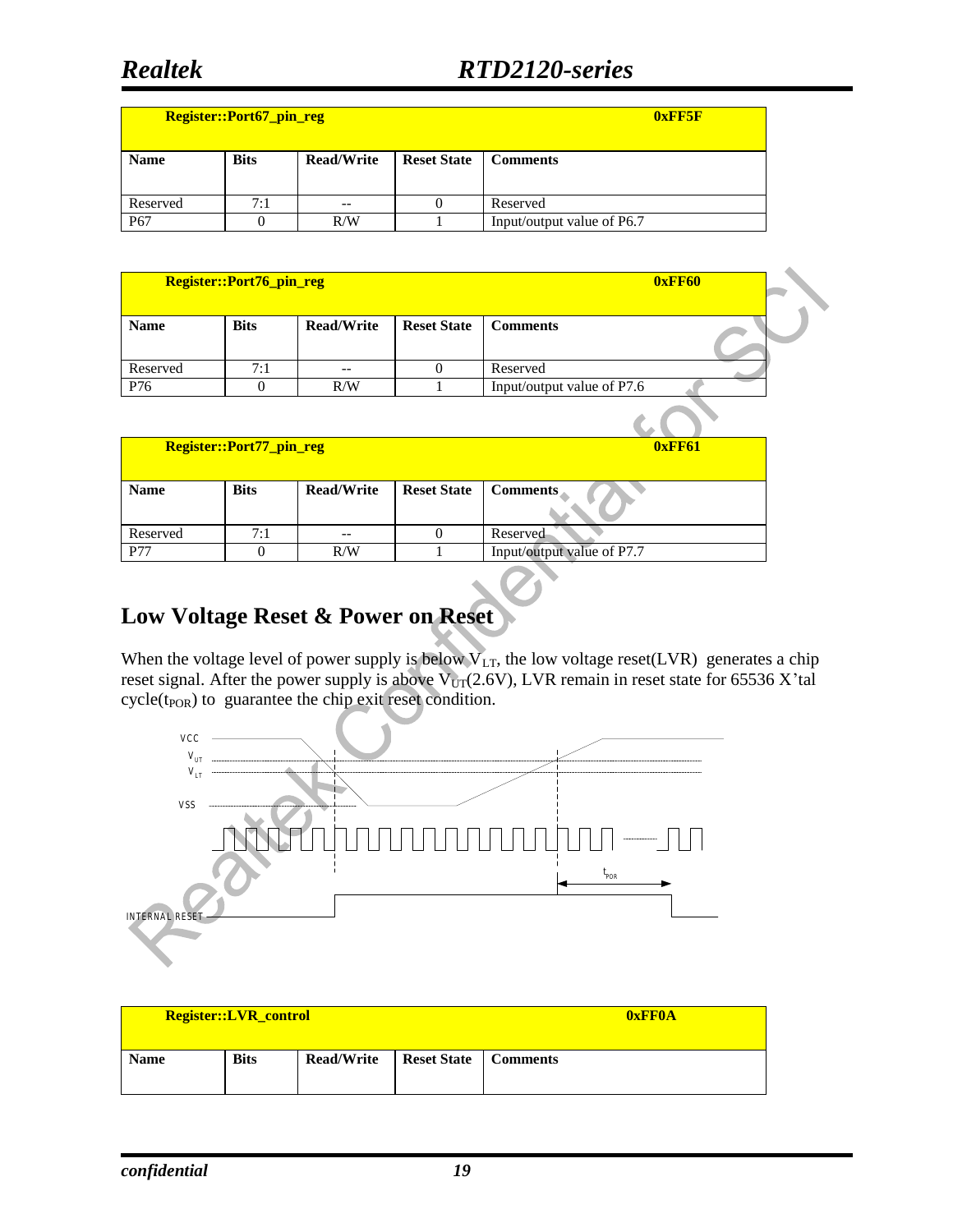| <b>VLT</b> | 7:6 | R/W   |    | low_threshold_voltage<br>00:1.8V<br>01:2.0V<br>10:2.2V<br>11:2.4V |
|------------|-----|-------|----|-------------------------------------------------------------------|
| reserved   | 5:0 | $- -$ | 00 | reserved                                                          |

#### **A/D Converter**

RTD2120 has embedded 4 channels of analog-to-digital converter. The ADCs convert analog input voltage on the four A/D input pins to four 6-bit digital data stored in XFRs (FF0C~FF0F) sequentially.

The ADC conversion range is from GND to VDD and the conversion is linear and monotonic with no missing codes. To start A/D conversion, set STRT\_ADC(FF0B[7]) = 1 and the conversion will be complete in less than 12 us for 4 channels.

|                 | <b>Register::ADC_control</b> |                   |                    | 0xFF0B                                    |  |  |
|-----------------|------------------------------|-------------------|--------------------|-------------------------------------------|--|--|
|                 |                              |                   |                    |                                           |  |  |
| <b>Name</b>     | <b>Bits</b>                  | <b>Read/Write</b> | <b>Reset State</b> | <b>Comments</b>                           |  |  |
|                 |                              |                   |                    |                                           |  |  |
| STRT_ADC        | 7                            | R/W               | $\Omega$           | Write 1 to start the A/D conversion. Auto |  |  |
|                 |                              |                   |                    | clear when A/D Conversion has been        |  |  |
|                 |                              |                   |                    | completed.                                |  |  |
|                 |                              |                   |                    | 0:A/D Conversion has been completed       |  |  |
|                 |                              |                   |                    | 1:A/D Conversion is not completed yet     |  |  |
| ADC_TEST        | 6                            | R/W               |                    | 0: Normal operation                       |  |  |
|                 |                              |                   |                    | 1: ADC test mode                          |  |  |
| reserved        | 5:3                          | R/W               | $\Omega$           | Reserved                                  |  |  |
| <b>BIAS_ADJ</b> | 2:1                          | R/W               |                    | ADC bias current adjust                   |  |  |
|                 |                              |                   |                    | 00:15u                                    |  |  |
|                 |                              |                   |                    | 01:20u                                    |  |  |
|                 |                              |                   |                    | 10:25u                                    |  |  |
|                 |                              |                   |                    | 11:30u                                    |  |  |
| CK SEL          | $\Omega$                     | R/W               | $\Omega$           | Inverse ADC input clock pos/neg           |  |  |
|                 |                              |                   |                    | 0:pos                                     |  |  |
|                 |                              |                   |                    | 1: neg                                    |  |  |

|                          | Register::ADC0_convert_result |                   | <b>OxFFOC</b>      |                        |
|--------------------------|-------------------------------|-------------------|--------------------|------------------------|
| <b>Name</b>              | <b>Bits</b>                   | <b>Read/Write</b> | <b>Reset State</b> | <b>Comments</b>        |
| <b>ADCO CONV</b><br>DATA | 7:2                           | R                 | 3F                 | Converted data of ADC0 |
| reserved                 | l:0                           |                   | $00\,$             |                        |

**Register::ADC1\_convert\_result 1 and 1 and 1 and 1 and 1 and 1 and 1 and 1 and 1 and 1 and 1 and 1 and 1 and 1 and 1 and 1 and 1 and 1 and 1 and 1 and 1 and 1 and 1 and 1 and 1 and 1 and 1 and 1 and 1 and 1 and 1 and 1 and**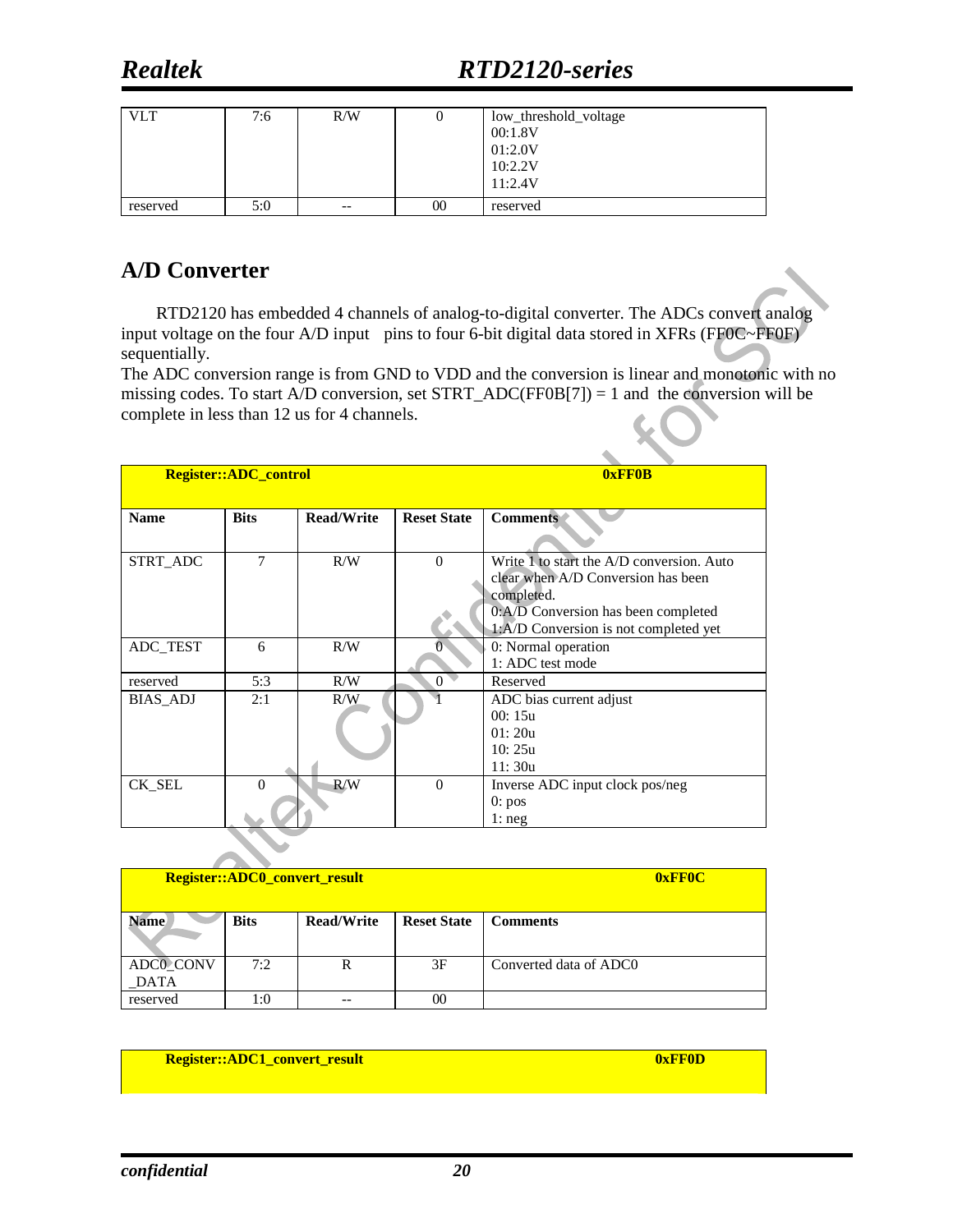## *Realtek RTD2120-series*

| <b>Name</b>              | <b>Bits</b> | <b>Read/Write</b> | <b>Reset State</b> | <b>Comments</b>        |
|--------------------------|-------------|-------------------|--------------------|------------------------|
| ADC1 CONV<br><b>DATA</b> | 7:2         |                   | 3F                 | Converted data of ADC1 |
| reserved                 | 1:0         | $- -$             | 00                 |                        |

| Register::ADC2_convert_result |             |                   |                    |                                    | 0xFF0E |
|-------------------------------|-------------|-------------------|--------------------|------------------------------------|--------|
| <b>Name</b>                   | <b>Bits</b> | <b>Read/Write</b> | <b>Reset State</b> | <b>Comments</b>                    |        |
| ADC2_CONV<br>DATA             | 7:2         | R                 | 3F                 | Converted data of ADC <sub>2</sub> |        |
| reserved                      | 1:0         |                   | 00                 |                                    |        |

|                   |             | Register::ADC3_convert_result |                    | <b>OxFFOF</b>          |
|-------------------|-------------|-------------------------------|--------------------|------------------------|
| <b>Name</b>       | <b>Bits</b> | <b>Read/Write</b>             | <b>Reset State</b> | <b>Comments</b>        |
| ADC3_CONV<br>DATA | 7:2         | $\mathbb{R}$                  | 3F                 | Converted data of ADC3 |
| reserved          | 1:0         | --                            | $00\,$             |                        |
| <b>PLL</b>        |             |                               |                    |                        |

#### **PLL**

RTD2120 contains a PLL to make the whole chip operate at higher or lower speed for different demands. After reset, RTD2120 uses crystal frequency as the system clock. User can program the PLL to operate at the desired frequency and select system clock to PLL output by setting MCU\_CLK\_SEL. RTD2120 will switch system clock to PLL output only when PLL is stable. Moreover, the divider is glitch free so user can modify its value at any time.For normal operation, user must choose the crystal whose frequency is between 11M and 27MHz . Besides, VCO frequency must be programmed between 40M and 80MHz.

Note: Fvco =  $Xtal*(M/N)$ , where M=M\_code+1, N=N\_code+1.

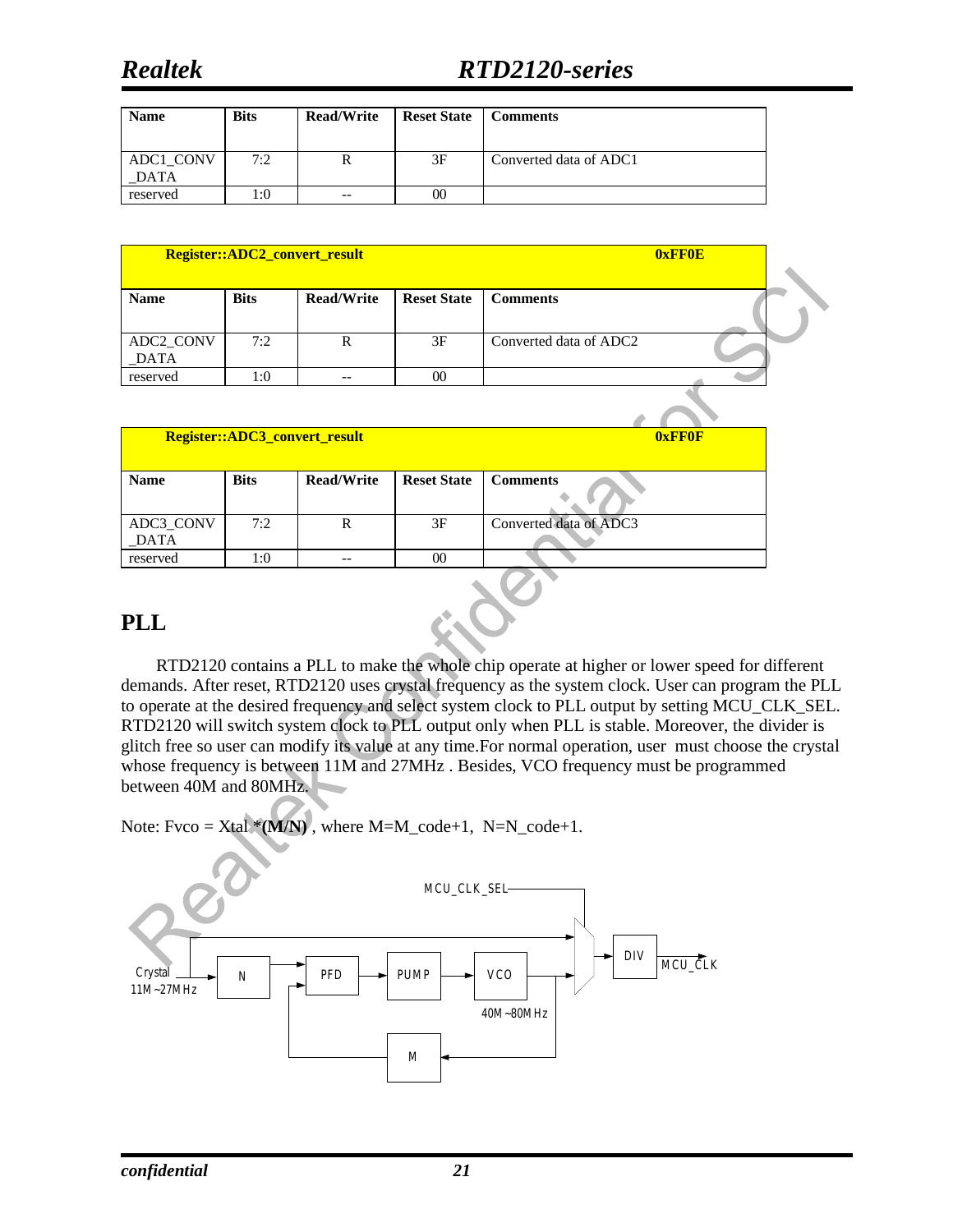| <b>Register:: PLL_control</b> |                |                   |                    | 0xFF10                                                                 |
|-------------------------------|----------------|-------------------|--------------------|------------------------------------------------------------------------|
| <b>Name</b>                   | <b>Bits</b>    | <b>Read/Write</b> | <b>Reset State</b> | <b>Comments</b>                                                        |
| PLL_STA                       | 7              | $\mathbb{R}$      | 1                  | PLL status<br>0: normal operation<br>1: PLL abnormal or PLL power down |
| <b>DVSET</b>                  | 6:5            | R/W               | 2                  | Test mode yctrl set<br>11(0.8v)<br>10(1.0v)<br>01(1.2v)<br>00(1.4v)    |
| reserved                      | 4:3            |                   | $\theta$           |                                                                        |
| WD_RST                        | $\mathfrak{D}$ | R/W               | $\Omega$           | 0: No effect<br>1: Watchdog reset                                      |
| WD_SET                        |                | R/W               | $\Omega$           | 0: No effect<br>1: Watchdog set                                        |
| PWDN_PLL                      | $\theta$       | R/W               | 1                  | 0: normal operation<br>1: power down PLL                               |

| <b>Register::PLL_filter_control</b> |             |                   |                    | 0xFF11                       |  |  |
|-------------------------------------|-------------|-------------------|--------------------|------------------------------|--|--|
| <b>Name</b>                         | <b>Bits</b> | <b>Read/Write</b> | <b>Reset State</b> | <b>Comments</b>              |  |  |
|                                     |             |                   |                    |                              |  |  |
| reserved                            | 7:4         |                   | $\Omega$           |                              |  |  |
| <b>VR</b>                           | 3:2         | R/W               |                    | Loop filter resister         |  |  |
|                                     |             |                   |                    | 00: $16.32k$                 |  |  |
|                                     |             |                   |                    | 01:19.12k                    |  |  |
|                                     |             |                   |                    | 10:21.92k                    |  |  |
|                                     |             |                   |                    | 11:24.72k                    |  |  |
| PLL IP                              | 1:0         | R/W               | ာ                  | Charge Pump current          |  |  |
|                                     |             |                   |                    | Ich=5u+bit[1]*10u+ bit[0]*5u |  |  |
|                                     |             |                   |                    |                              |  |  |

| <b>Register::PLL M N DIV</b> |             |                   |                    | 0xFF12                                              |  |  |
|------------------------------|-------------|-------------------|--------------------|-----------------------------------------------------|--|--|
| <b>Name</b>                  | <b>Bits</b> | <b>Read/Write</b> | <b>Reset State</b> | <b>Comments</b>                                     |  |  |
| M CODE                       | 7:4         | R/W               |                    | Actual $M = M$ CODE+1                               |  |  |
| N CODE                       | 3:2         | R/W               | $\Omega$           | Actual $N = N$ CODE+1                               |  |  |
| DIV                          | 1:0         | R/W               | $\Omega$           | Divider value<br>00:1<br>01:1/2<br>10:1/4<br>11:1/8 |  |  |

## **3.3V to 1.8V Regulator**

|                       | max | typ | min |
|-----------------------|-----|-----|-----|
| Input voltage $(V)$   |     |     |     |
| Output current $(mA)$ |     |     |     |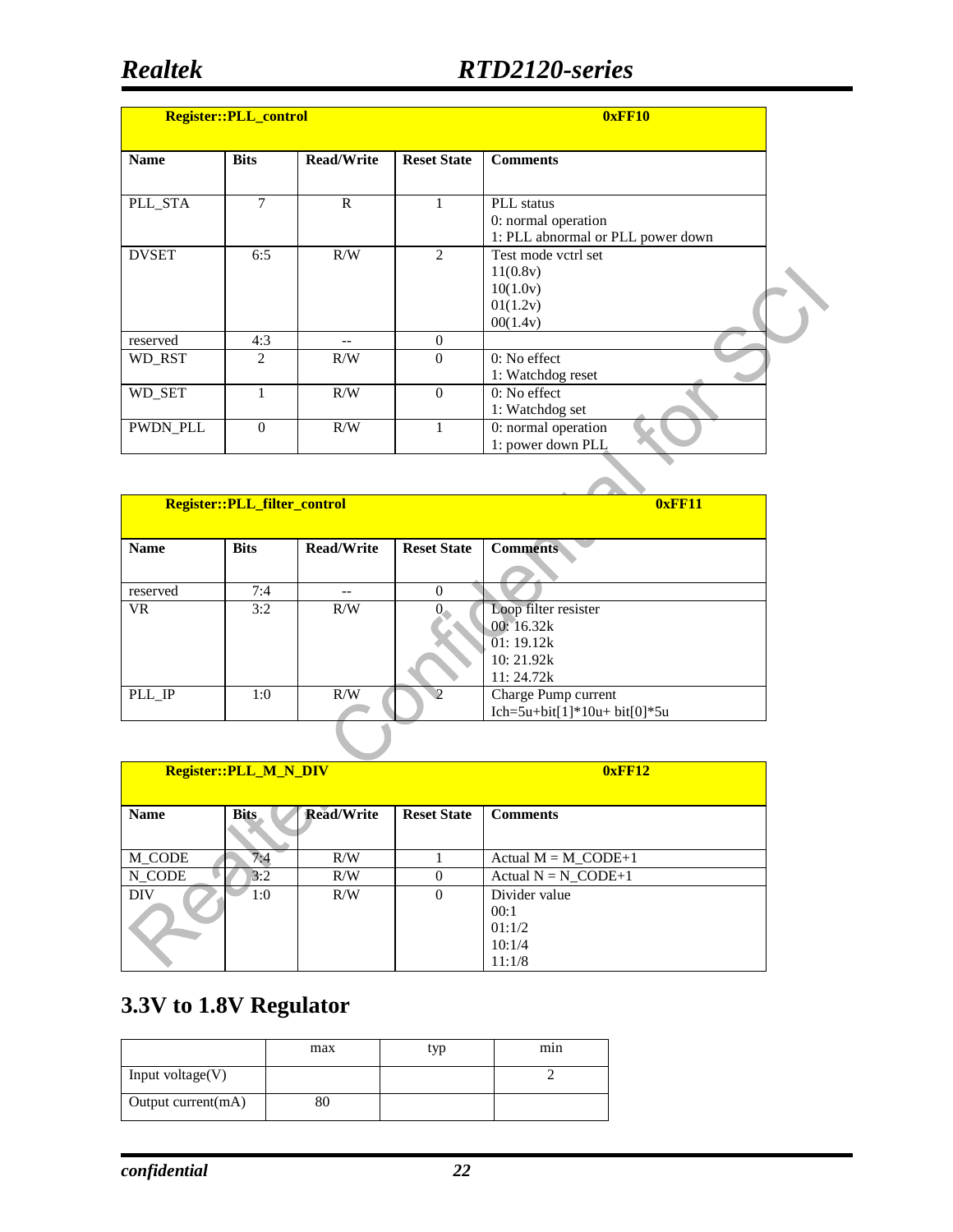| Register::regulator_control |             |                   |                    | <b>0xFF13</b>                                                                                                            |  |
|-----------------------------|-------------|-------------------|--------------------|--------------------------------------------------------------------------------------------------------------------------|--|
| <b>Name</b>                 | <b>Bits</b> | <b>Read/Write</b> | <b>Reset State</b> | <b>Comments</b>                                                                                                          |  |
| reserved                    | 7:5         | --                | $\overline{0}$     |                                                                                                                          |  |
| <b>VBG</b>                  | 4:3         | R/W               |                    | bandgap voltage select<br>00:1.14v<br>01:1.20v<br>10:1.27v<br>11:1.34v                                                   |  |
| V_SEL                       | 2:0         | R/W               | $\overline{4}$     | Regulator 1.8v voltage select<br>000: 2.22<br>001:2.12<br>010:2.0<br>011:1.9<br>100:1.8<br>101:1.7<br>110:1.6<br>111:1.5 |  |

#### **DDC**

RTD2120 has two DDC ports for both D-sub and DVI interface. The external master can access DDC\_RAM1(F900~F97F) through pin ASDL and ASDA by ADC DDC channel or DDC\_RAM2 (F980~F9FF) through pin DSDL and DSDA by DVI DDC channel. Besides, the DDC\_RAM1 and DDC\_RAM2 can be combined together to form a 256-bytes DDC\_RAM for just ADC/DVI DDC slave by setting DDCRAM\_SIZ (FF26[1:0]).

The DDC of RTD2120 is compliant with VESA DDC standard. Both DDC slaves are in DDC1 mode after reset. When a high to low transition is detected on ASCL/DSCL pin, the DDC slave will enter DDC2 transition mode. The DDC slave can revert to DDC1 mode if the SCL signal keeps unchanged for 128 VSYNC periods in DDC2 transition mode and RVT\_A\_DDC1\_EN /  $RVT\_D\_DDC1\_EN = 1$ . In DDC2 transition mode, the DDC slave will lock in DDC2 mode if a valid control byte is received. Furthermore, user can force the DDC slave to operate DDC2 mode by setting A\_DDC2 / D\_DDC2  $= 1$ .

| (Refers to the VESA "Display Data Channel Standard" for detailed) |  |  |  |
|-------------------------------------------------------------------|--|--|--|
|                                                                   |  |  |  |

| $\mu$ . There is no tried to $\mu$ is $\mu$ and $\mu$ and $\mu$ and $\mu$ and $\mu$ are $\mu$ | <b>Register::ADC DDC enable</b> |                   | 0xFF20             |                                                                                                                |
|-----------------------------------------------------------------------------------------------|---------------------------------|-------------------|--------------------|----------------------------------------------------------------------------------------------------------------|
| <b>Name</b>                                                                                   | <b>Bits</b>                     | <b>Read/Write</b> | <b>Reset State</b> | <b>Comments</b>                                                                                                |
| A DDC ADD<br>R                                                                                | 7:5                             | R/W               | $\Omega$           | ADC DDC Channel Address Least<br>Significant 3 Bits<br>(The default DDC channel address MSB 4)<br>Bits is "A") |
| reserved                                                                                      | 4                               |                   | $\Omega$           | Reserved                                                                                                       |
| A DDC W S<br>TA                                                                               | 3                               | R/W               | $\Omega$           | ADC DDC Write Status (for external DDC<br>access only)<br>It is cleared after write.                           |
| A DDCRAM<br>W EN                                                                              | $\mathcal{D}_{\mathcal{A}}$     | R/W               | $\Omega$           | ADC DDC SRAM Write Enable (for<br>external DDC access only)                                                    |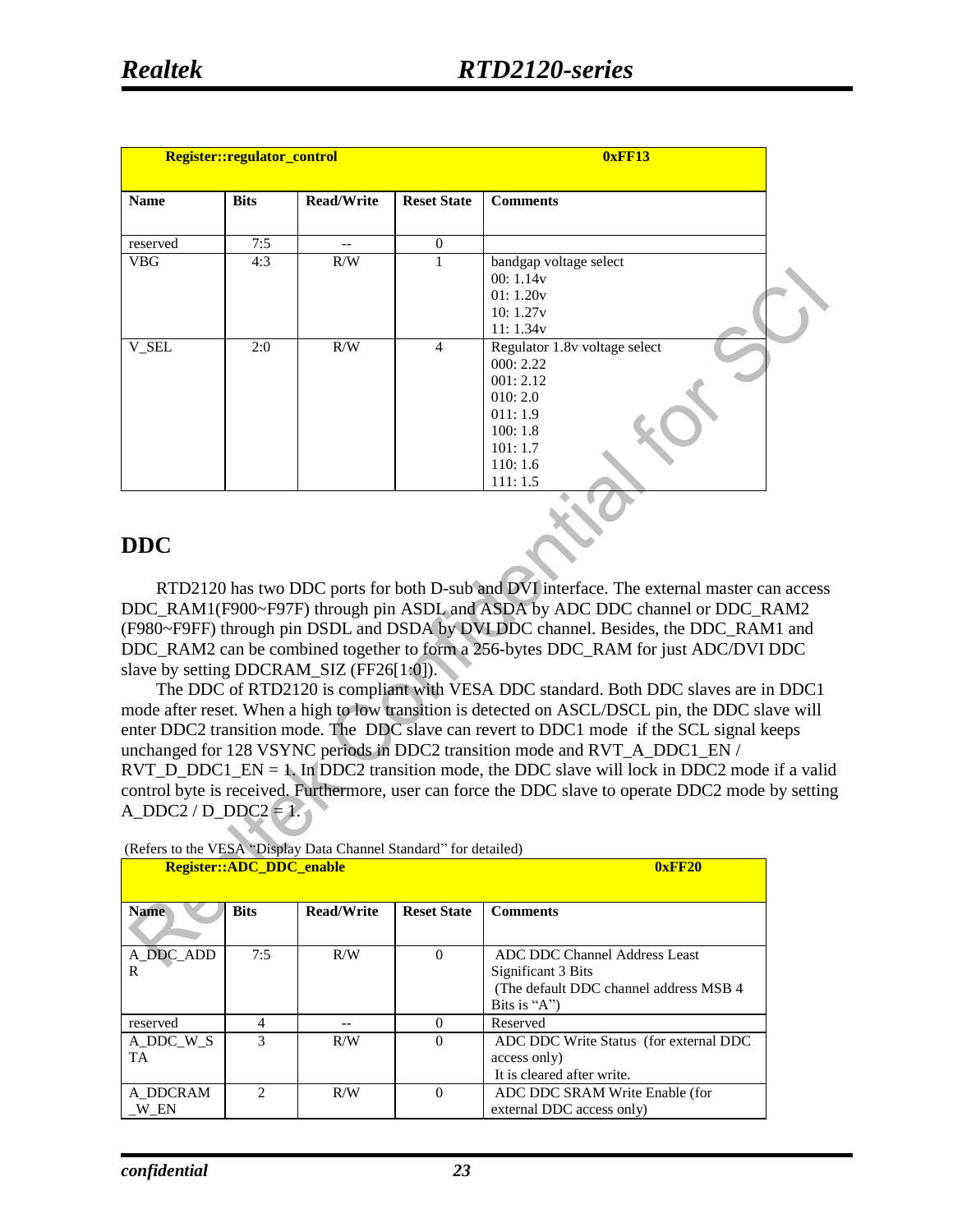**Realtek** 

|          |     | 0: Disable<br>1: Enable                                                     |
|----------|-----|-----------------------------------------------------------------------------|
| A DBN EN | R/W | ADC DDC De-bounce Enable<br>0: Disable<br>1: Enable (with crystal/4)        |
| A DDC EN | R/W | ADC DDC Channel Enable Bit<br>0: MCU access Enable<br>1: DDC channel Enable |

|                                | Register::ADC_DDC_control |                   | 0xFF21             |                                                                                                               |
|--------------------------------|---------------------------|-------------------|--------------------|---------------------------------------------------------------------------------------------------------------|
| <b>Name</b>                    | <b>Bits</b>               | <b>Read/Write</b> | <b>Reset State</b> | <b>Comments</b>                                                                                               |
| A_DBN_CLK<br>SEL               | 7:6                       | R/W               | $\Omega$           | De-bounce clock divider<br>$00:1/1$ reference clock<br>01: $1/2$ reference clock<br>$1X: 1/4$ reference clock |
| A_STOP_DB<br>N SEL             | 5:4                       | R/W               | $\Omega$           | De-bounce sda stage<br>$0X$ : latch one stage<br>10: latch two stage<br>11: latch three stage                 |
| A_SYS_CK_S<br>EL               | 3                         | R/W               | $\theta$           | De-bounce reference clock<br>0: crystal clock<br>1: PLL clock                                                 |
| A_DDC2                         | $\mathfrak{D}$            | R/W               | $\Omega$           | Force to ADC DDC to DDC2 mode<br>0: Normal operation<br>1: DDC2 is active                                     |
| RST_A_DDC                      | $\mathbf{1}$              | R/W               |                    | Reset ADC DDC circuit<br>0: Normal operation<br>1: reset (auto cleared)                                       |
| RVT_A_DDC<br>$1$ <sub>EN</sub> | $\Omega$                  | R/W               |                    | ADC DDC revert to DDC1 enable(SCL idle<br>for 128 VSYNC)<br>0: Disable<br>1: Enable                           |

|                 | <b>Register::DVI_DDC_enable</b> |                   | 0xFF23             |                                             |
|-----------------|---------------------------------|-------------------|--------------------|---------------------------------------------|
|                 |                                 |                   |                    |                                             |
| <b>Name</b>     | <b>Bits</b>                     | <b>Read/Write</b> | <b>Reset State</b> | <b>Comments</b>                             |
|                 |                                 |                   |                    |                                             |
| D_DDC_ADD       | 7:5                             | R/W               | $\Omega$           | DVI DDC Channel Address Least               |
| R               |                                 |                   |                    | Significant 3 Bits                          |
|                 |                                 |                   |                    | (The default DDC channel address MSB 4)     |
|                 |                                 |                   |                    | Bits is "A"                                 |
| reserved        | 4                               |                   | $\Omega$           | Reserved                                    |
| D DDC W S       | 3                               | R/W               | $\Omega$           | DVI DDC External Write Status (for external |
| <b>TA</b>       |                                 |                   |                    | DDC access only)                            |
|                 |                                 |                   |                    | It is cleared after write.                  |
| <b>D DDCRAM</b> | $\mathfrak{D}$                  | R/W               | $\Omega$           | DVI DDC External Write Enable (for          |
| W EN            |                                 |                   |                    | external DDC access only)                   |
|                 |                                 |                   |                    | 0: Disable                                  |
|                 |                                 |                   |                    | 1: Enable                                   |
| D DBN EN        |                                 | R/W               |                    | DVI DDC Debounce Enable                     |
|                 |                                 |                   |                    | 0: Disable                                  |
|                 |                                 |                   |                    | 1: Enable (with crystal/4)                  |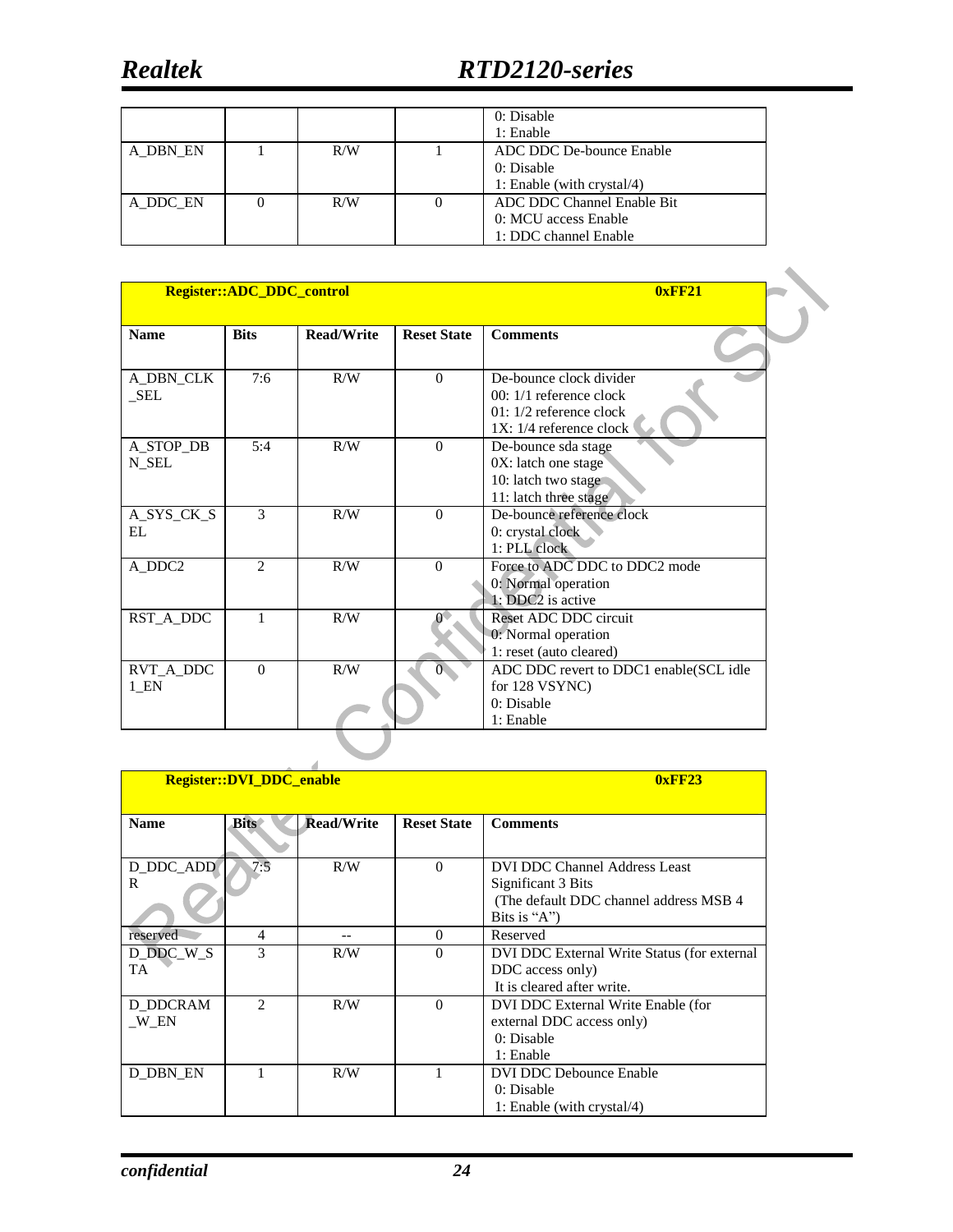## *Realtek RTD2120-series*

| D DDC EN | R/W | DVI DDC Channel Enable Switch |
|----------|-----|-------------------------------|
|          |     | 0: MCU access Enable          |
|          |     | 1: External DDC access Enable |

|                   | Register::DVI_DDC_control |                   | 0xFF24             |                                        |
|-------------------|---------------------------|-------------------|--------------------|----------------------------------------|
| <b>Name</b>       | <b>Bits</b>               | <b>Read/Write</b> | <b>Reset State</b> | <b>Comments</b>                        |
|                   |                           |                   |                    |                                        |
| <b>D_DBN_CLK</b>  | 7:6                       | R/W               | $\Omega$           | De-bounce clock divider                |
| $\_SEL$           |                           |                   |                    | $00:1/1$ reference clock               |
|                   |                           |                   |                    | $01: 1/2$ reference clock              |
|                   |                           |                   |                    | $1X: 1/4$ reference clock              |
| D_STOP_DB         | 5:4                       | R/W               | $\Omega$           | De-bounce sda stage                    |
| N SEL             |                           |                   |                    | 0X: latch one stage                    |
|                   |                           |                   |                    | 10: latch two stage                    |
|                   |                           |                   |                    | 11: latch three stage                  |
| D_SYS_CK_S        | $\mathcal{E}$             | R/W               | $\Omega$           | De-bounce reference clock              |
| EL                |                           |                   |                    | 0: crystal clock                       |
|                   |                           |                   |                    | $1: PLL$ clock                         |
| D_DDC2            | $\overline{2}$            | R/W               | $\Omega$           | Force to DVI DDC to DDC2 mode          |
|                   |                           |                   |                    | 0: Normal operation                    |
|                   |                           |                   |                    | 1: DDC2 is active                      |
| RST_D_DDC         | 1                         | R/W               | $\theta$           | Reset DVI DDC circuit                  |
|                   |                           |                   |                    | 0: Normal operation                    |
|                   |                           |                   |                    | 1: reset (auto cleared)                |
| RVT_D_DDC         | $\Omega$                  | R/W               | $\Omega$           | DVI DDC revert to DDC1 enable(SCL idle |
| $1$ <sub>EN</sub> |                           |                   |                    | for 128 VSYNC)                         |
|                   |                           |                   |                    | 0: Disable                             |
|                   |                           |                   |                    | 1: Enable                              |

|                       | <b>Register::DDCRAM partition</b> |                   | 0xFF26             |                                                                                                                                                |
|-----------------------|-----------------------------------|-------------------|--------------------|------------------------------------------------------------------------------------------------------------------------------------------------|
| <b>Name</b>           | <b>Bits</b>                       | <b>Read/Write</b> | <b>Reset State</b> | <b>Comments</b>                                                                                                                                |
| reserved              | 7:3                               |                   | 00 <sup>0</sup>    | Reserved                                                                                                                                       |
| VS CON                | $\mathcal{D}_{\mathcal{L}}$       | R/W               | $\Omega$           | 0: VSYNC signal is connected to ADC DDC<br>1: VSYNC signal is connected to DVI DDC                                                             |
| <b>DDCRAM SI</b><br>Z | 1:0                               | R/W               | $\Omega$           | 0x:ADC DDCRAM=128 byte, DVI<br>DDCRAM=128 byte<br>10:ADC DDCRAM=0 byte, DVI<br>DDCRAM=256 byte<br>11:ADC DDCRAM=256 byte, DVI<br>DDCRAM=0 byte |

### **IIC Interface**

**Register::IIC\_set\_slave 0xFF27**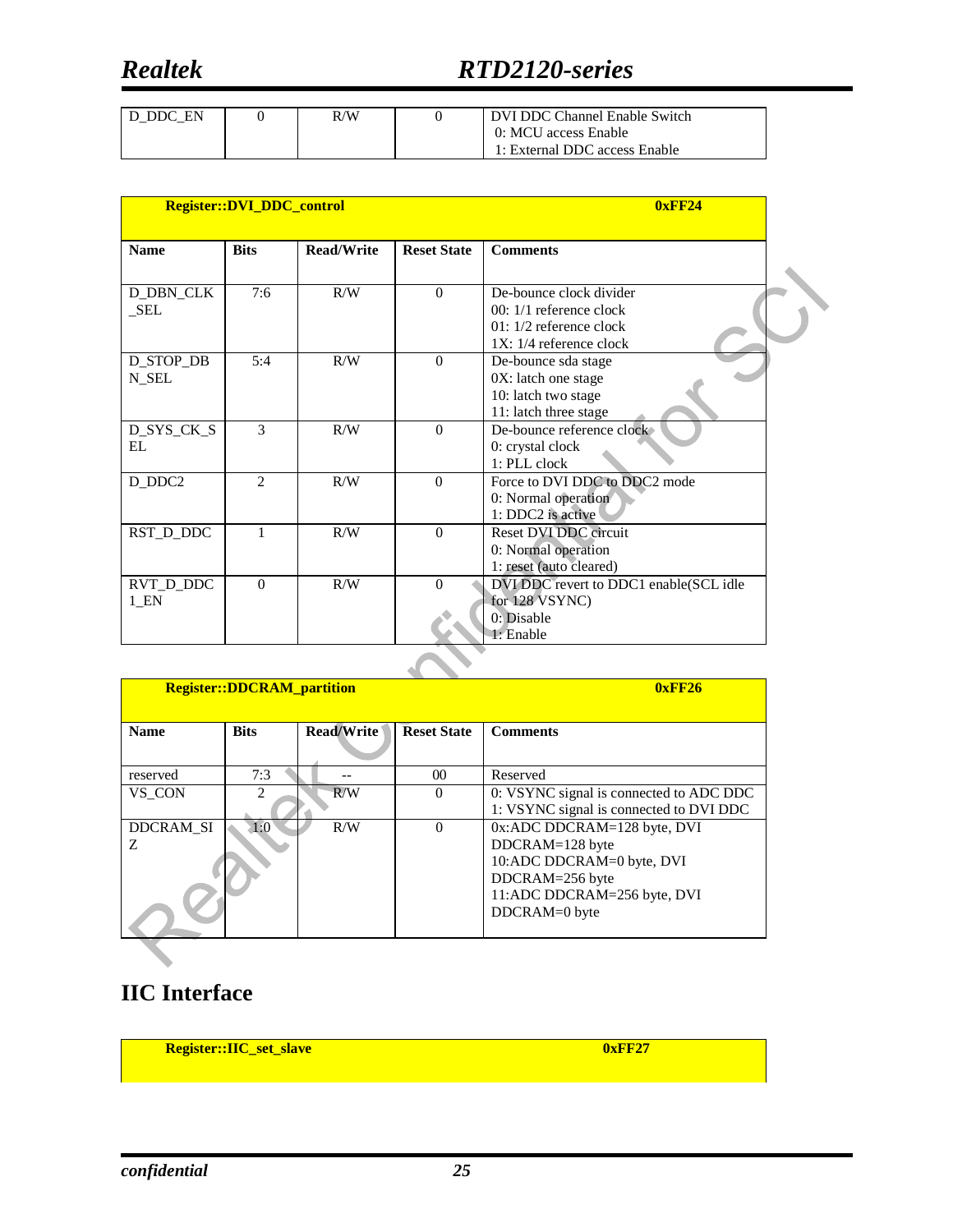| <b>Name</b> | <b>Bits</b> | <b>Read/Write</b> | <b>Reset State</b> | <b>Comments</b>                    |
|-------------|-------------|-------------------|--------------------|------------------------------------|
|             |             |                   |                    |                                    |
| IIC ADDR    | 7:1         | R/W               | 37                 | <b>IIC Slave Address to decode</b> |
| CH SEL      |             | R/W               |                    | <b>Channel Select</b>              |
|             |             |                   |                    | 0: from ADC DDC                    |
|             |             |                   |                    | 1: from DVI DDC                    |

|                  | Register::IIC_sub_in |                   |                    | 0xFF28                          |  |
|------------------|----------------------|-------------------|--------------------|---------------------------------|--|
| <b>Name</b>      | <b>Bits</b>          | <b>Read/Write</b> | <b>Reset State</b> | <b>Comments</b>                 |  |
| IIC_SUB_AD<br>DR | 7:0                  |                   | $00\,$             | <b>IIC Sub-Address Received</b> |  |
|                  |                      |                   |                    |                                 |  |

|                     | Register::IIC_data_in |                   | <b>0xFF29</b>      |                   |
|---------------------|-----------------------|-------------------|--------------------|-------------------|
| <b>Name</b>         | <b>Bits</b>           | <b>Read/Write</b> | <b>Reset State</b> | <b>Comments</b>   |
| $\text{IIC\_D\_IN}$ | 7:0                   | R                 | $00\,$             | IIC data received |
|                     |                       |                   |                    |                   |

| Register::IIC_data_out |             |                   | 0xFF2A                      |                            |  |
|------------------------|-------------|-------------------|-----------------------------|----------------------------|--|
| <b>Name</b>            | <b>Bits</b> | <b>Read/Write</b> | <b>Reset State Comments</b> |                            |  |
| IIC D OUT              | 7:0         | W                 | $^{(0)}$                    | IIC data to be transmitted |  |

|             | Register::IIC_status |                   | 0xFF2B             |                                                              |  |  |
|-------------|----------------------|-------------------|--------------------|--------------------------------------------------------------|--|--|
| <b>Name</b> | <b>Bits</b>          | <b>Read/Write</b> | <b>Reset State</b> | <b>Comments</b>                                              |  |  |
|             |                      |                   |                    |                                                              |  |  |
| A WR I      |                      | R/W               | $\Omega$           | If ADC DDC detects a STOP condition in                       |  |  |
|             |                      |                   |                    | write mode, this bit is set to " $1$ ". Write 0 to<br>clear. |  |  |
| D_WR_I      | 6 <sub>1</sub>       | R/W               | $\Omega$           | If DVI DDC detects a STOP condition in                       |  |  |
|             |                      |                   |                    | write mode, this bit is set to " $1$ ". Write 0 to<br>clear. |  |  |
| 128VS_I     | 5                    | R/W               | $\Omega$           | In DDC2 Transition mode, SCL idle for 128                    |  |  |
|             |                      |                   |                    | VSYNC. Write 0 to clear.                                     |  |  |
| STOP I      | 4                    | R/W               | $\Omega$           | If IIC detects a STOP condition (slave                       |  |  |
|             |                      |                   |                    | address must match), this bit is set to "1".                 |  |  |
|             |                      |                   |                    | Write 0 to clear.                                            |  |  |
| D OUT I     | 3                    | R                 | $\Omega$           | If IIC DATA OUT loaded to serial-out-                        |  |  |
|             |                      |                   |                    | byte, this bit is set to "1". Write IIC_data_out             |  |  |
|             |                      |                   |                    | (FF2A) to clear.                                             |  |  |
| D IN I      | $\mathfrak{D}$       | R                 | $\Omega$           | If IIC_DATA_IN latched, this bit is set to                   |  |  |
|             |                      |                   |                    | "1". Read IIC_data_in (FF29) to clear.                       |  |  |
| SUB I       | 1                    | R/W               | $\Omega$           | If IIC_SUB latched, this bit is set to "1"                   |  |  |
|             |                      |                   |                    | Write 0 to clear.                                            |  |  |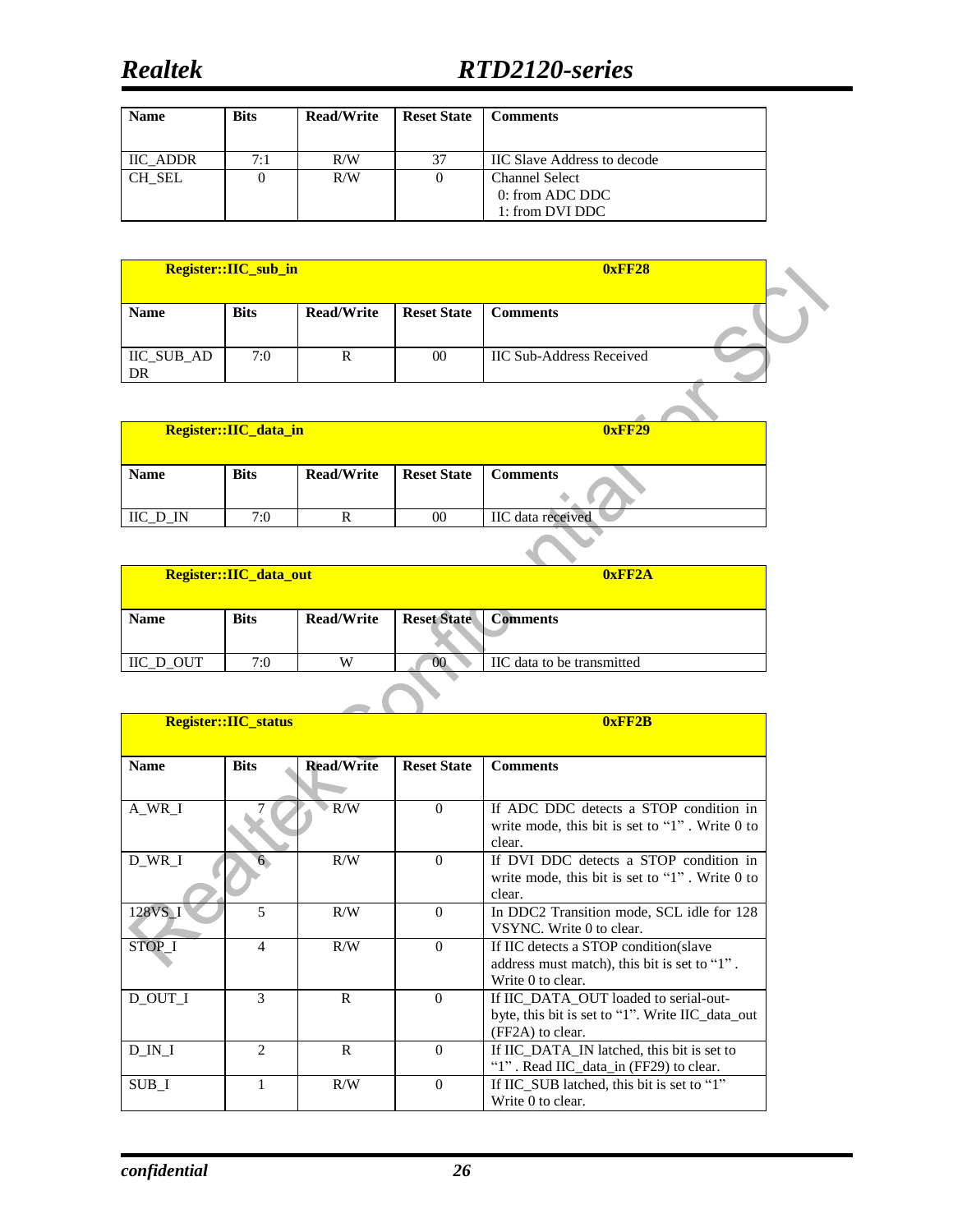## *Realtek RTD2120-series*

|  | R/W | If IIC SLAVE latched, this bit is set to "1" |
|--|-----|----------------------------------------------|
|  |     | Write 0 to clear.                            |

|                 | Register::IIC_IRQ_control |                   | 0xFF2C             |                                                                                                                         |  |
|-----------------|---------------------------|-------------------|--------------------|-------------------------------------------------------------------------------------------------------------------------|--|
| <b>Name</b>     | <b>Bits</b>               | <b>Read/Write</b> | <b>Reset State</b> | <b>Comments</b>                                                                                                         |  |
| <b>AWI_EN</b>   | $\overline{7}$            | R/W               | $\Omega$           | 0: Disable the A_WR_I signal as an<br>interrupt source<br>1: Enable the A_WR_I signal as an interrupt<br>source         |  |
| <b>DWI EN</b>   | 6                         | R/W               | $\Omega$           | 0: Disable the D_WR_I signal as an interrupt<br>source<br>1: Enable the D_WR_I signal as an interrupt<br>source         |  |
| 128VSI_EN       | 5                         | R/W               | $\Omega$           | 0: Disable the 128VS_I signal as an interrupt<br>source<br>1: Enable the 128VS_I signal as an interrupt<br>source       |  |
| <b>STOPI EN</b> | $\overline{4}$            | R/W               | $\Omega$           | 0: Disable the STOP_I signal as an interrupt<br>source<br>1: Enable the STOP_I signal as an interrupt<br>source         |  |
| <b>DOI_EN</b>   | $\overline{3}$            | R/W               | $\Omega$           | 0: Disable the D_OUT_I signal as an<br>interrupt source<br>1: Enable the D_OUT_I signal as an<br>interrupt source       |  |
| DII_EN          | $\overline{c}$            | R/W               |                    | 0: Disable the D_IN_I signal as an interrupt<br>source<br>1: Enable the D_IN_I signal as an interrupt<br>source         |  |
| <b>SUBI EN</b>  | $\mathbf{1}$              | R/W               | $\Omega$           | 0: Disable the SUB_I signal as an interrupt<br>source<br>1: Enable the SUB_I signal as an interrupt<br>source           |  |
| <b>SLVI_EN</b>  | $\Omega$                  | R/W               | $\Omega$           | 0: Disable the $\overline{SUV}$ ignal as an interrupt<br>source<br>1: Enable the SLV_I signal as an interrupt<br>source |  |

**PWM** 

RTD2120 supports 3 channels of PWM DAC. The resolution of each PWM is 8-bit. PWM0, PWM1and PWM2 are connected to DA0, DA1and DA2 respectively. Meanwhile, they can also be connected to DA3, DA4 and DA5 which are programed via PWM\_source\_select register. The figure below represent the PWM clock generator. Based on the clock, we make up the PWM waveform which frequency is 1/256 of the PWM clock.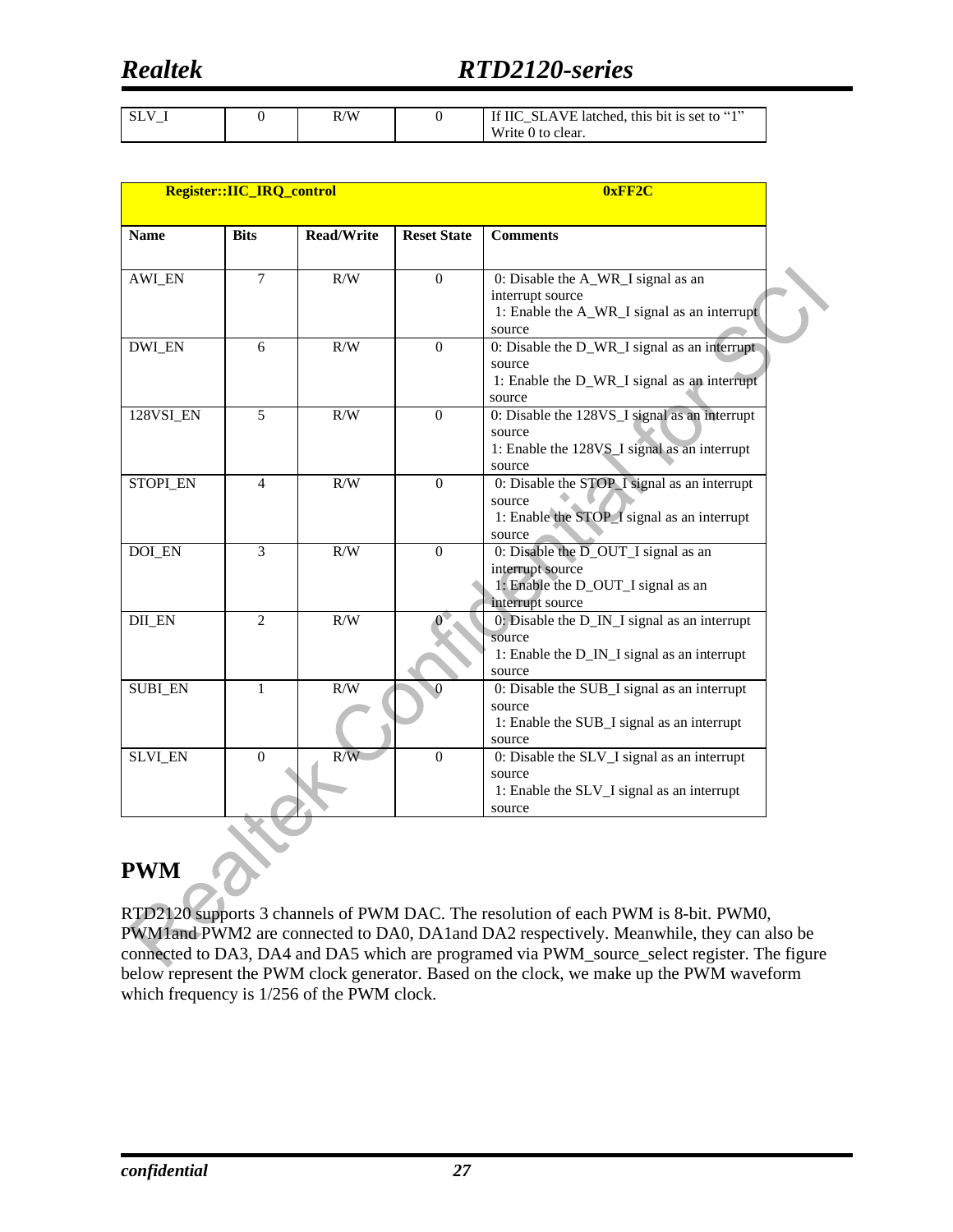

|                |                | Register::PWM_clock_control | 0xFF30             |                                                                 |  |
|----------------|----------------|-----------------------------|--------------------|-----------------------------------------------------------------|--|
| <b>Name</b>    | <b>Bits</b>    | <b>Read/Write</b>           | <b>Reset State</b> | <b>Comments</b>                                                 |  |
| <b>PWM_EN</b>  | 7              | R/W                         | $\theta$           | 0: Disable PWM output<br>1: Enable PWM output                   |  |
| PWM0 CK        | 6              | R/W                         | $\Omega$           | 0: Select first stage output<br>1: Select second stage output   |  |
| PWM1_CK        | 5              | R/W                         | $\Omega$           | 0: Select first stage output<br>1: Select second stage output   |  |
| PWM2_CK        | 4              | R/W                         | $\theta$           | 0: Select first stage output<br>1: Select second stage output   |  |
| PWM CK SE<br>L | 3              | R/W                         | $\Omega$           | PWM clock generator input source<br>0: Crystal<br>1: PLL output |  |
| reserved       | $\mathfrak{D}$ | $-$                         | $\Omega$           | Reserved                                                        |  |
| PWM M          | 1:0            | R/W                         | $\Omega$           | PWM clock first stage divider                                   |  |

| Register::PWM_divider_N |             |                   |                    | <b>0xFF31</b>                  |
|-------------------------|-------------|-------------------|--------------------|--------------------------------|
| <b>Name</b>             | <b>Bits</b> | <b>Read/Write</b> | <b>Reset State</b> | <b>Comments</b>                |
| <b>PWM N</b>            | 7:0         | R/W               |                    | PWM clock Second stage divider |
|                         |             |                   |                    |                                |

| Register::PWM0_duty_width |             |                   |                    | <b>0xFF32</b>   |
|---------------------------|-------------|-------------------|--------------------|-----------------|
| <b>Name</b>               | <b>Bits</b> | <b>Read/Write</b> | <b>Reset State</b> | <b>Comments</b> |
| PWM0_DUT                  | 7:0         | R/W               |                    | PWM0 duty width |
|                           |             |                   |                    |                 |

| <b>Register::PWM1_duty_width</b> |             |                   |                    | 0xFF33          |
|----------------------------------|-------------|-------------------|--------------------|-----------------|
| <b>Name</b>                      | <b>Bits</b> | <b>Read/Write</b> | <b>Reset State</b> | <b>Comments</b> |
| PWM1 DUT                         | 7:0         | R/W               |                    | PWM1 duty width |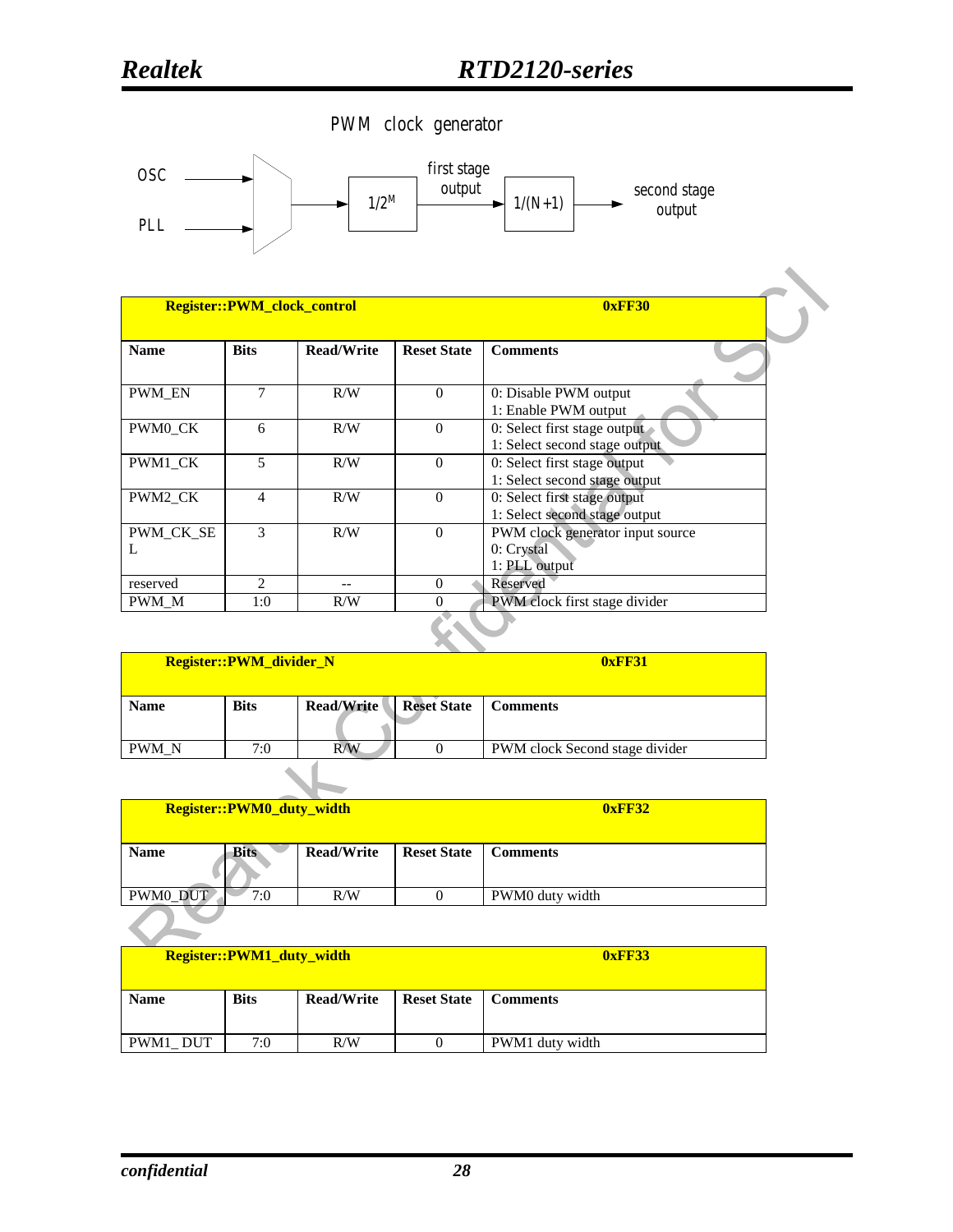|             | <b>Register::PWM2 duty width</b> |                   | 0xFF34             |                 |
|-------------|----------------------------------|-------------------|--------------------|-----------------|
| <b>Name</b> | <b>Bits</b>                      | <b>Read/Write</b> | <b>Reset State</b> | <b>Comments</b> |
| PWM2 DUT    | 7:0                              | R/W               |                    | PWM2 duty width |

|             | <b>Register::PWM_source_select</b> |                   | 0xFF35             |                                                                                                       |
|-------------|------------------------------------|-------------------|--------------------|-------------------------------------------------------------------------------------------------------|
| <b>Name</b> | <b>Bits</b>                        | <b>Read/Write</b> | <b>Reset State</b> | <b>Comments</b>                                                                                       |
| reserved    | 7:6                                |                   | $\Omega$           | Reserved                                                                                              |
| PWM5 SEL    | 5:4                                | R/W               | $\mathfrak{D}$     | $00:$ PWM5 is the same as PWM $0$<br>$01:$ PWM5 is the same as PWM1<br>1x: PWM5 is the same as $PWM2$ |
| PWM4 SEL    | 3:2                                | R/W               |                    | 00: PWM4 is the same as PWM0<br>$01:$ PWM4 is the same as PWM1<br>$1x$ : PWM4 is the same as PWM2     |
| PWM3 SEL    | 1:0                                | R/W               | $\Omega$           | 00: PWM3 is the same as PWM0<br>$01:$ PWM3 is the same as PWM1<br>1x: PWM3 is the same as PWM2        |

### **Watchdog Timer**

The Watchdog Timer automatically generates a device reset when it is overflowed. The interval of overflow is about 0.25 sec to 2 sec(assume crystal is 12MHz) and can be programmed via register CNT1.



| <b>Register::WATCHDOG timer</b> |                          |                   |                    | 0xFF36                                                                    |
|---------------------------------|--------------------------|-------------------|--------------------|---------------------------------------------------------------------------|
| <b>Name</b>                     | <b>Bits</b>              | <b>Read/Write</b> | <b>Reset State</b> | <b>Comments</b>                                                           |
| WDT EN                          | 7                        | R/W               | $\Omega$           | 0: Disable watchdog timer<br>1: Enable watchdog timer                     |
| CLR WDT                         | 6                        | W                 | 0                  | 0: No effect<br>1: Clear all counters of watchdog                         |
| BY CNT2                         | $\overline{\mathcal{L}}$ | R/W               | $\Omega$           | Signal bypass counter2*<br>0: signal pass through counter2<br>$1:$ bypass |
| BY CNT3                         | 4                        | R/W               | $\Omega$           | Signal bypass counter3*<br>0: signal pass through counter3                |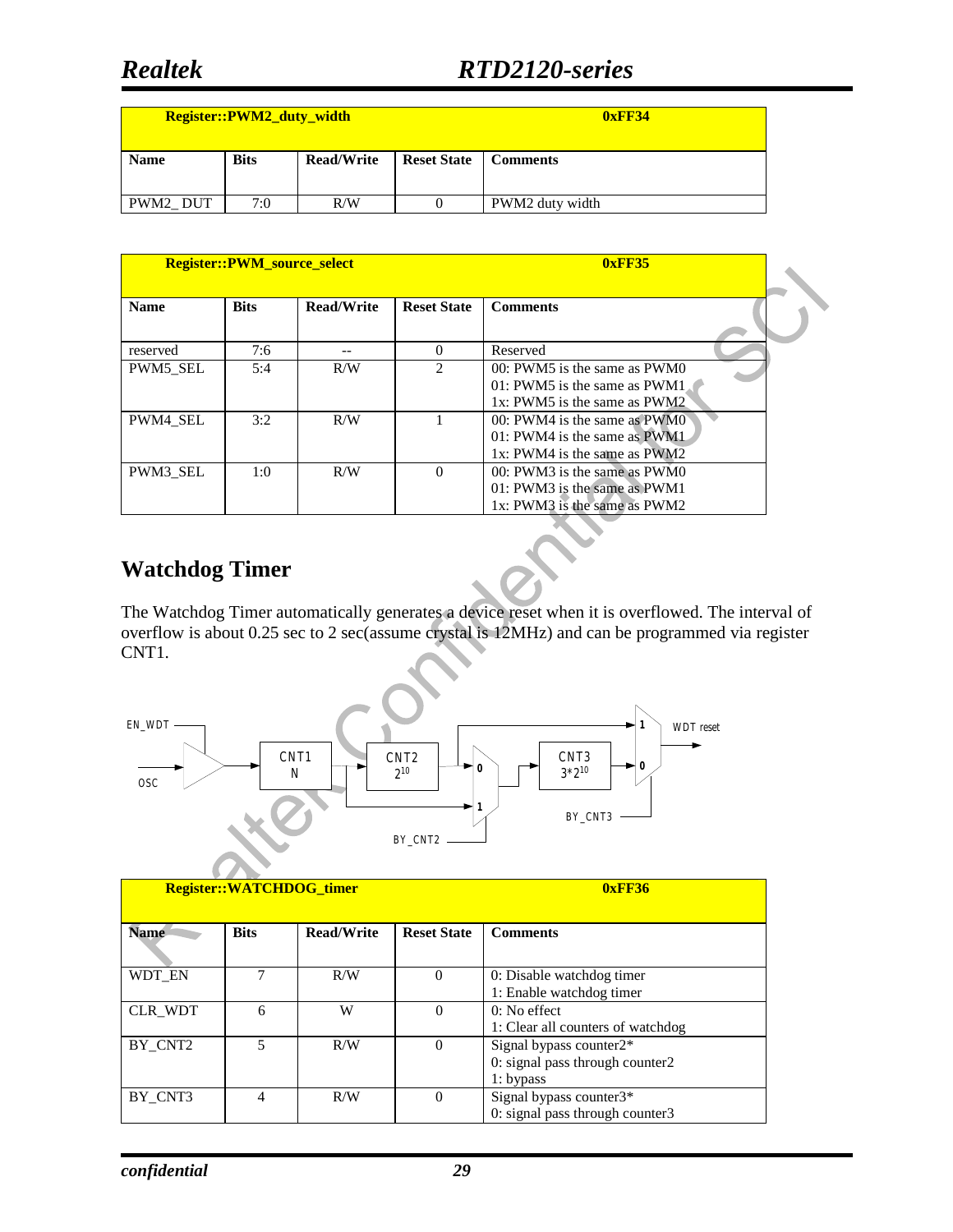## *Realtek RTD2120-series*

 $\mathcal{C}$  .  $\mathcal{C}$ 

|          |     |       | 1: bypass                                   |
|----------|-----|-------|---------------------------------------------|
| reserved |     | $- -$ | Reserved                                    |
| CNT1     | 2:0 | R/W   | The number N of counter1<br>$000~111$ : 1~8 |

l When ISP mode is enabled, watchdog will be disabled by hardware.

\*When BY\_CNT2 and BY\_CNT3 are all assigned one (bypass), watchdog will be counted by CNT2

#### **In System Programming**

User can program the embedded 96K flash of RTD2120 by internal hardware without removing RTD2120 from the system. RTD2120 utilizes DDC channel (ADC/DVI DDC) to communicate with IIC host for ISP function. The ISP protocol is mainly compatible with DDC protocol. However, one significant difference is that the LSB of 7-bit ISP address is the address auto increase bit. Thus, we can improve the flash program speed.

| Register::ISP_slave_address |             |                   |                    | 0xFF37                                   |
|-----------------------------|-------------|-------------------|--------------------|------------------------------------------|
|                             |             |                   |                    |                                          |
| <b>Name</b>                 | <b>Bits</b> | <b>Read/Write</b> | <b>Reset State</b> | <b>Comments</b>                          |
|                             |             |                   |                    |                                          |
| ISP ADDR                    | 7:2         | R/W               | 25                 | <b>ISP</b> slave address                 |
| ISP ADDR I                  |             | R                 |                    | Received LSB of ISP slave address of ADC |
| NC A                        |             |                   |                    | DDC channel                              |
|                             |             |                   |                    | 0: address is nonincrease                |
|                             |             |                   |                    | 1: address is auto-increase              |
| ISP ADDR I                  | $\Omega$    | R                 |                    | Received LSB of ISP slave address of DVI |
| NC D                        |             |                   |                    | DDC channel                              |
|                             |             |                   |                    | 0: address is nonincrease                |
|                             |             |                   |                    | 1: address is auto-increase              |

 $\overline{\phantom{a}}$ 

| <b>Register::option</b> |             |                   |                    | 0xFF38                                      |
|-------------------------|-------------|-------------------|--------------------|---------------------------------------------|
| <b>Name</b>             | <b>Bits</b> | <b>Read/Write</b> | <b>Reset State</b> | <b>Comments</b>                             |
|                         |             |                   |                    |                                             |
| PORT PIN R              |             | R/W               |                    | port_pin_reg_n enable                       |
| EG                      |             |                   |                    | 0: port_pin_reg_n signal is disabled        |
|                         |             |                   |                    | 1: port_pin_reg_n signal is enabled         |
| reserved                | 6:2         |                   | $\Omega$           | Reserved                                    |
| MCU CLK S               |             | R/W               | $\Omega$           | CPU clock source select                     |
| EL.                     |             |                   |                    | 0: CPU clock is from Crystal divided by DIV |
|                         |             |                   |                    | 1: CPU clock is from PLL divided by DIV     |
| <b>CKOUT SEL</b>        | $\Omega$    | R/W               | $\Omega$           | CLKO1 & CLKO2 select                        |
|                         |             |                   |                    | 0: Select Crystal output                    |
|                         |             |                   |                    | 1: Select PLL output                        |

|             |             | Register::flash_page_erase_control | 0xFF39             |                 |  |
|-------------|-------------|------------------------------------|--------------------|-----------------|--|
| <b>Name</b> | <b>Bits</b> | <b>Read/Write</b>                  | <b>Reset State</b> | <b>Comments</b> |  |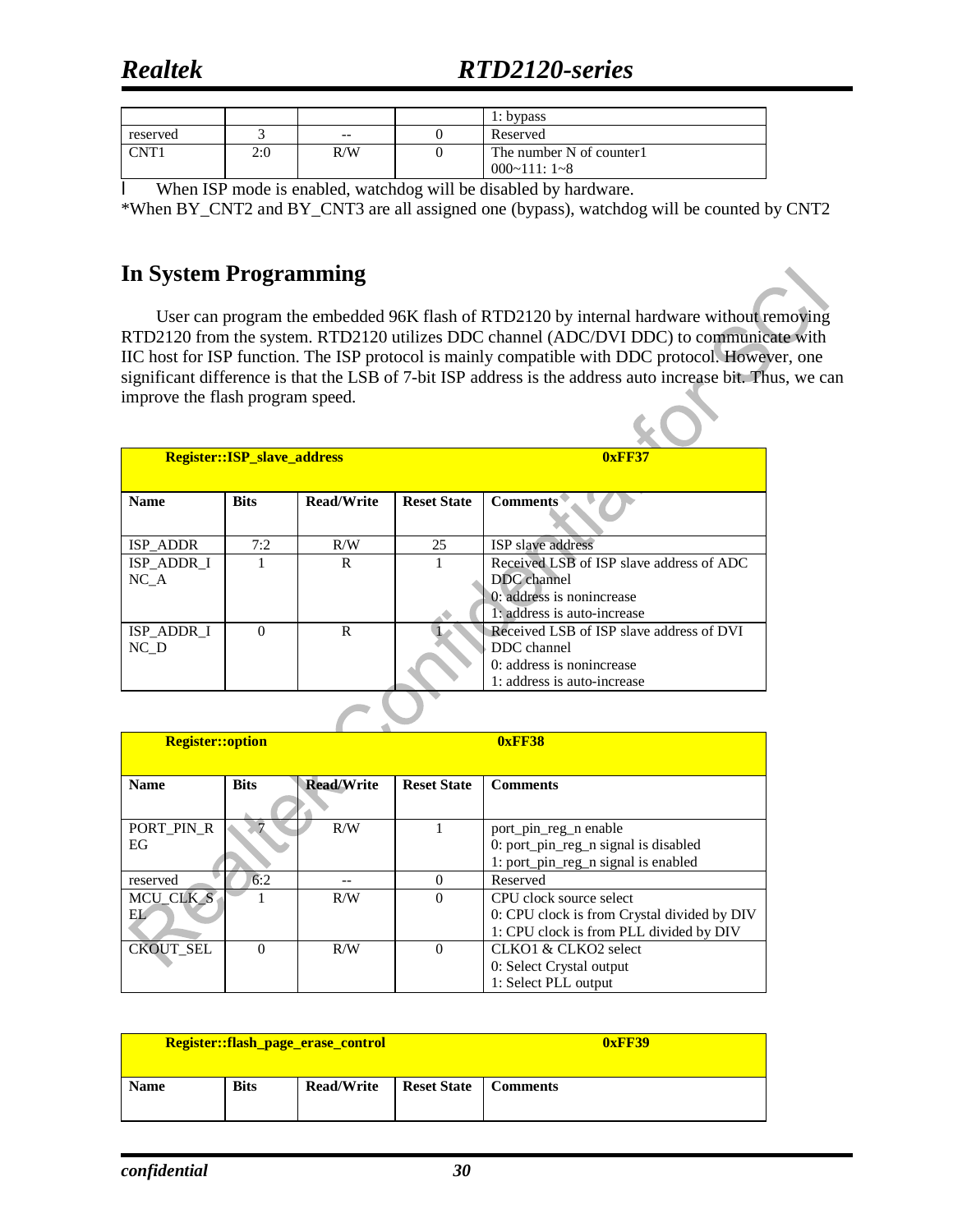## *Realtek RTD2120-series*

| PAGE ADDR | 7:3 | R/W | $00\,$   | Flash page address from 64K to 96K              |
|-----------|-----|-----|----------|-------------------------------------------------|
| reserved  |     |     |          | Reserved                                        |
| SOF RST   |     | R/W | $\theta$ | Software reset for debug mode<br>$0: No$ effect |
|           |     |     |          | 1: reset RTD2120                                |
| STR_P_ERS |     | R/W |          | Start page erase                                |
|           |     |     |          | 0: page erase complete                          |
|           |     |     |          | 1: write 1 to start page erase                  |

|                         | <b>Register::RAM_test</b> |                   | 0xFF3A             |                                                                                              |  |  |  |  |
|-------------------------|---------------------------|-------------------|--------------------|----------------------------------------------------------------------------------------------|--|--|--|--|
| <b>Name</b>             | <b>Bits</b>               | <b>Read/Write</b> | <b>Reset State</b> | <b>Comments</b>                                                                              |  |  |  |  |
| reserved                | 7:4                       | --                | $\theta$           | Reserved                                                                                     |  |  |  |  |
| EXT_RAM_B<br><b>IST</b> | 3                         | R/W               | $\Omega$           | Start BIST function for MCU external RAM<br>(512 bytes)<br>0: finished and clear<br>1: start |  |  |  |  |
| EXT_RAM_S<br><b>TA</b>  | $\mathfrak{D}$            | $\mathsf{R}$      | $\Omega$           | Test result about MCU external RAM<br>$0:$ fail<br>$1:$ ok                                   |  |  |  |  |
| INT_RAM_BI<br><b>ST</b> |                           | R/W               | $\Omega$           | Start BIST function for MCU internal RAM<br>(256 bytes)<br>0: finished and clear<br>1: start |  |  |  |  |
| INT_RAM_S<br><b>TA</b>  | $\Omega$                  | $\mathbf{R}$      | $\Omega$           | Test result about MCU internal RAM<br>$0:$ fail<br>l: ok                                     |  |  |  |  |

Peakex Com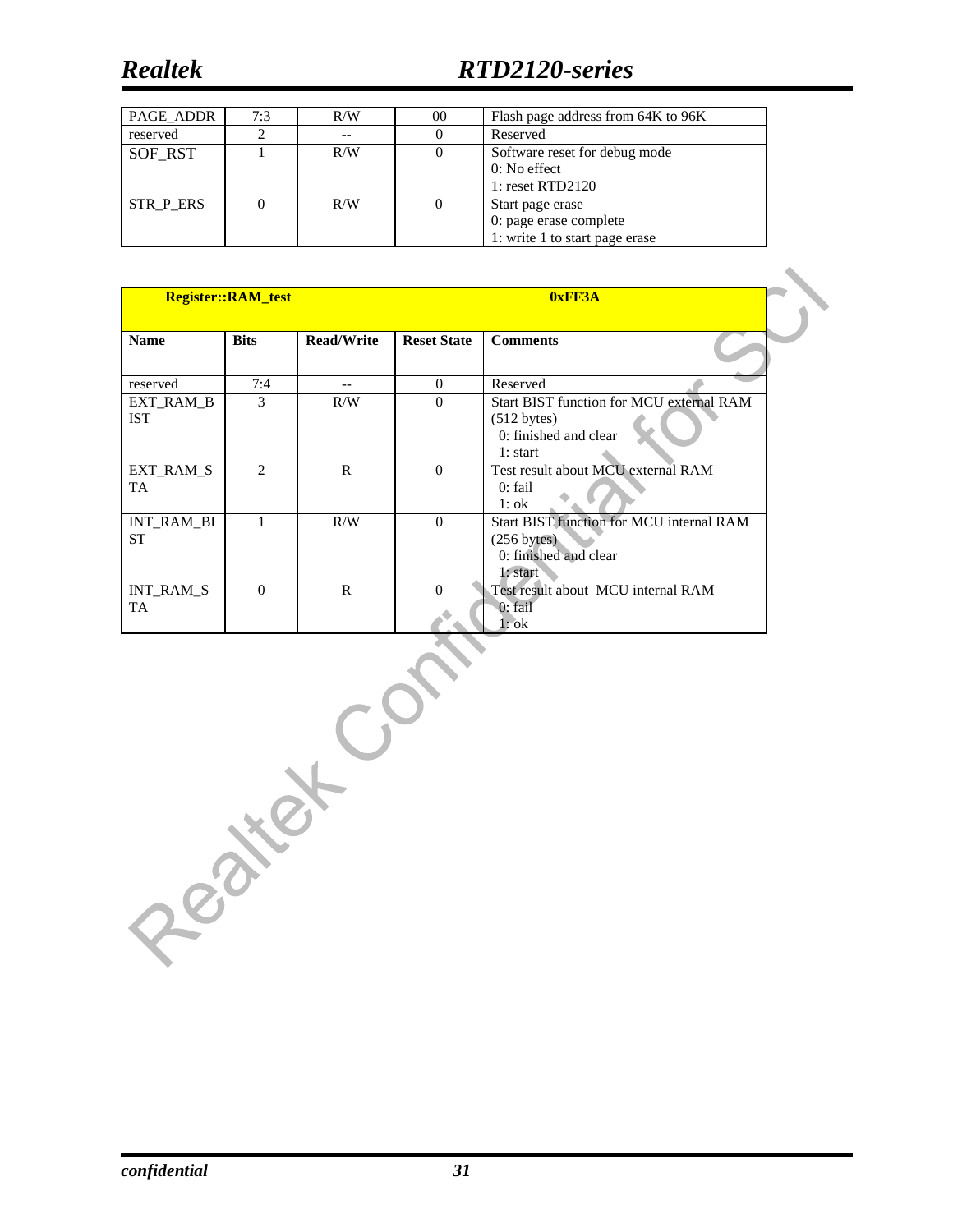### **Memory map of XFR**

| Register name                         | Addr              | Bit7                      | Bit <sub>6</sub>          | Bit5               | Bit4                | Bit3                            | Bit2                    | Bit1                | Bit <sub>0</sub>                                     |  |  |
|---------------------------------------|-------------------|---------------------------|---------------------------|--------------------|---------------------|---------------------------------|-------------------------|---------------------|------------------------------------------------------|--|--|
| Pin_share0                            | FF00              |                           | IIC2E                     | PWM5E              | PWM4E               | PWM3E                           | PWM2E                   | PWM1E               | <b>PWM0E</b>                                         |  |  |
| Pin_share1                            | FF01              | IN_SEL                    | A DDC P D DDC P<br>IN_SEL |                    |                     |                                 | PIN_INT1<br>$\_EN$      | CLKO <sub>2E</sub>  | IIC1E                                                |  |  |
| Pin_share2                            | FF <sub>02</sub>  |                           |                           |                    | <b>CLKO1E</b>       | ADC3E                           | ADC2E                   | ADC1E               | <b>ADC0E</b>                                         |  |  |
| Port5_output_enabl<br>e               | FF03              | P57OE                     | <b>P56OE</b>              | P <sub>55</sub> OE | P54OE               | P53OE                           | P52OE                   | P51OE               | P50OE                                                |  |  |
| Port6_output_enabl<br>e               | FF04              | P67OE                     | P66OE                     | P65OE              | P64OE               | P63OE                           | P62OE                   | P61OE               | P60OE                                                |  |  |
| Port7_output_enabl<br>e               | FF <sub>05</sub>  | P77OE                     | P76OE                     |                    |                     |                                 |                         |                     |                                                      |  |  |
| Port1_pad_type                        | FF <sub>09</sub>  | P17_PPO                   | P <sub>16_PPO</sub>       | P15_PPO            | P <sub>14_PPO</sub> | P13_PPO                         | P <sub>12</sub> PPO     | P <sub>11_PPO</sub> | P <sub>10_PPO</sub>                                  |  |  |
| LVR_control                           | <b>FF0A</b>       |                           | <b>VLT</b>                |                    |                     |                                 |                         |                     |                                                      |  |  |
| ADC_control                           | <b>FF0B</b>       | $\mathsf{C}$              | STRT_AD ADC_TES<br>T      |                    |                     |                                 |                         | <b>BIAS_ADJ</b>     | CK_SEL                                               |  |  |
| ADC0_convert_res<br>ult               | <b>FF0C</b>       |                           |                           |                    | ADC0_CONV_DATA      |                                 |                         |                     |                                                      |  |  |
| ADC1_convert_res<br>ult               | <b>FF0D</b>       |                           |                           |                    | ADC1_CONV_DATA      |                                 |                         |                     |                                                      |  |  |
| ADC2_convert_res<br>ult               | ${\rm FFOE}$      |                           |                           |                    |                     |                                 |                         |                     |                                                      |  |  |
| $\overline{ADC3}$ _convert_res<br>ult | <b>FF0F</b>       |                           | ADC3_CONV_DATA            |                    |                     |                                 |                         |                     |                                                      |  |  |
| PLL_control                           | <b>FF10</b>       | PLL_STA                   |                           | <b>DVSET</b>       |                     |                                 | WD_RST                  | WD_SET              | PWDN_P<br>LL                                         |  |  |
| PLL_filter_control                    | FF11              |                           |                           |                    |                     |                                 | <b>VR</b>               | PLL_IP              |                                                      |  |  |
| PLL_M_N_DIV                           | FF12              |                           |                           | M_CODE             |                     |                                 | N_CODE                  | <b>DIV</b>          |                                                      |  |  |
| Regulator_control                     | FF13              |                           |                           |                    |                     | <b>VBG</b>                      |                         | V_SEL               |                                                      |  |  |
| ADC_DDC_enable                        | FF20              |                           | A_DDC_ADDR                |                    |                     | A_DDC_<br>W_STA                 | A_DDCR<br>$AM_W_E$<br>N | N                   | A_DBN_E A_DDC_E<br>N                                 |  |  |
| ADC_DDC_control                       | FF21              |                           | A_DBN_CLK_SEL             | A_STOP_DBN_SEL     |                     | A_SYS_C<br><b>K_SEL</b>         | A_DDC2                  | DC                  | RST_A_D RVT_A_D<br>$DC1$ <sub><math> EN</math></sub> |  |  |
| DVI_DDC_enable                        | FF23              |                           | D_DDC_ADDR                |                    |                     | D_DDC_<br>W_STA                 | D_DDCR<br>$AM_W_E$<br>N | N                   | D_DBN_E D_DDC_E<br>N                                 |  |  |
| DVI_DDC_control                       | FF <sub>24</sub>  |                           | D_DBN_CLK_SEL             |                    | D_STOP_DBN_SEL      | D_SYS_C<br>$K$ <sub>_</sub> SEL | $D_DDC2$                | DC                  | RST_D_D RVT_D_D<br>DC1_EN                            |  |  |
| DDCRAM_partitio<br>n                  | FF <sub>26</sub>  |                           |                           |                    |                     |                                 | VS_CON                  |                     | DDCRAM_SIZ                                           |  |  |
| IIC_set_slave                         | FF <sub>27</sub>  | <b>IIC_ADDR</b><br>CH_SEL |                           |                    |                     |                                 |                         |                     |                                                      |  |  |
| IIC_sub_in                            | FF <sub>28</sub>  | <b>IIC_SUB_ADDR</b>       |                           |                    |                     |                                 |                         |                     |                                                      |  |  |
| IIC_data_in                           | FF <sub>29</sub>  |                           |                           |                    | $\text{IIC\_D\_IN}$ |                                 |                         |                     |                                                      |  |  |
| IIC_data_out                          | FF <sub>2</sub> A |                           |                           |                    |                     | IIC_D_OUT                       |                         |                     |                                                      |  |  |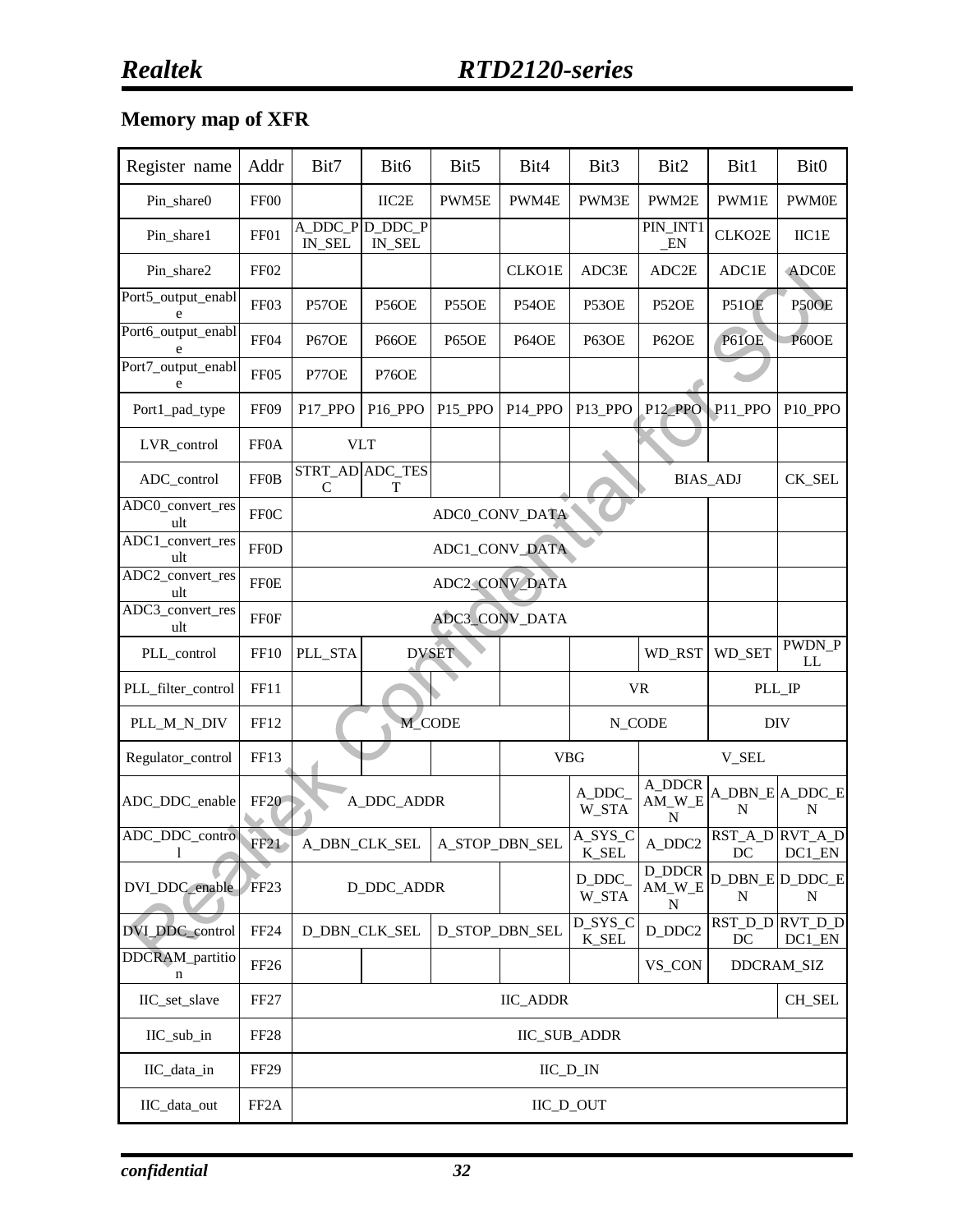| Register name                    | Addr              | Bit7                       | Bit <sub>6</sub>                                           | Bit <sub>5</sub> | Bit4            | Bit <sub>3</sub> | Bit2            | Bit1            | Bit <sub>0</sub>                                         |  |  |
|----------------------------------|-------------------|----------------------------|------------------------------------------------------------|------------------|-----------------|------------------|-----------------|-----------------|----------------------------------------------------------|--|--|
| IIC_status                       | FF <sub>2</sub> B | A_WR_I                     | D WR I                                                     | 128VS_I          | STOP_I          | D OUT I          | D IN I          | SUB I           | SLV_I                                                    |  |  |
| IIC_IRQ_control                  | FF <sub>2</sub> C | <b>AWI_EN</b>              | <b>DWI_EN</b>                                              | 128VSI_E<br>N    | STOPI_E<br>N    | DOI_EN           | DII_EN          | <b>SUBI EN</b>  | <b>SLVI EN</b>                                           |  |  |
| PWM_clock_contr<br>οl            | <b>FF30</b>       | <b>PWM_EN</b>              | PWM1_C<br>PWM0_C<br>PWM2_C<br>PWM_CK<br>SEL<br>K<br>K<br>K |                  |                 |                  |                 |                 |                                                          |  |  |
| PWM_divider_N                    | FF31              |                            | PWM N                                                      |                  |                 |                  |                 |                 |                                                          |  |  |
| PWM0_duty_width                  | FF32              |                            | PWM0 DUT                                                   |                  |                 |                  |                 |                 |                                                          |  |  |
| PWM1_duty_width                  | FF33              |                            | PWM1_DUT                                                   |                  |                 |                  |                 |                 |                                                          |  |  |
| PWM2 duty width                  | FF34              |                            |                                                            |                  |                 | <b>PWM2 DUT</b>  |                 |                 |                                                          |  |  |
| PWM_source_sele<br><sub>ct</sub> | FF35              |                            |                                                            |                  | PWM5_SEL        |                  | PWM4_SEL        |                 | PWM3_SEL                                                 |  |  |
| WATCHDOG_tim<br>er               | FF36              | WDT_EN                     | CLR_WD<br>T                                                |                  | BY_CNT2 BY_CNT3 |                  |                 | CNT1            |                                                          |  |  |
| ISP slave address                | <b>FF37</b>       |                            |                                                            |                  | ISP ADDR        |                  |                 | ISP_ADD         | ISP_ADD<br>$R$ <sub>INC</sub> $A$ $R$ <sub>INC</sub> $D$ |  |  |
| option                           | <b>FF38</b>       | PORT_PI<br>N REG           |                                                            |                  |                 |                  |                 | MCU_CL<br>K SEL | CKOUT_<br><b>SEL</b>                                     |  |  |
| Flash_page_erase_<br>control     | <b>FF39</b>       | SOF_RST<br>PAGE_ADDR<br>RS |                                                            |                  |                 |                  |                 |                 | STR_P_E                                                  |  |  |
| RAM_test                         | FF3A              |                            |                                                            |                  |                 | EXT_RA<br>M_BIST | EXT_RA<br>M_STA | $_BIST$         | INT_RAM INT_RAM<br>STA                                   |  |  |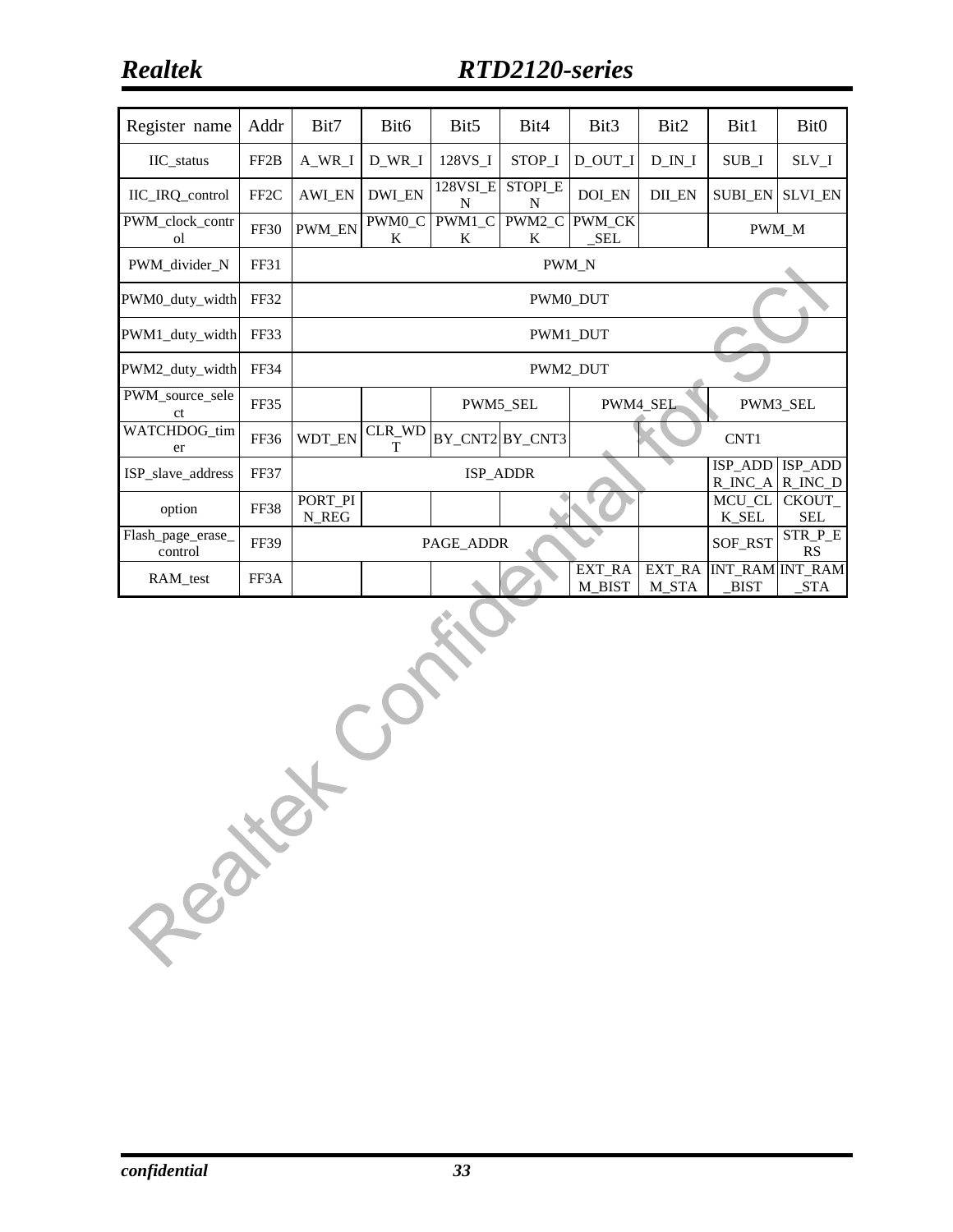### **Electric Specification**

#### **DC Characteristics**

Table 1 Absolute Maximum Ratings

| <b>PARAMETER</b>                     | <b>SYMBOL</b>    | <b>MIN</b> | <b>TYP</b> | <b>MAX</b> | <b>UNITS</b> |
|--------------------------------------|------------------|------------|------------|------------|--------------|
| Voltage on VDD                       | V <sub>VDD</sub> | - 1        |            | 4.6        |              |
| Voltage on Input (5V tolerant)       | ${\rm V_{IN1}}$  | - 1        |            | 5.5        |              |
| Voltage on Output or I/O or NC       | $V_{IO}$         | - 1        |            | 4.6        |              |
| <b>Electrostatic Discharge</b>       | $V_{ESD}$        |            |            | $\pm 3.5$  | kV           |
| Latch-Up                             | 4LA              |            |            | $\pm 100$  | mA           |
| <b>Ambient Operating Temperature</b> |                  |            |            | 70         |              |
| Storage temperature (plastic)        | $T_{STG}$        | $-55$      |            | 125        | $\circ$      |

#### Table 2 DC Characteristics/Operating Condition

(0℃<TA<70℃; VDD = 3.3V ± 0.3V)

| <b>PARAMETER</b>                      | <b>SYMBOL</b> | <b>MIN</b> | <b>TYP</b> | <b>MAX</b> | <b>UNITS</b> |
|---------------------------------------|---------------|------------|------------|------------|--------------|
| <b>Supply Voltage</b>                 | <b>VDD</b>    | 3.0        | 3.3        | 3.6        |              |
| <b>Supply Current</b>                 | $I_{VDD}$     |            | $22^{(1)}$ | $31^{(2)}$ | mA           |
| Supply Current(Power Saving)          | $I_{VDD}$     |            |            |            | mA           |
| Output High Voltage                   | $\rm V_{OH}$  | 2.4        |            | <b>VDD</b> |              |
| <b>Output Low Voltage</b>             | $V_{OL}$      | <b>GND</b> |            | 0.5        |              |
| Input High Voltage                    | $V_{IH}$      | 2.0        |            |            |              |
| <b>Input Low Voltage</b>              | $\rm V_{II}$  |            |            | 0.8        |              |
| I/O Pull-up resistance                | $R_{PU}$      | 100        |            | 300        | $\Omega$     |
| I/O Pull-down resistance              | $R_{PD}$      | 50         |            | 150        | Ω            |
| Input Leakage Current(VI=VCC or GND)  | ÅП            | $-10$      |            | $+10$      | μA           |
| Output Leakage Current(VO=VCC or GND) | $I_{LO}$      | $-20$      |            | $+20$      | μA           |

(1) MCU operate at 24M Hz without any clock output.

(2) MCU operate at 48M Hz with PLL active and two clock outputs.

Resiter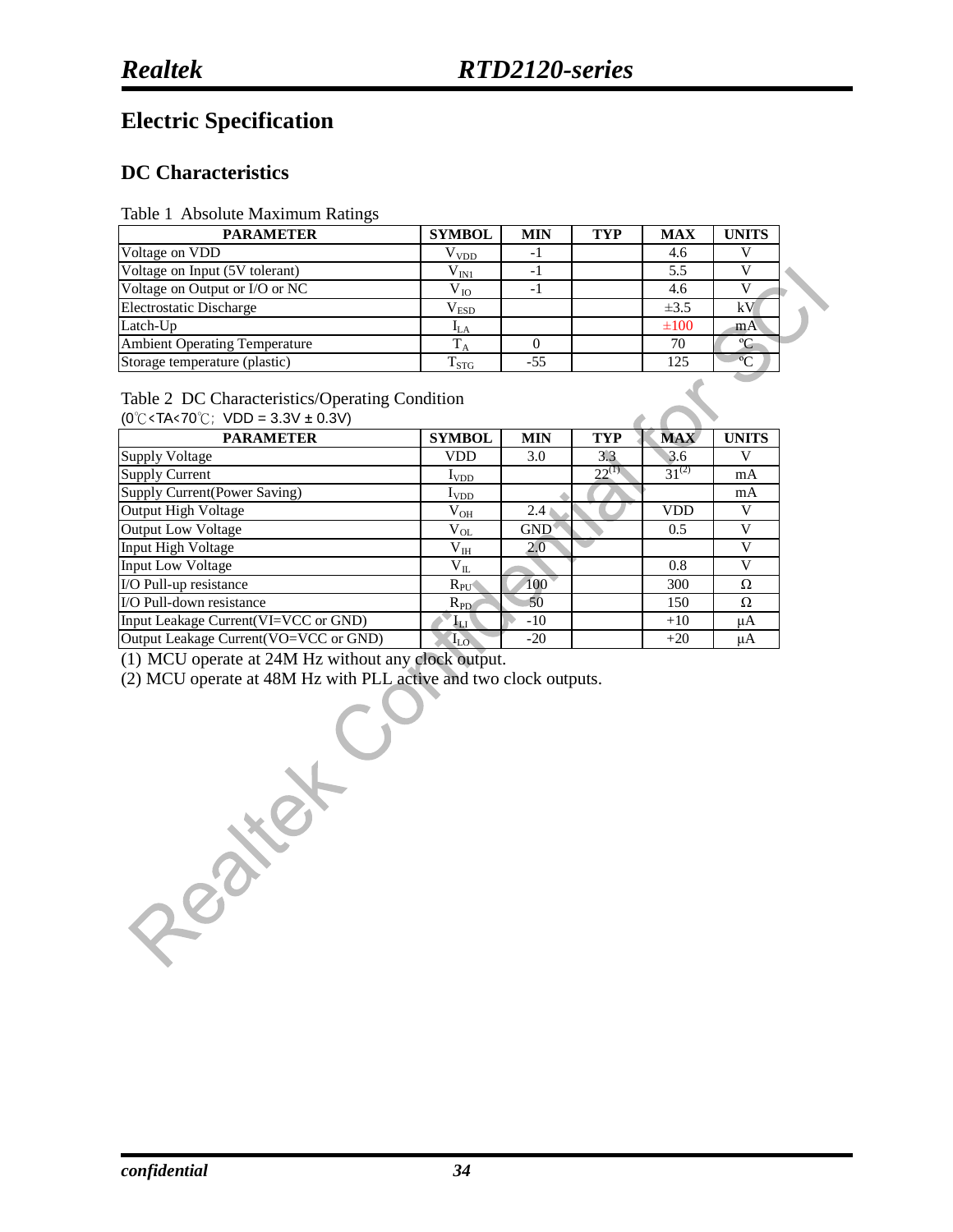#### **Mechanical Specification 48 Pin LQFP**



| <b>SYMBOL</b>  |                | <b>MILLIMETER</b> |                |                | <b>INCH</b>      |                |  | PACKAGE OUTLINE DRAWING, FOOTPRINT 2.0 | TITLE: LOFP-48 (7.0x7.0x1.6mm) |                 |
|----------------|----------------|-------------------|----------------|----------------|------------------|----------------|--|----------------------------------------|--------------------------------|-----------------|
|                | MIN.           | <b>TYPICAL</b>    | MAX.           | MIN.           | <b>TYPICAL</b>   | <b>MAX</b>     |  |                                        |                                |                 |
| A              |                |                   | 1.60           |                |                  | 0.063          |  |                                        |                                |                 |
| A <sub>1</sub> | 0.05           |                   | 0.15           | 0.002          |                  | 0.006          |  |                                        |                                |                 |
| A <sub>2</sub> | 1.35           | 1.40              | 1.45           | 0.053          | 0.055            | 0.057          |  |                                        | <b>LEADFRAME MATERIAL</b>      |                 |
| $\mathbf{c}$   | 0.09           |                   | 0.20           | 0.004          |                  | 0.008          |  | <b>APPROVE</b>                         | DOC. NO.                       |                 |
| D              |                | 9.00 BSC          |                |                | 0.354 BSC        |                |  |                                        | <b>VERSION</b>                 | 02              |
| D <sub>1</sub> |                | 7.00 BSC          |                |                | 0.276 BSC        |                |  | <b>CHECK</b>                           | DWG NO                         | <b>PKGC-065</b> |
| D <sub>2</sub> |                | 5.50              |                |                | 0.217            |                |  |                                        | <b>DATE</b>                    |                 |
| E              |                | 9.00 BSC          |                |                | 0.354 BSC        |                |  |                                        | REALTEK SEMICONDUCTOR CORP.    |                 |
| E1             |                | 7.00BSC           |                |                | 0.276 BSC        |                |  |                                        |                                |                 |
| E2             |                | 5.50              |                |                | 0.217            |                |  |                                        |                                |                 |
| b              | 0.17           | 0.20              | 0.27           | 0.007          | 0.008            | 0.011          |  |                                        |                                |                 |
| e              |                | 0.50 BSC          |                |                | 0.0196 BSC       |                |  |                                        |                                |                 |
| TH             | 0 <sub>o</sub> | 3.5 <sub>o</sub>  | 7 <sub>o</sub> | 0 <sub>o</sub> | 3.5 <sub>o</sub> | 7 <sub>o</sub> |  |                                        |                                |                 |
| L              | 0.45           | 0.60              | 0.75           | 0.018          | 0.0236           | 0.030          |  |                                        |                                |                 |
| L1             |                | 1.00              |                |                | 0.0393           |                |  |                                        |                                |                 |

| TITLE: LQFP-48 (7.0x7.0x1.6mm)<br>PACKAGE OUTLINE DRAWING, FOOTPRINT 2.0mm |                |                 |  |  |  |  |  |  |  |
|----------------------------------------------------------------------------|----------------|-----------------|--|--|--|--|--|--|--|
| <b>LEADER AME MATERIAL</b>                                                 |                |                 |  |  |  |  |  |  |  |
| <b>APPROVE</b>                                                             | DOC. NO.       |                 |  |  |  |  |  |  |  |
|                                                                            | <b>VERSION</b> | 02              |  |  |  |  |  |  |  |
| <b>CHECK</b>                                                               | DWG NO         | <b>PKGC-065</b> |  |  |  |  |  |  |  |
|                                                                            | <b>DATE</b>    |                 |  |  |  |  |  |  |  |
| <b>REALTEK SEMICONDUCTOR CORP.</b>                                         |                |                 |  |  |  |  |  |  |  |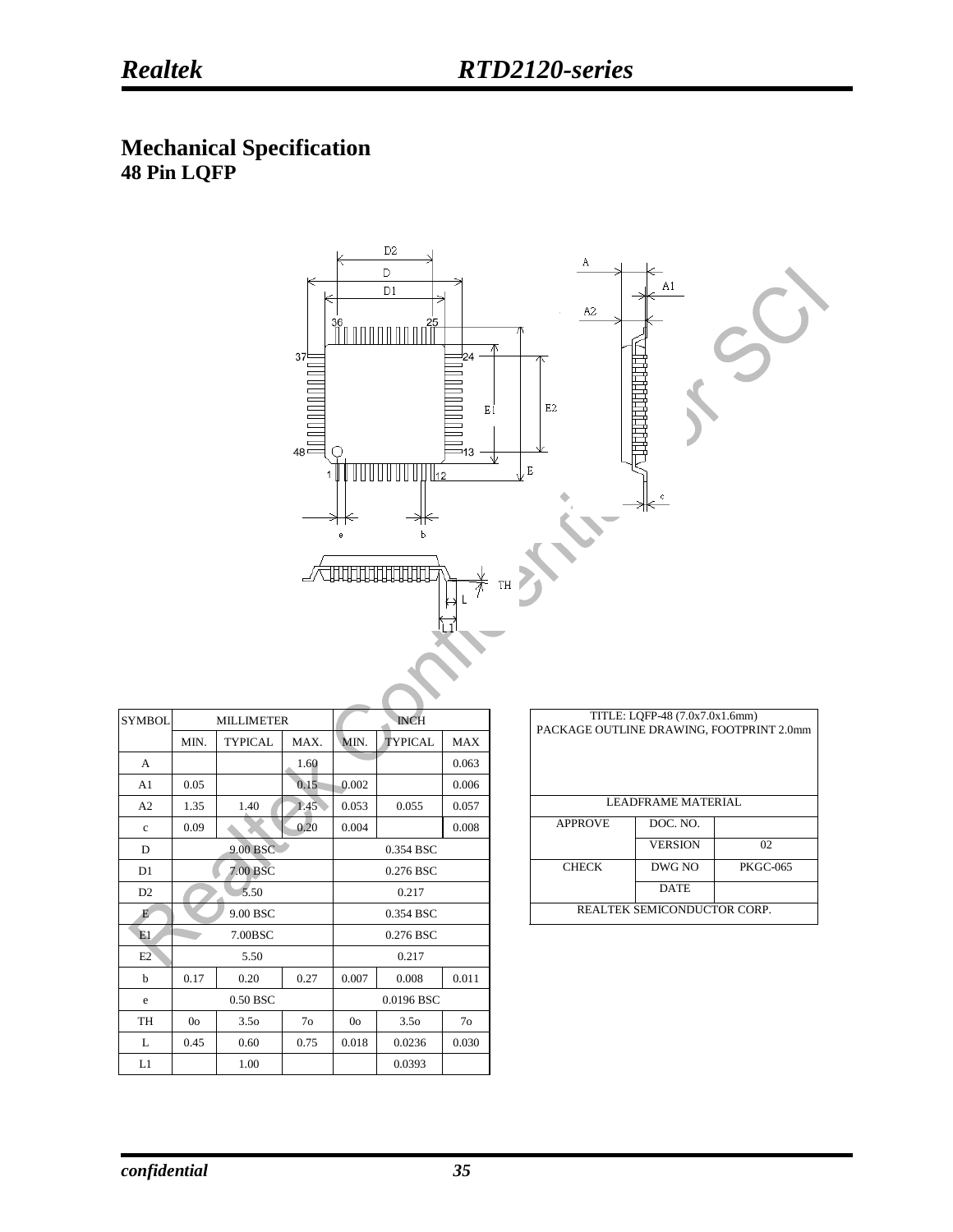#### **44 Pin PLCC**



| Symbol         |                      | Dimension in inch |              | Dimension in mm |       |              |                                                 |
|----------------|----------------------|-------------------|--------------|-----------------|-------|--------------|-------------------------------------------------|
|                | Min                  | Typ               | Max          | Min             | Тур   | Max          | Note:                                           |
| А              | -                    |                   | 0.185        |                 |       | 4.70         | 1. Dimension $D & E$ E do not include interlead |
| A1             | 0.020                |                   |              | 0.51            |       |              | flash.                                          |
| A <sub>2</sub> | 0.140                | 0.150             | 0.160        | 3.56            | 3.81  | 4.06         | 2. Dimension b1 does not include dambar         |
| b <sub>1</sub> | 0.020                | 0.028             | 0.036        | 0.51            | 0.71  | 0.91         | protrusion/intrusion.                           |
| b              | 0.014                | 0.018             | 0.022        | 0.36            | 0.46  | 0.56         | 3. Controlling dimension: Inch                  |
| C              | 0.006                | 0.010             | 0.014        | 0.15            | 0.25  | 0.36         | 4. General appearance spec. should be based     |
| Đ              | 0.646                | 0.653             | 0.660        | 16.41           | 16.59 | 16.74        | on final visual inspection spec.                |
| E.             | 0.646                | 0.653             | 0.660        | 16.41           | 16.59 | 16.74        | TITLE: 44L PLCC (0.653" X 0.653")               |
| e)             |                      | 0.05 BSC          |              | 1.27 BSC        |       |              | PACKAGE OUTLINE DRAWING                         |
| GD             | 0.590                | 0.610             | 0.630        | 14.98           | 15.49 | 16.00        | LEADERAME MATERIAL:                             |
| GE             | 0.590                | 0.610             | 0.630        | 14.98           | 15.49 | 16.00        | <b>APPROVE</b><br>DO <sub>(</sub>               |
| HD.            | 0.675                | 0.690             | 0.715        | 17.15           | 17.53 | 18.16        | <b>VFF</b>                                      |
| <b>HE</b>      | 0.675                | 0.690             | 0.715        | 17.15           | 17.53 | 18.16        | P                                               |
|                | 0.085                | 0.100             | 0.115        | 2.16            | 2.54  | 2.92         | <b>CHECK</b><br><b>DWG</b><br>Albert Chang      |
| у              |                      |                   | 0.004        |                 |       | 0.10         | <b>DAT</b>                                      |
| θ              | $\mathbf{0}^{\circ}$ |                   | $10^{\circ}$ | $0^{\circ}$     |       | $10^{\circ}$ | <b>REALTEK SEMI-CONDUCTOR CO., LTD</b>          |

- 1.Dimension D & E do not include interlead
- **A2** 0.140 **0.150** 0.160 3.56 3.81 4.06 2.Dimension b1 does not include dambar protrusion/intrusion.
- **b** 0.014 **0.018** 0.022 0.36 0.46 0.56 3.Controlling dimension: Inch
- **c** 0.006 **0.010** 0.014 0.15 0.25 0.36 4.General appearance spec. should be based

| E                       | 0.646 | 0.653    | 0.660        | 16.41    | 16.59 | 16.74        | TITLE: 44L PLCC (0.653" X 0.653") |                         |                                 |                |              |
|-------------------------|-------|----------|--------------|----------|-------|--------------|-----------------------------------|-------------------------|---------------------------------|----------------|--------------|
| $\overline{\mathbf{e}}$ |       | 0.05 BSC |              | 1.27 BSC |       |              |                                   | PACKAGE OUTLINE DRAWING |                                 |                |              |
| GD                      | 0.590 | 0.610    | 0.630        | 14.98    | 15.49 | 16.00        |                                   |                         | LEADFRAME MATERIAL:             |                |              |
| GF                      | 0.590 | 0.610    | 0.630        | 14.98    | 15.49 | 16.00        |                                   | APPROVE                 |                                 | DOC. NO.       | 510-ASS-P004 |
| HD                      | 0.675 | 0.690    | 0.715        | 17.15    | 17.53 | 18.16        |                                   |                         |                                 | <b>VERSION</b> |              |
| HE.                     | 0.675 | 0.690    | 0.715        | 17.15    | 17.53 | 18.16        |                                   |                         |                                 | PAGE           | 17 OF 22     |
| L.                      | 0.085 | 0.100    | 0.115        | 2.16     | 2.54  | 2.92         |                                   | <b>CHECK</b>            | Albert Chang                    | DWG NO.        | $L044 - 1$   |
| у                       |       |          | 0.004        |          |       | 0.10         |                                   |                         |                                 | DATE           | MAR. 08.2005 |
| θ                       | U.    |          | $10^{\circ}$ | 0°       | -     | $10^{\circ}$ |                                   |                         | REALTEK SEMI-CONDUCTOR CO., LTD |                |              |